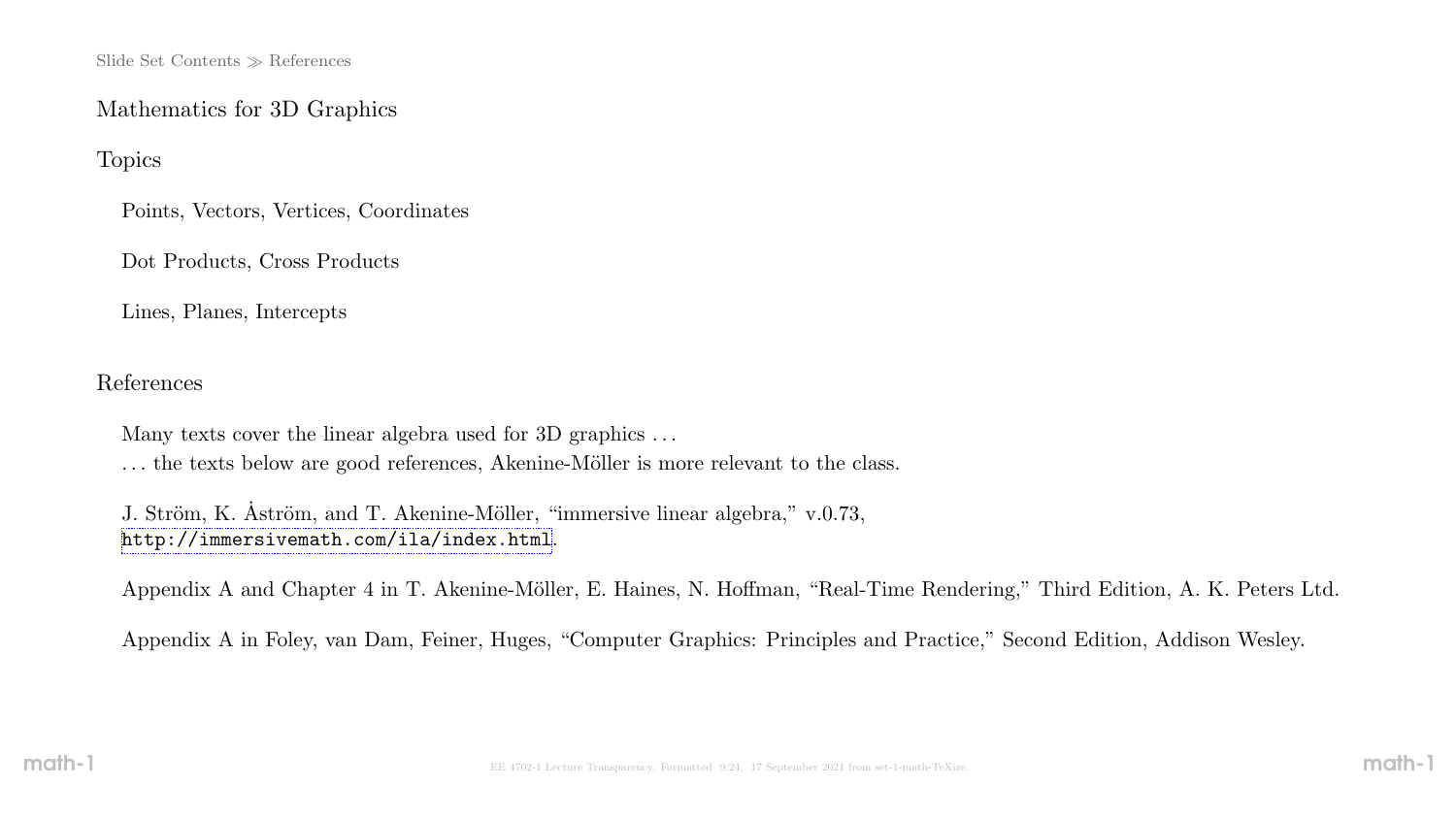Point and Vectors  $\gg$  Point Definition

Points and Vectors

#### Point:

Indivisible location in space.

$$
E.g., P_1 = \begin{bmatrix} 1 \\ 2 \\ 3 \end{bmatrix}, P_2 = \begin{bmatrix} 4 \\ 5 \\ 6 \end{bmatrix}
$$

Vector: Difference between two points.

*E.g.*, 
$$
V = P_2 - P_1 = \overrightarrow{P_1P_2} = \begin{bmatrix} 4-1 \\ 5-2 \\ 6-3 \end{bmatrix} = \begin{bmatrix} 3 \\ 3 \\ 3 \end{bmatrix}
$$
.

Equivalently:  $P_2 = P_1 + V$ .

Don't confuse points and vectors!

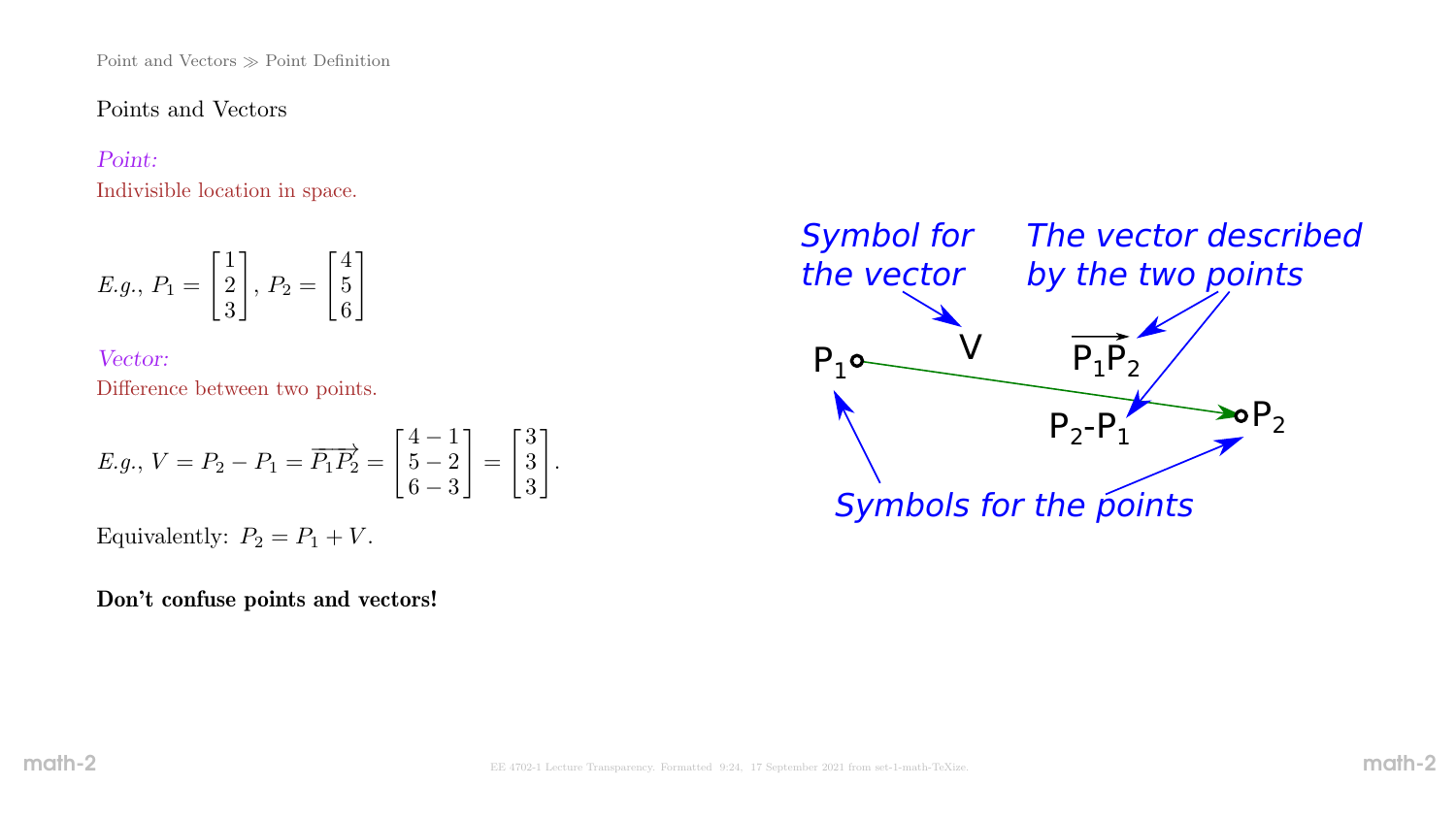Point and Vectors  $\gg$  Point Definition

### Point-Related Terminology

Will define several terms related to points.

At times they may be used interchangeably.

#### Point:

A location in space.

Coordinate: A representation of location.

#### Vertex:

Term may mean point, coordinate, or part of graphical object.

As used in class, vertex is a less formal term.

It might refer to a point, its coordinate, and other info like color.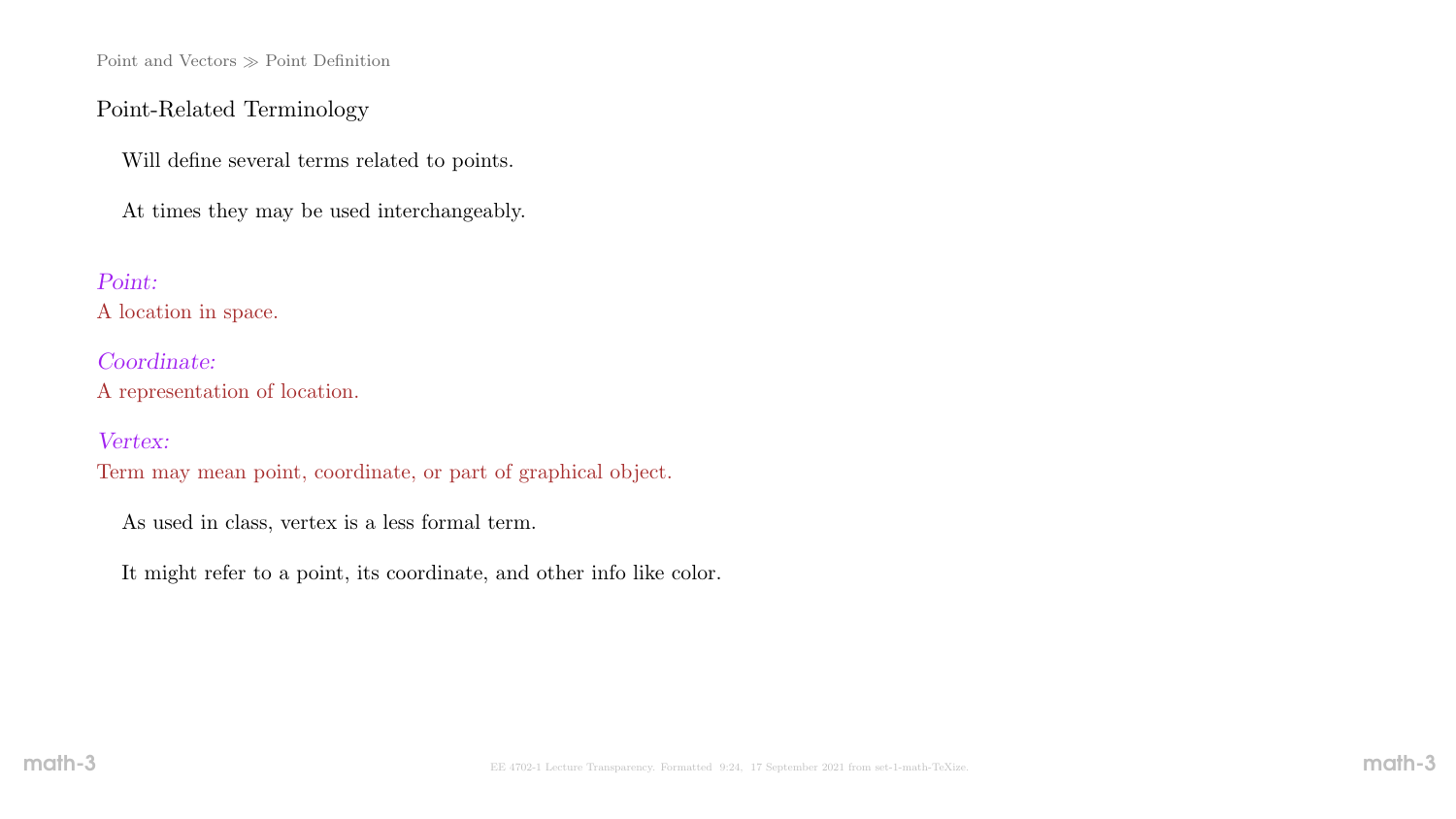Point and Vectors  $\gg$  Coordinates  $\gg$  Definition

### Coordinate:

A representation of where a point is located.

# Familiar representations:

3D Cartesian  $P = (x, y, z)$ .

2D Polar  $P = (r, \theta)$ .

In class we will use 3D homogeneous coordinates.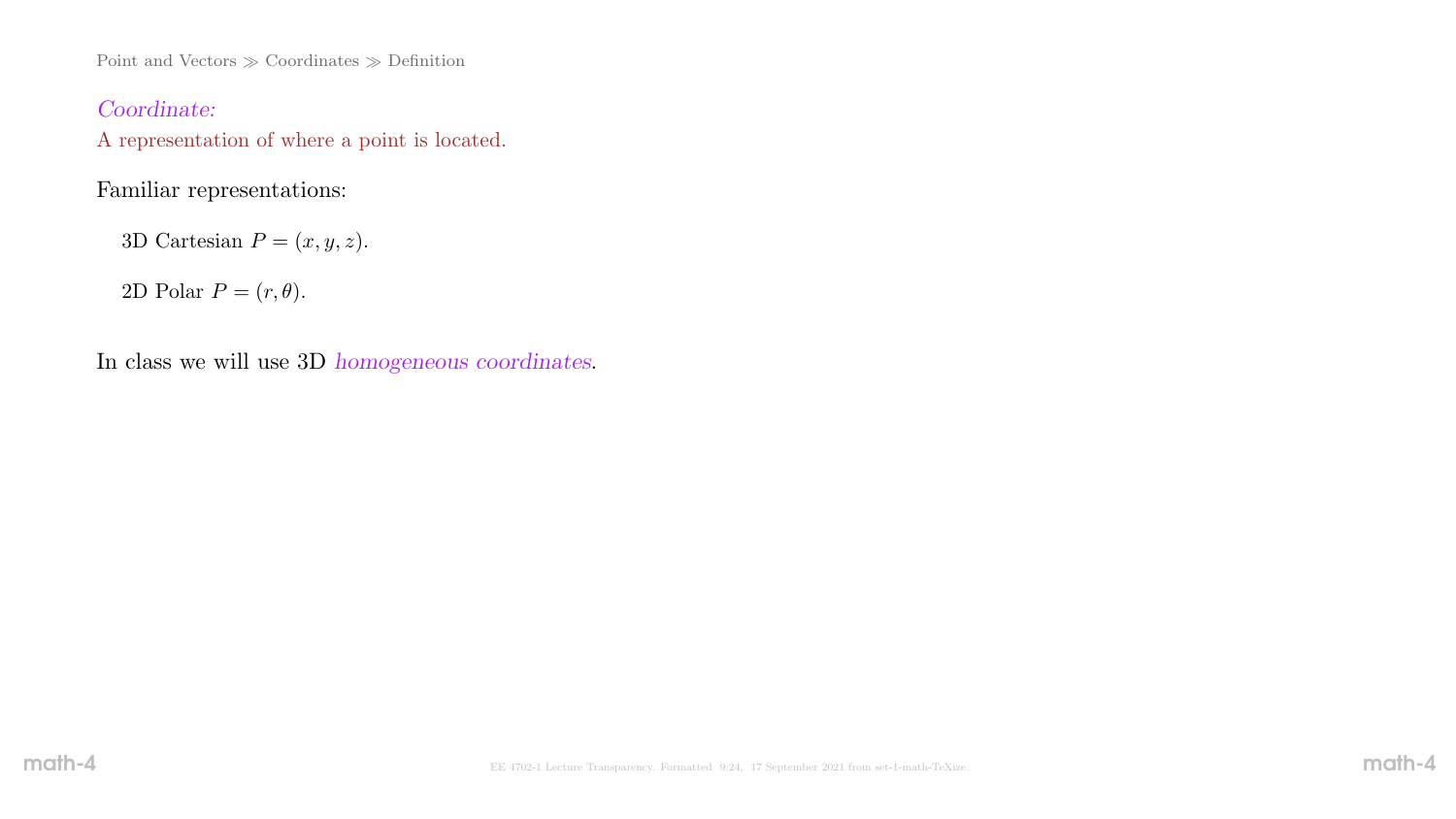Point and Vectors  $\gg$  Coordinates  $\gg$  Homogeneous Coordinates

### Homogeneous Coordinates

#### Homogeneous Coordinate:

A coordinate representation for points in 3D space consisting of four components. . .

 $\ldots$  each component is a real number.  $\ldots$ 

 $\ldots$  and the last component is non-zero.

Representation: 
$$
P = \begin{bmatrix} x \\ y \\ z \\ w \end{bmatrix}
$$
, where  $w \neq 0$ .

P refers to same point as Cartesian coordinate  $(x/w, y/w, z/w)$ .

To save paper sometimes written as  $(x, y, z, w)$ .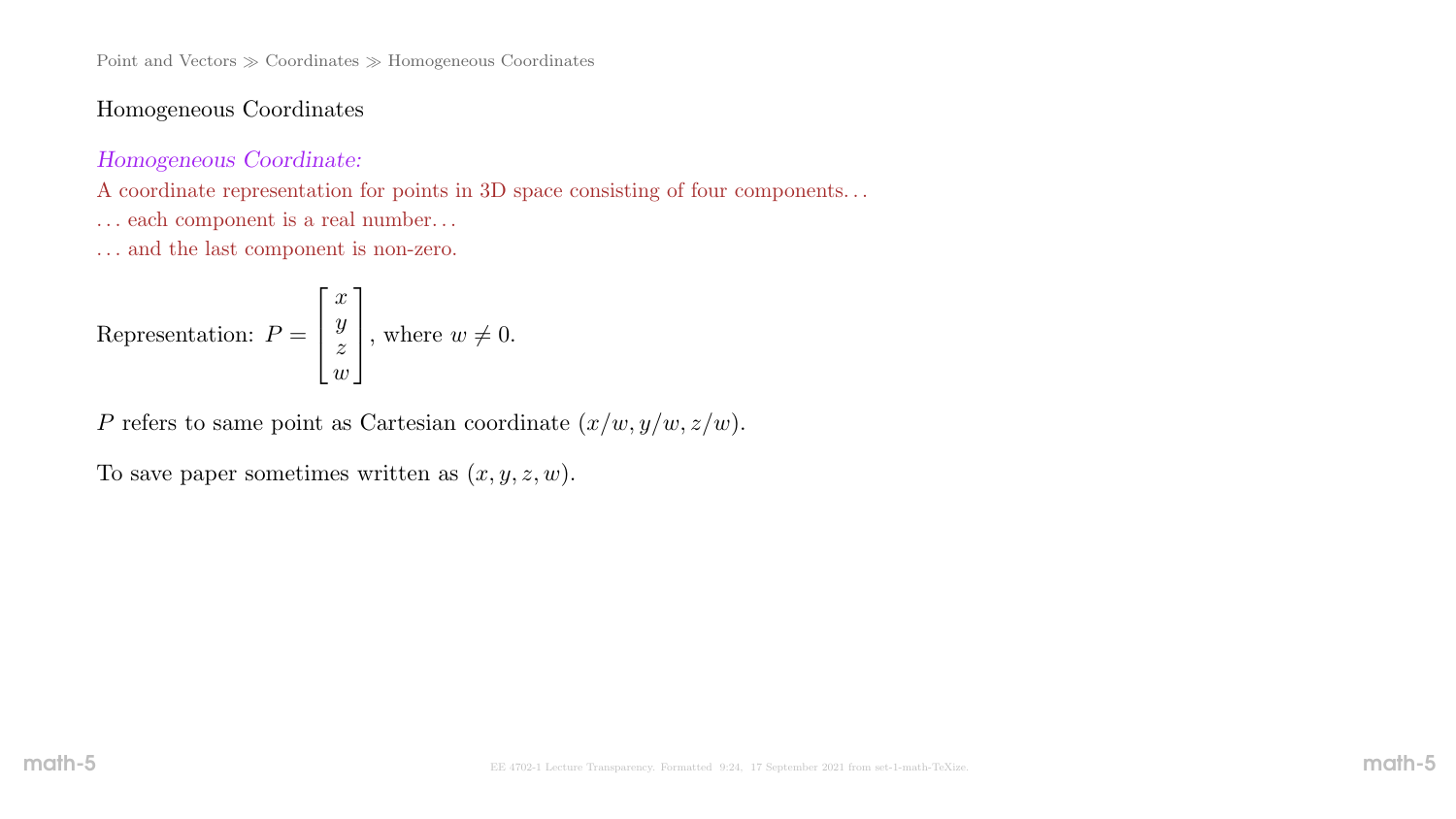### Homogeneous Coordinates

Each point can be described by many homogeneous coordinates . . .

$$
\dots \text{ for example, } (10, 20, 30) = \begin{bmatrix} 10 \\ 20 \\ 30 \\ 1 \end{bmatrix} = \begin{bmatrix} 5 \\ 10 \\ 15 \\ 0.5 \end{bmatrix} = \begin{bmatrix} 20 \\ 40 \\ 60 \\ 2 \end{bmatrix} = \begin{bmatrix} 10w \\ 20w \\ 30w \\ w \end{bmatrix} = \dots
$$
  
 
$$
\text{these are all equivalent so long as } w \neq 0.
$$

 $\ldots$  these are all equivalent so long as  $w \neq 0$ .

Column matrix  $\sqrt{ }$  $\overline{\phantom{a}}$  $\overline{1}$  $\mathcal{X}$  $\hat{y}$ z  $\overline{0}$ 1 could not be a homogeneous coordinate ... . . . but it could be a vector.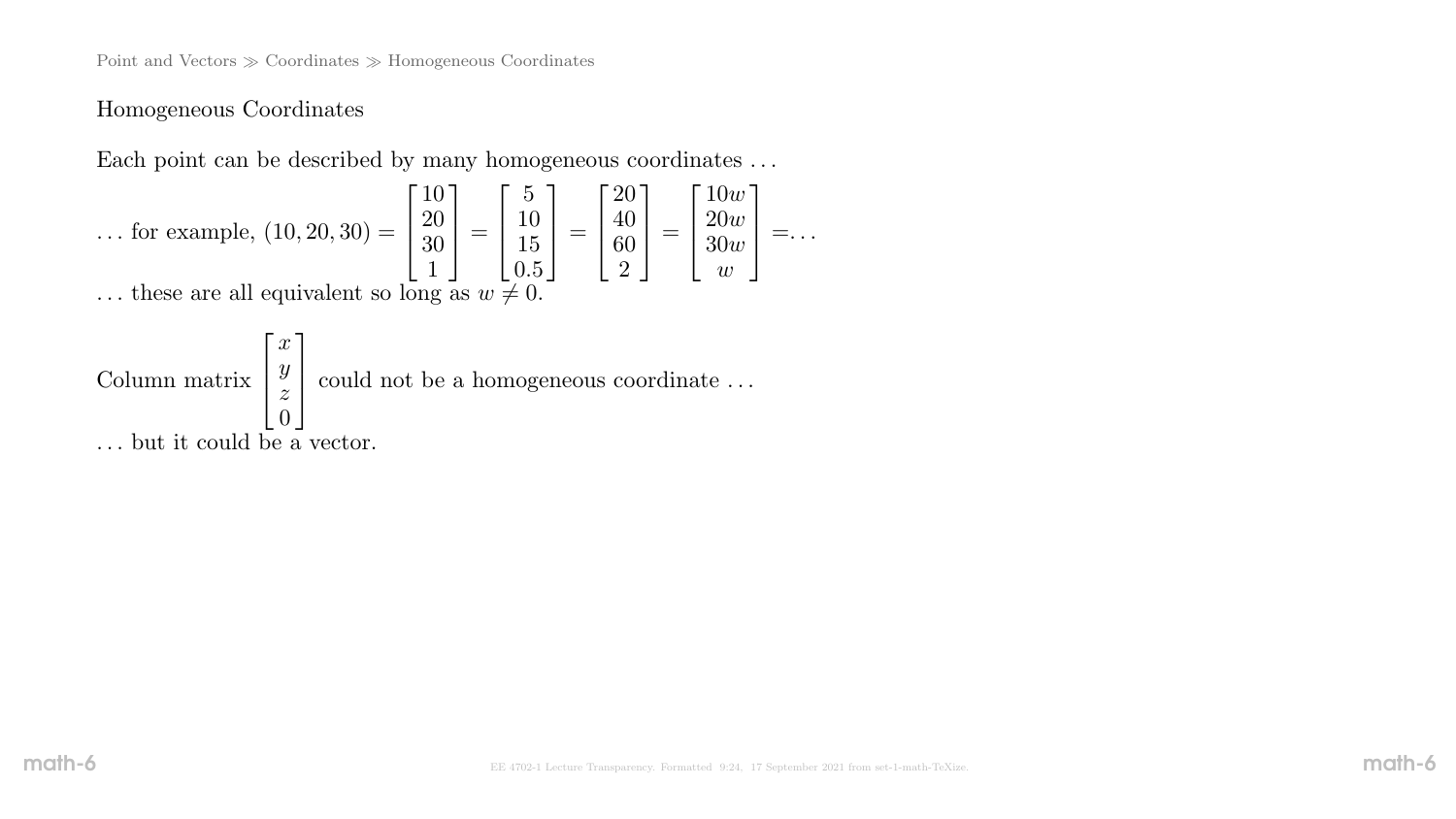Point and Vectors  $\gg$  Coordinates  $\gg$  Homogeneous Coordinates

# Homogeneous Coordinates

Why not just Cartesian coordinates like  $(x, y, z)$ ?

The  $w$  simplifies certain computations.

Confused?

Then for a little while pretend that 
$$
\begin{bmatrix} x \\ y \\ z \\ 1 \end{bmatrix}
$$
 is just  $(x, y, z)$ .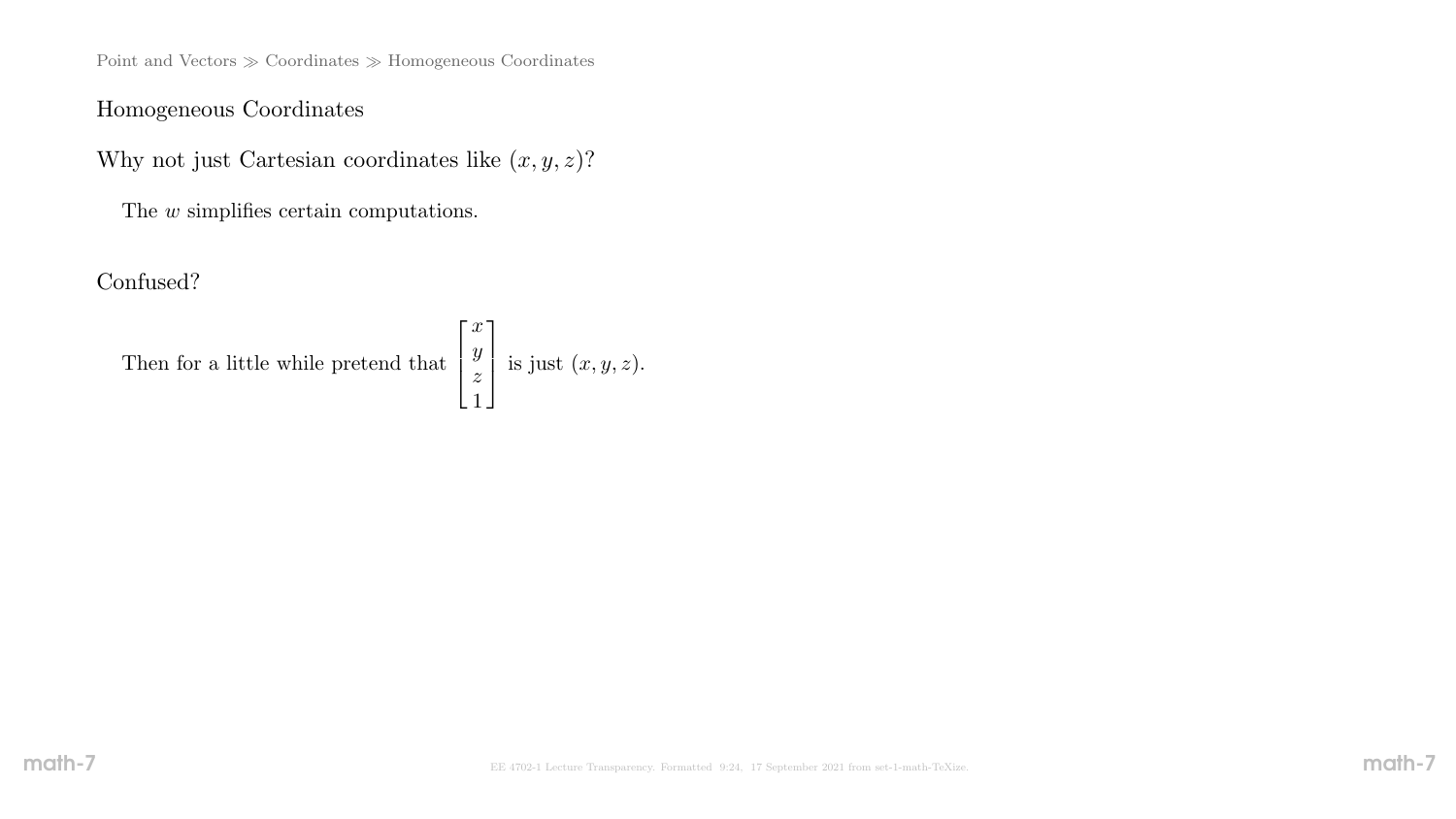### Homogenized Homogeneous Coordinate

A homogeneous coordinate is homogenized by dividing each element by the last.

For example, the homogenization of 
$$
\begin{bmatrix} x \\ y \\ z \\ w \end{bmatrix}
$$
 is 
$$
\begin{bmatrix} x/w \\ y/w \\ z/w \\ 1 \end{bmatrix}
$$

Homogenization is also known as perspective divide.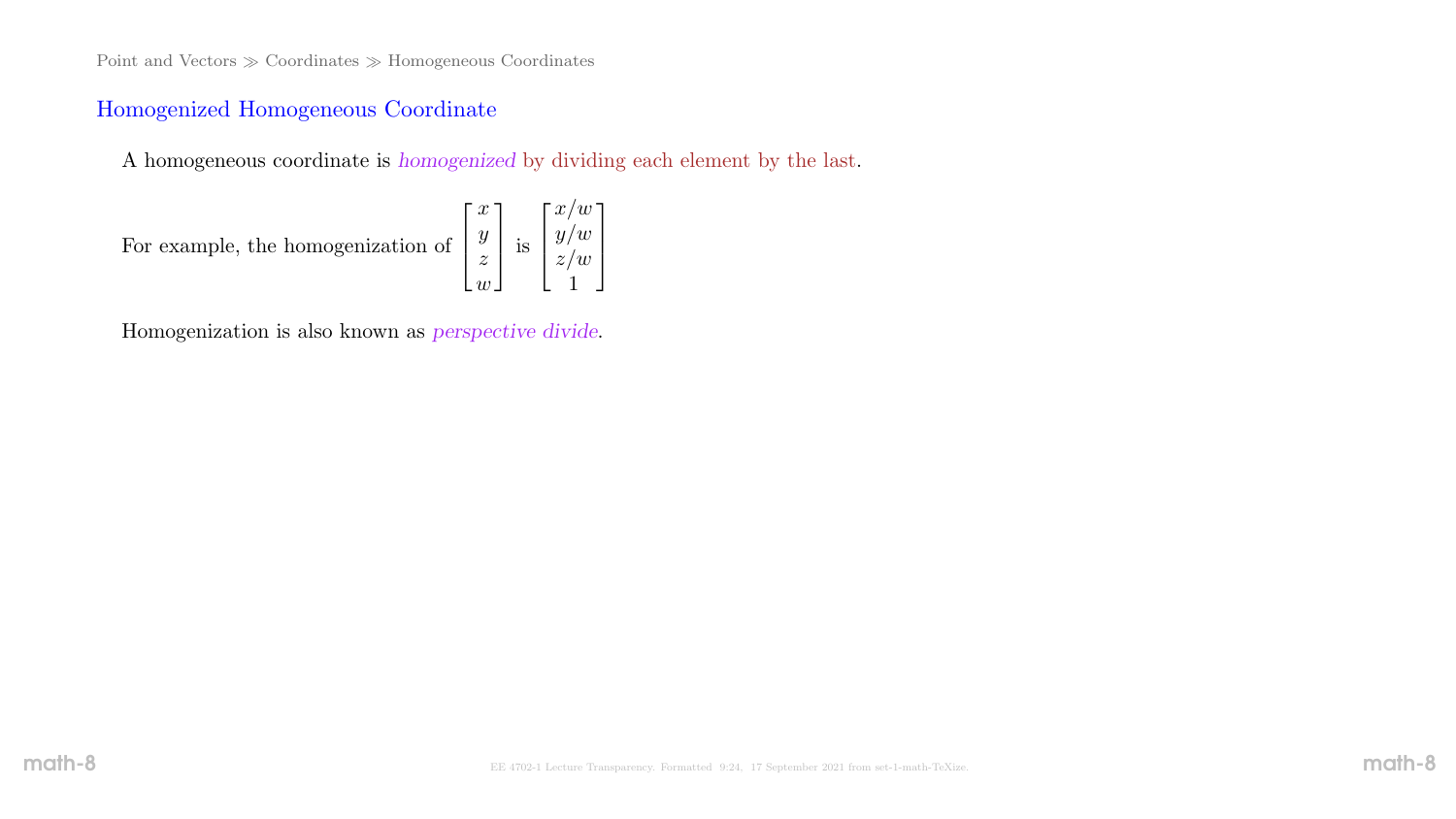Vector Arithmetic  $\gg$  Point Vector Sum

#### Vector Arithmetic

Points just sit there, it's vectors that do all the work.

In other words, most operations defined on vectors.

### Point/Vector Sum

The result of adding a point to a vector is a point.

Consider point with homogenized coordinate  $P = (x, y, z, 1)$  and vector  $V = (i, j, k)$ .

The sum  $\mathcal{P}+\mathcal{V}$  is the point with coordinate

$$
\begin{bmatrix} x \\ y \\ z \\ 1 \end{bmatrix} + \begin{bmatrix} i \\ j \\ k \end{bmatrix} = \begin{bmatrix} x+i \\ y+j \\ z+k \\ 1 \end{bmatrix}
$$

This follows directly from the vector definition.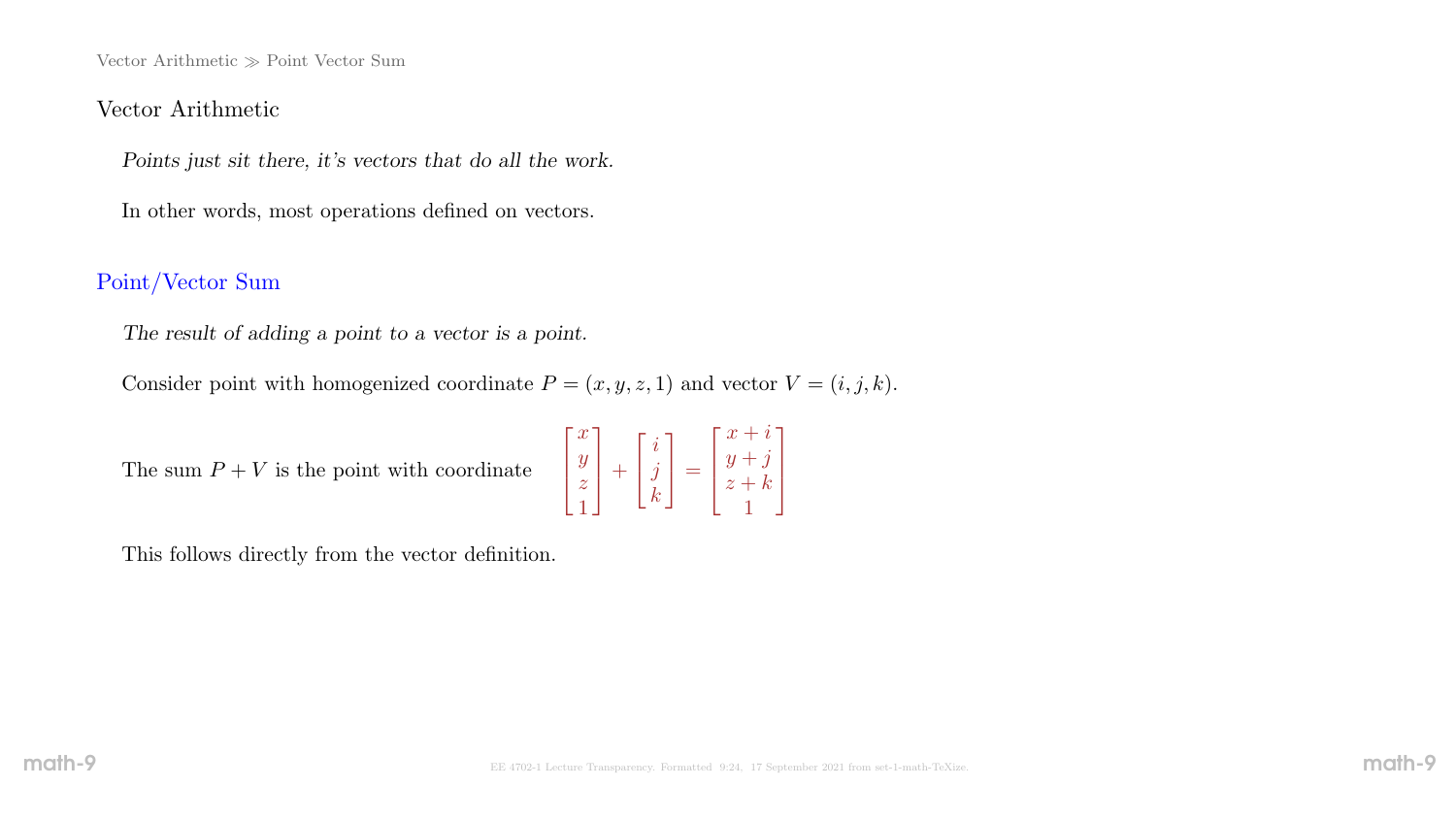Vector Arithmetic  $\gg$  Scalar Vector Multiplication

### Scalar/Vector Multiplication

The result of multiplying scalar a with a vector is a vector...

... that is a times longer but points in the same or opposite direction...

 $\ldots$  if  $a \neq 0$ .

Let a denote a scalar real number and V a vector.

The scalar vector product is  $aV = a$  $\lceil$  $\perp$  $\overline{x}$  $\hat{y}$ z 1  $\vert$  =  $\lceil$  $\mathbf{1}$ ax ay az 1  $\vert \cdot$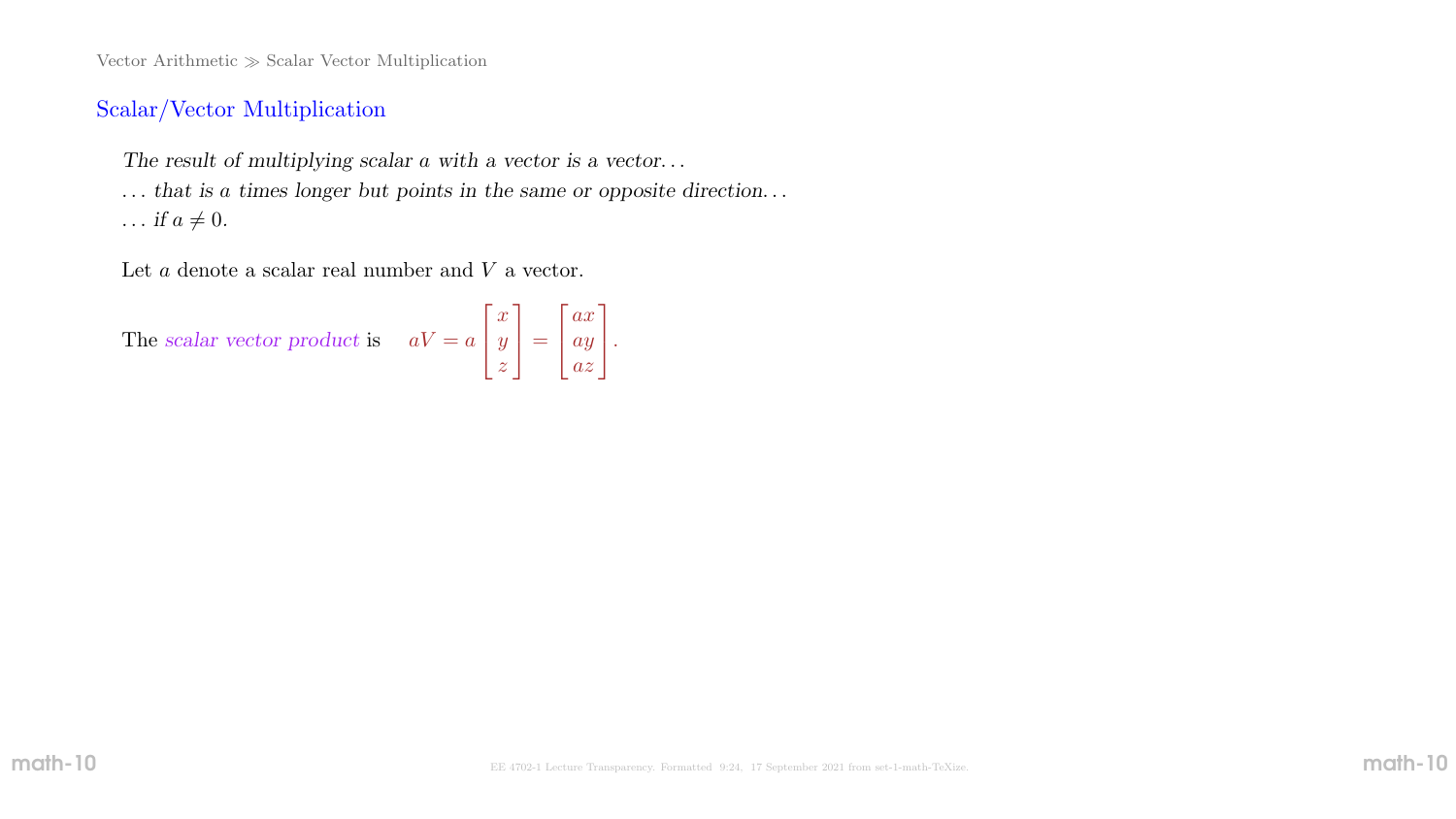Vector Arithmetic  $\gg$  Vector Vector Addition

### Vector/Vector Addition

The result of adding two vectors is another vector.

Let 
$$
V_1 = \begin{bmatrix} x_1 \\ y_1 \\ z_1 \end{bmatrix}
$$
 and  $V_2 = \begin{bmatrix} x_2 \\ y_2 \\ z_2 \end{bmatrix}$  denote two vectors.

The vector sum, denoted  $U + V$ , is  $\lceil$  $\perp$  $x_1 + x_2$  $y_1 + y_2$  $z_1 + z_2$ 

Vector subtraction could be defined similarly. . .

... but doesn't need to be because we can use scalar/vector multiplication:  $V_1 - V_2 = V_1 + (-1 \times V_2)$ .

1

 $\mathbb{R}$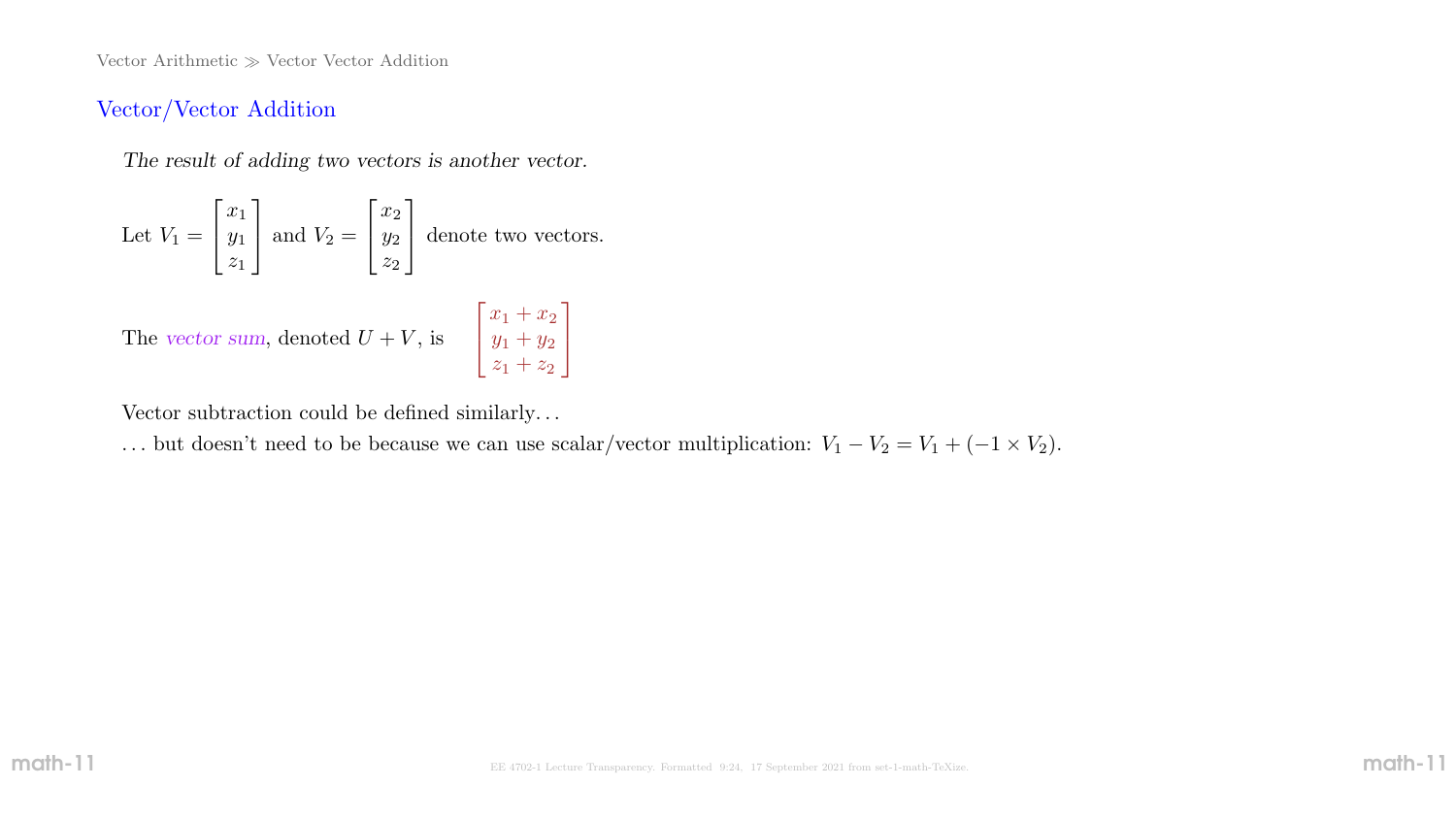Vector Arithmetic  $\gg$  Vector Addition Properties

# Vector Addition Properties

Vector addition is associative:

 $U + (V + W) = (U + V) + W.$ 

Vector addition is commutative:

 $U + V = V + U$ .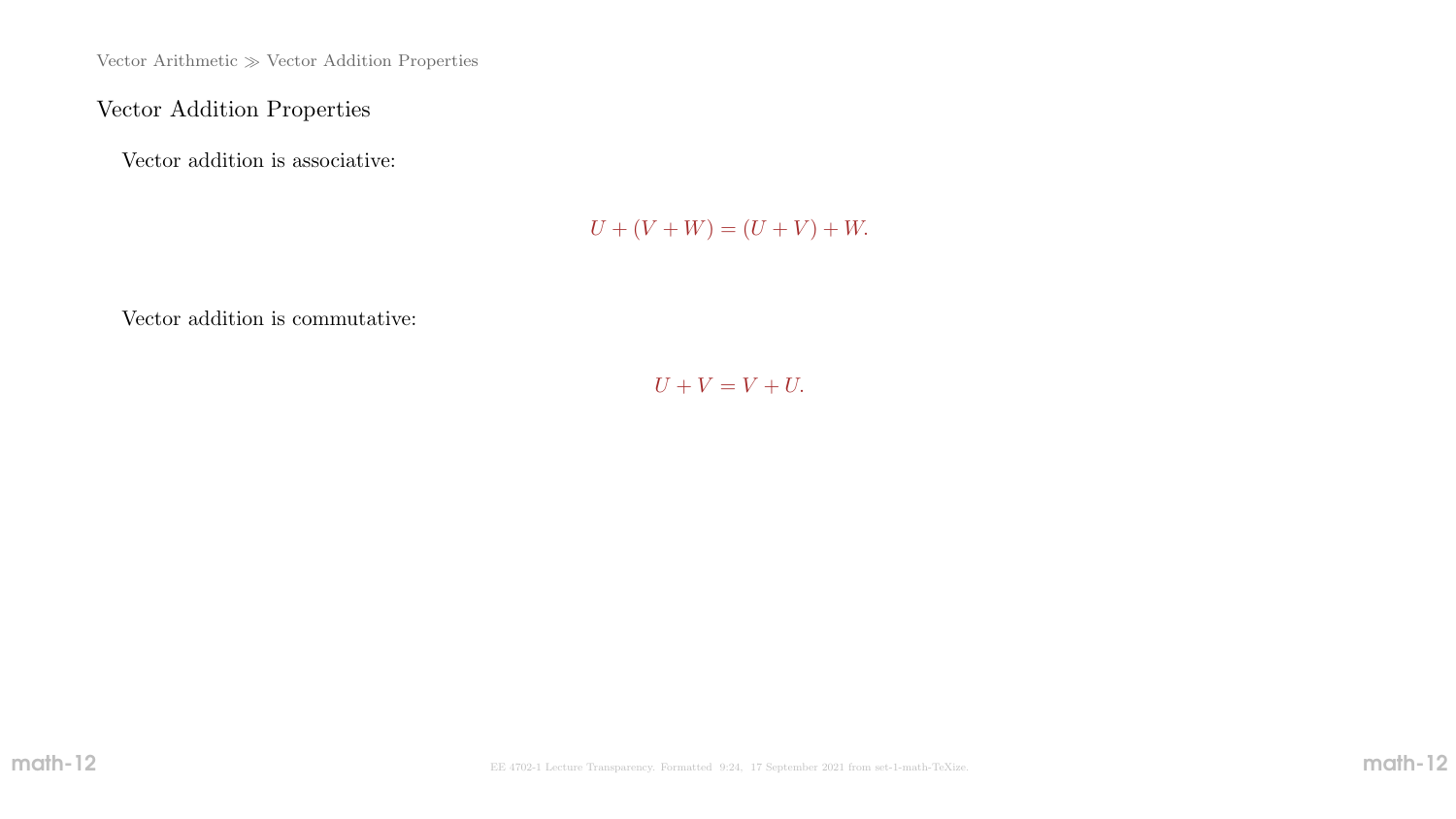Vector Arithmetic  $\gg$  Vector Magnitude, Normalization

### Vector Magnitude, Normalization

### Vector Magnitude

The magnitude of a vector is its length, a scalar.

The magnitude of 
$$
V = \begin{bmatrix} x \\ y \\ z \end{bmatrix}
$$
 denoted  $||V||$ , is  $\sqrt{x^2 + y^2 + z^2}$ .

The magnitude is also called the length and the norm.

Vector V is called a unit vector if  $||V|| = 1$ .

A vector is normalized by dividing each of its components by its length.

The notation  $\hat{V}$  indicates  $V/\|V\|$ , the normalized version of V.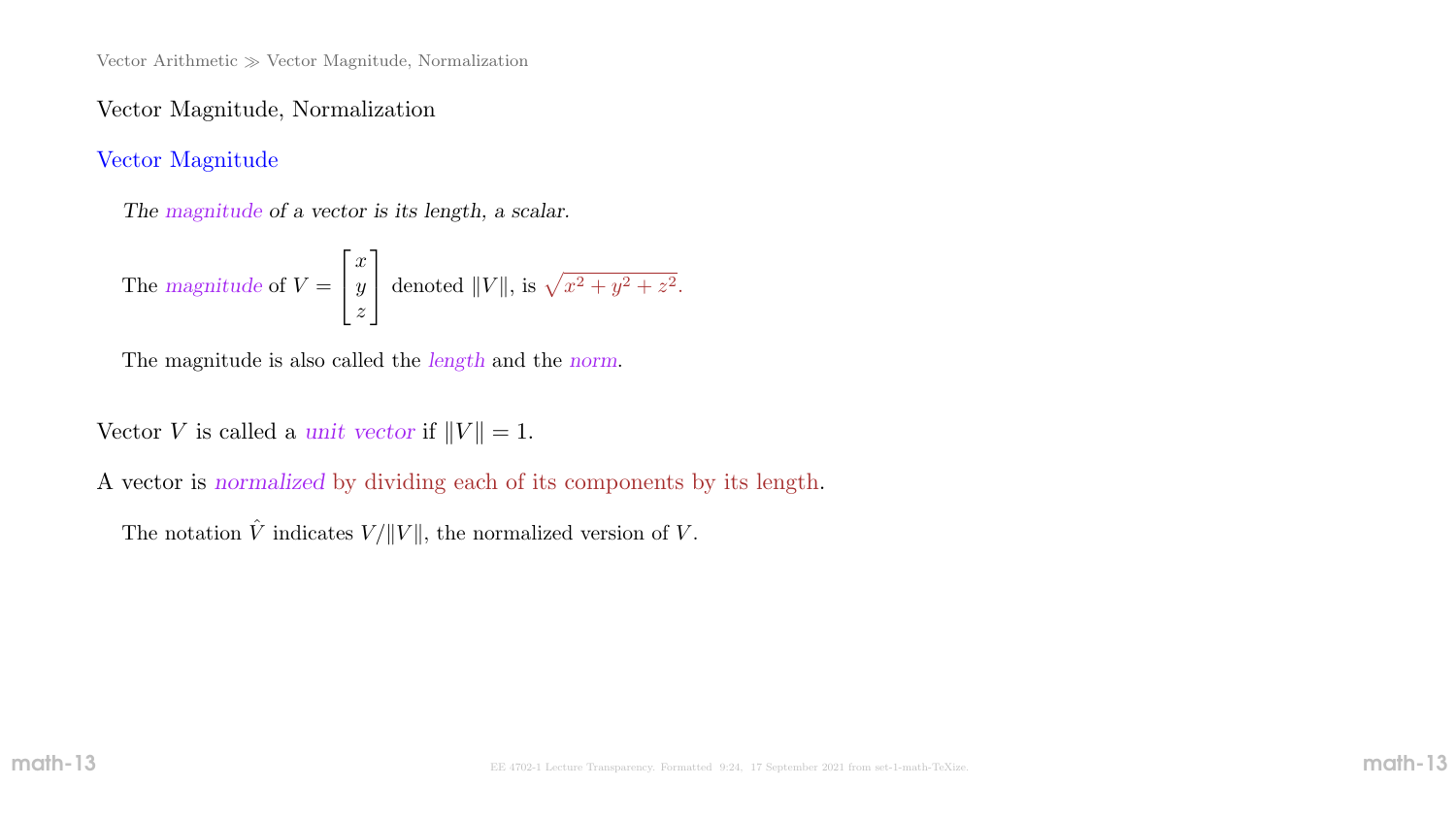Vector Arithmetic  $\gg$  Dot Product  $\gg$  Definition

### Dot Product

#### The Vector Dot Product

The dot product of two vectors is a scalar.

Roughly, it indicates how much they point in the same direction.

Consider vectors  $V_1$  =  $\sqrt{ }$  $\overline{\phantom{a}}$  $\overline{x}_1$  $y_1$  $z_1$ 1 | and  $V_2$  =  $\sqrt{ }$  $\overline{\phantom{a}}$  $\overline{x_2}$  $y_2$  $z_2$ 1  $\vert \cdot$ 

The dot product of  $V_1$  and  $V_2$ , denoted  $V_1 \cdot V_2$ , is  $x_1x_2 + y_1y_2 + z_1z_2$ .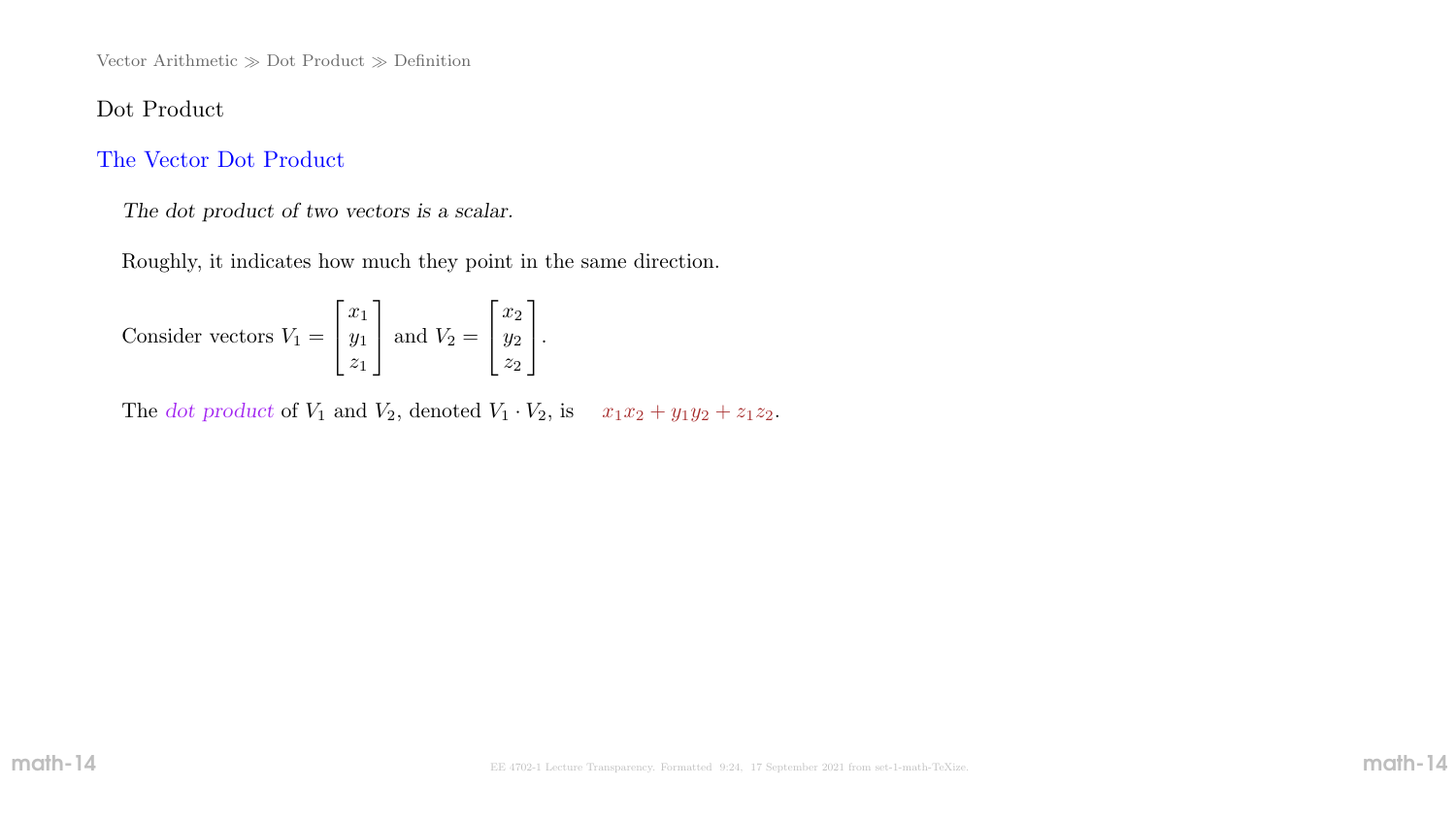Vector Arithmetic  $\gg$  Dot Product  $\gg$  Common Purpose

## What a Dot Product Does

Let

V be some arbitrary vector and  $\hat{d}$  be a unit vector.

Then  $V \cdot \hat{d} \dots$ 

 $\ldots$  measures the length of the vector  $V$   $\ldots$ 

... in the direction of  $\hat{d}$ .

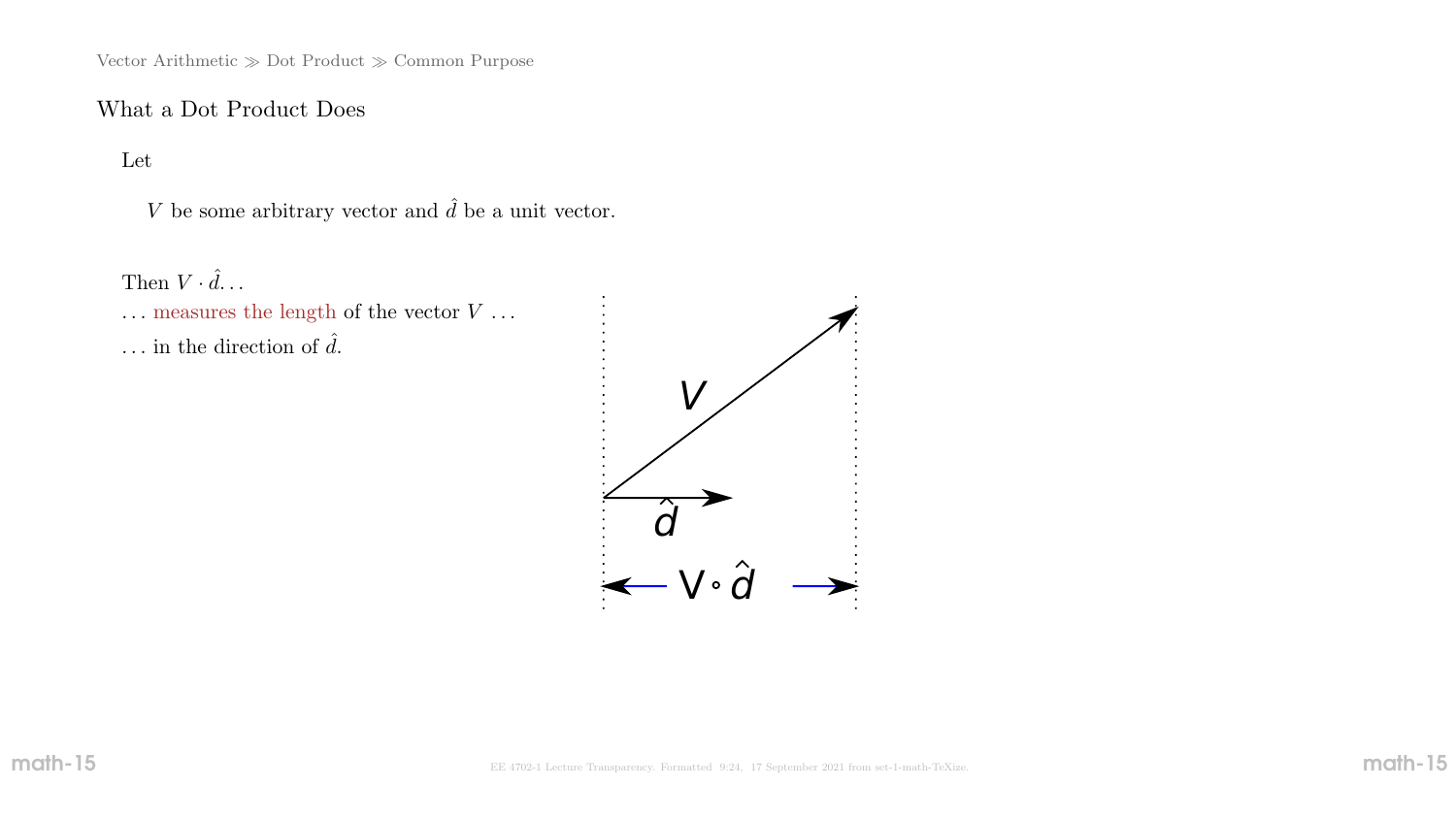Vector Arithmetic  $\gg$  Dot Product  $\gg$  Dot Product Properties  $\gg$  Miscellaneous Properties

Dot Product Properties

Let  $U, V$ , and  $W$  be vectors.

Let  $a$  be a scalar.

Miscellaneous Dot Product Properties

 $(U + V) \cdot W = U \cdot W + V \cdot W$  $(aU) \cdot V = a(U \cdot V)$  $U \cdot V = V \cdot U$  $\mathrm{abs}(U \cdot U) = ||U||^2$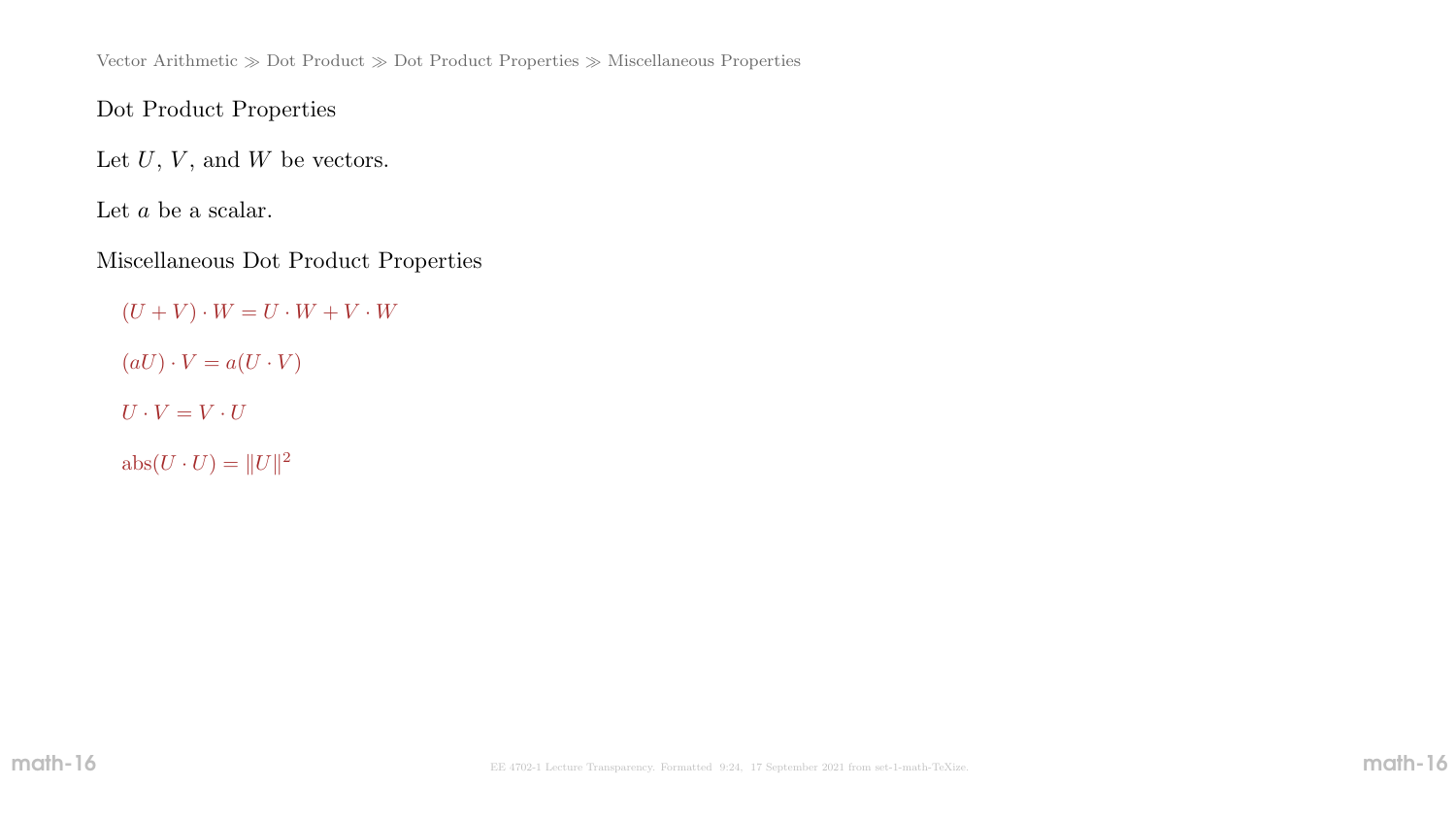Vector Arithmetic  $\gg$  Dot Product $\gg$  Dot Product Properties  $\gg$  Orthogonality

### Dot Product Properties

# **Orthogonality**

The more casual term is perpendicular.

Vectors U and V are called *orthogonal* iff  $U \cdot V = 0$ .

This is an important property for finding intercepts.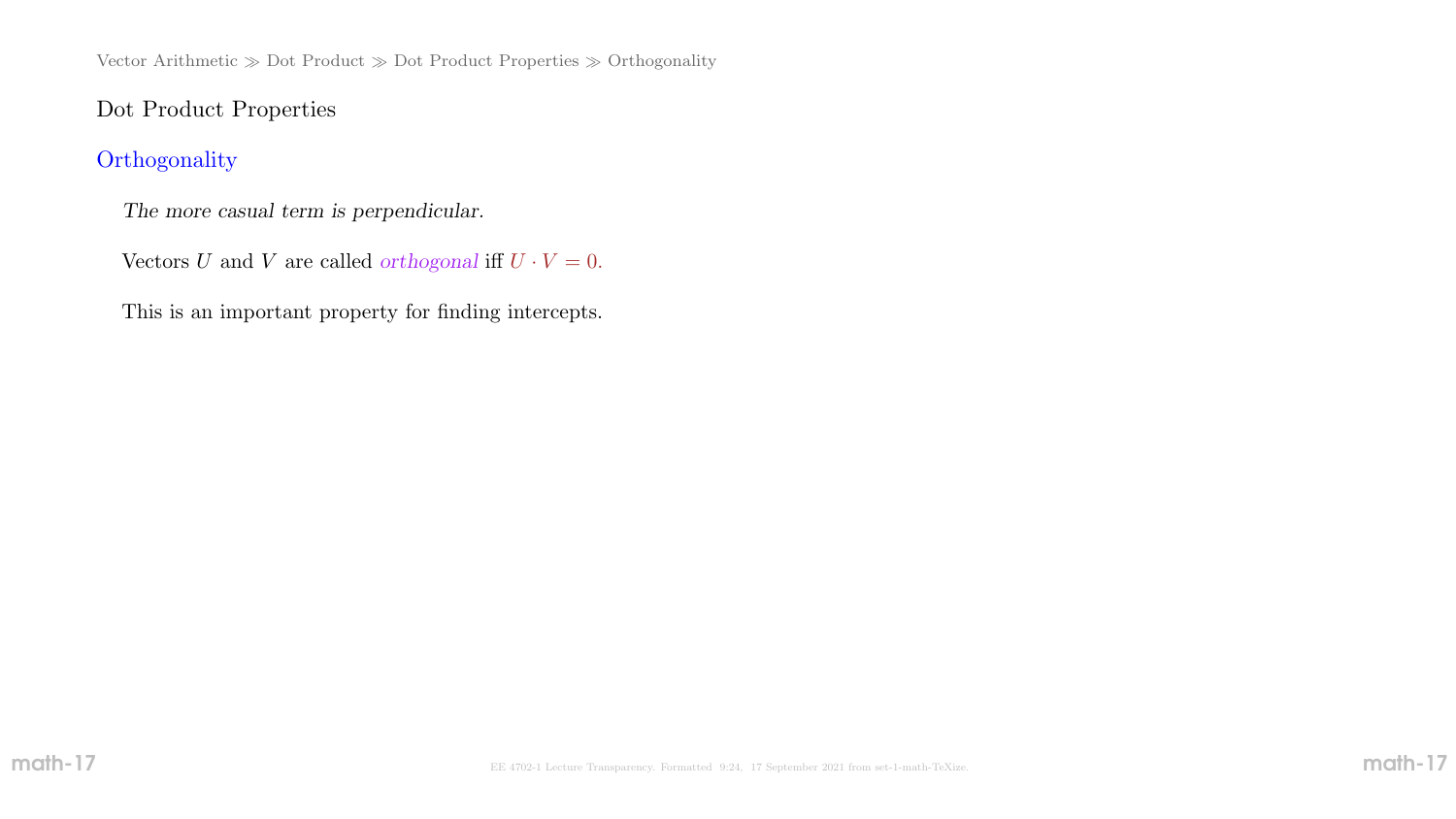Vector Arithmetic  $\gg$  Dot Product  $\gg$  Dot Product Properties  $\gg$  Angle Measurement

# Dot Product Properties

# Angle

Let  $U$  and  $V$  be two vectors.

Then  $U \cdot V = ||U|| ||V|| \cos \phi \dots$ 

 $\ldots$  where  $\phi$  is the smallest angle between the two vectors.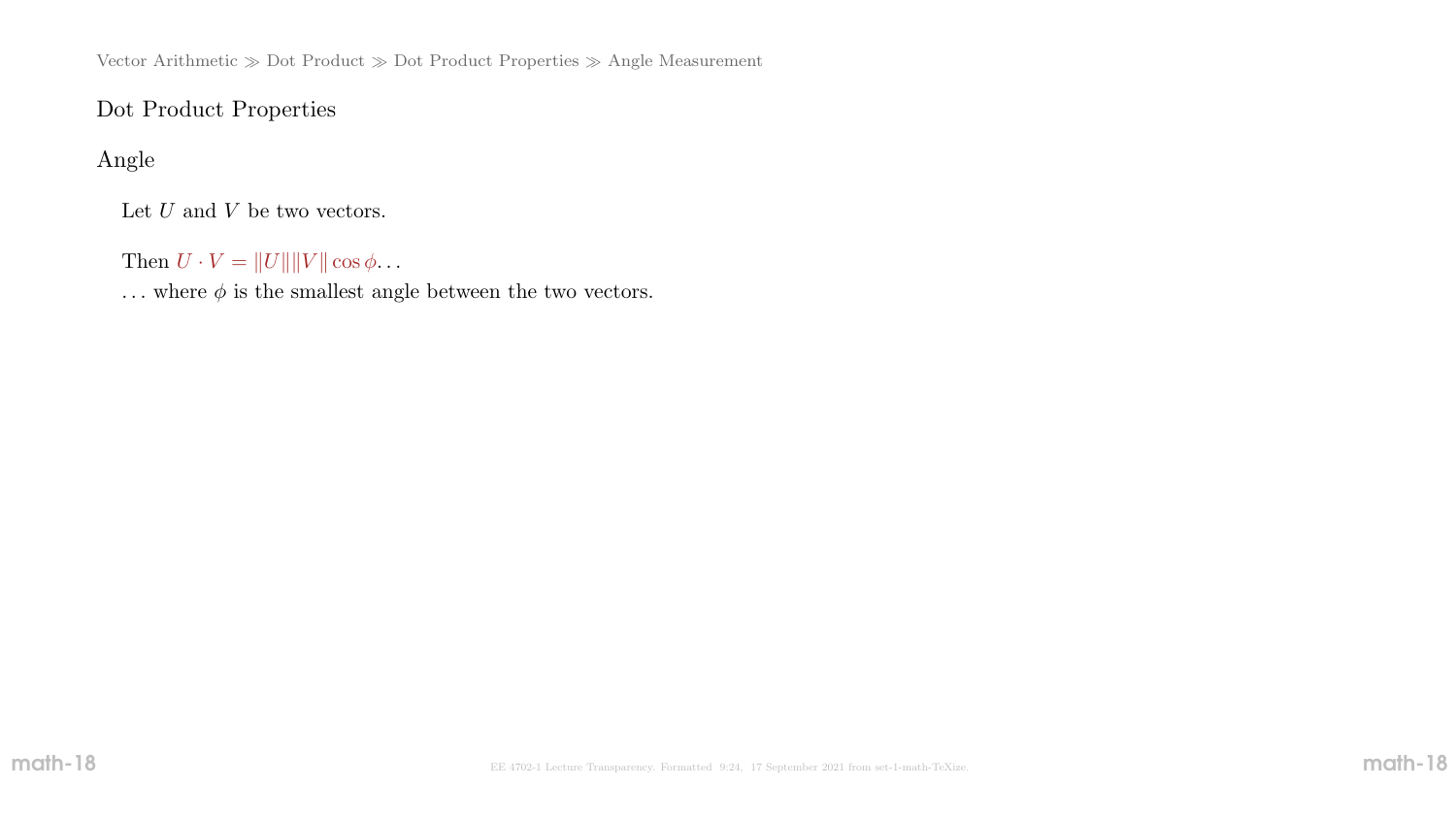# Cross Product

# Cross Product

The cross product of two vectors results in a vector orthogonal to both.

The cross product of vectors  $V_1$  and  $V_2$ , denoted  $V_1 \times V_2$ , is

| $V_1 \times V_2 =  y_1 $ | $x_1$ | $\vert x_1 \times \vert y_2 \vert$ = | $\mid x_2 \mid$ |  | $\left[\begin{array}{cc} y_1z_2-z_1y_2\end{array}\right]$<br>$ z_1x_2 - x_1z_2 $ |  |
|--------------------------|-------|--------------------------------------|-----------------|--|----------------------------------------------------------------------------------|--|
|                          |       |                                      | $z_2$           |  | $\lfloor x_1y_2-y_1x_2\rfloor$                                                   |  |

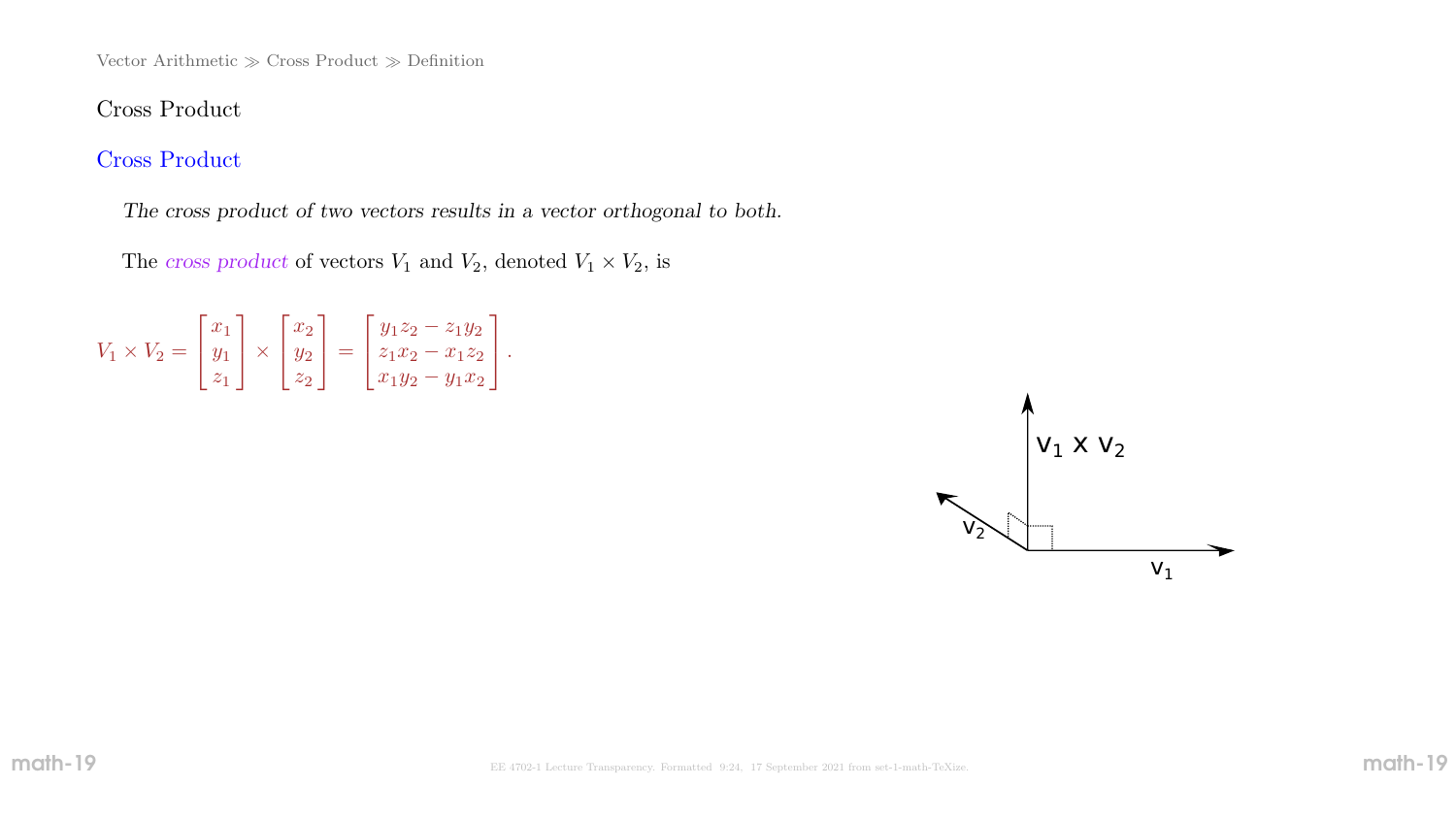Vector Arithmetic  $\gg$  Cross Product  $\gg$  Cross Product Properties

### Cross Product Properties

Let U and V be two vectors and let  $W = U \times V$ .

Then both U and V are orthogonal to W.

 $||U \times V|| = ||U|| ||V|| \sin \phi.$ 

 $U \times V = -V \times U$ .

 $(aU + bV) \times W = a(U \times W) + b(V \times W).$ 

 $U \times (V \times W) = (U \cdot W)V - (U \cdot V)W.$ 

If U and V define a parallelogram, its area is  $||U \times V|| \dots$ ... if they define a triangle its area is  $\frac{1}{2}||U \times V||$ .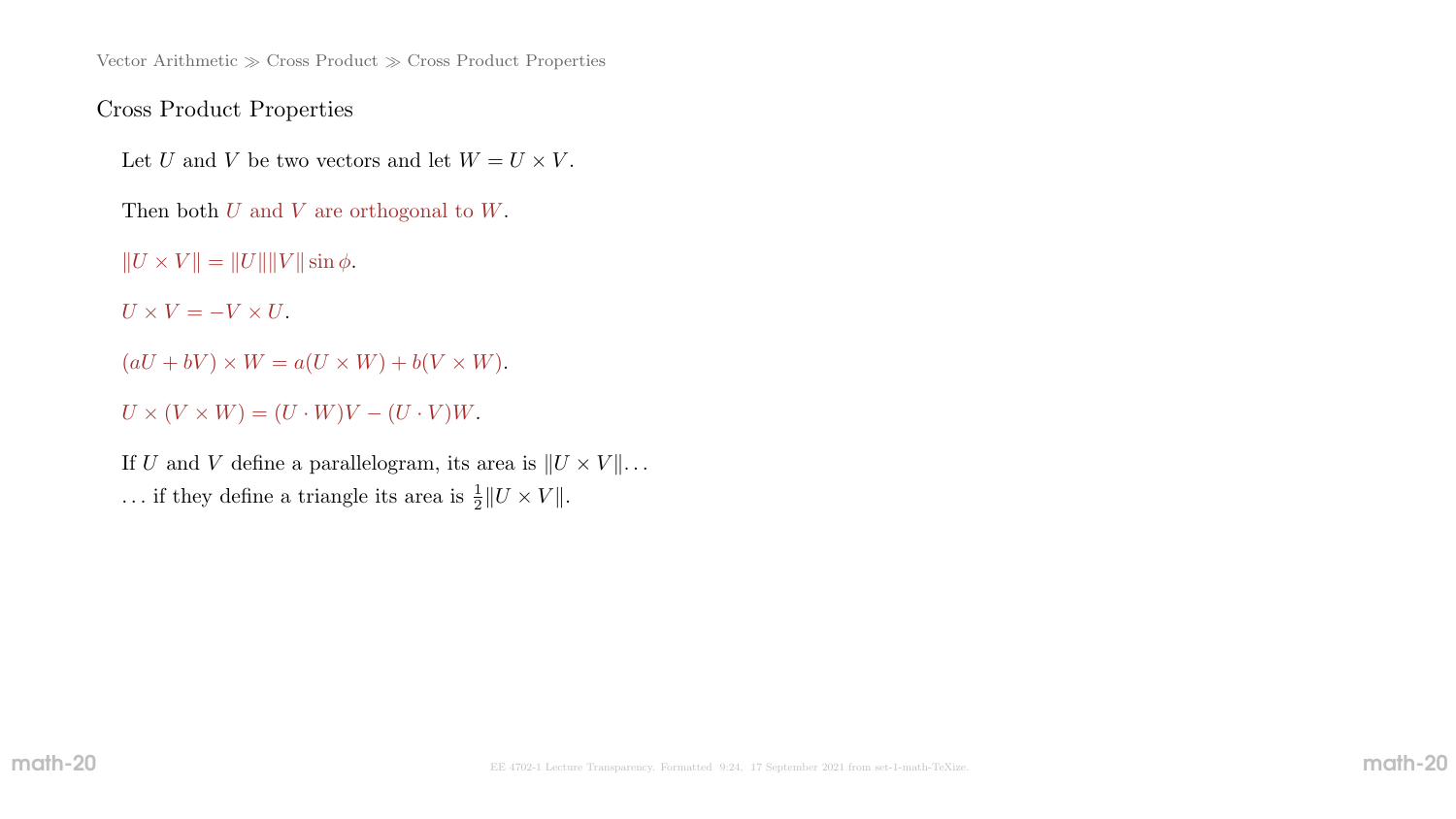Line, Plane, Intercepts  $\gg$  Line Definition

#### Line Definition

A line will be defined in terms of a point and a non-zero vector.

#### Line:

A set of points generated from a given point,  $P_1$ , and vector,  $v: \{S | P_1 + tv, \forall t \in \Re\}.$ 

Parametric Description of Line

 $P(t) = P_1 + tv.$ 

Illustration of defining a line in terms of two points:

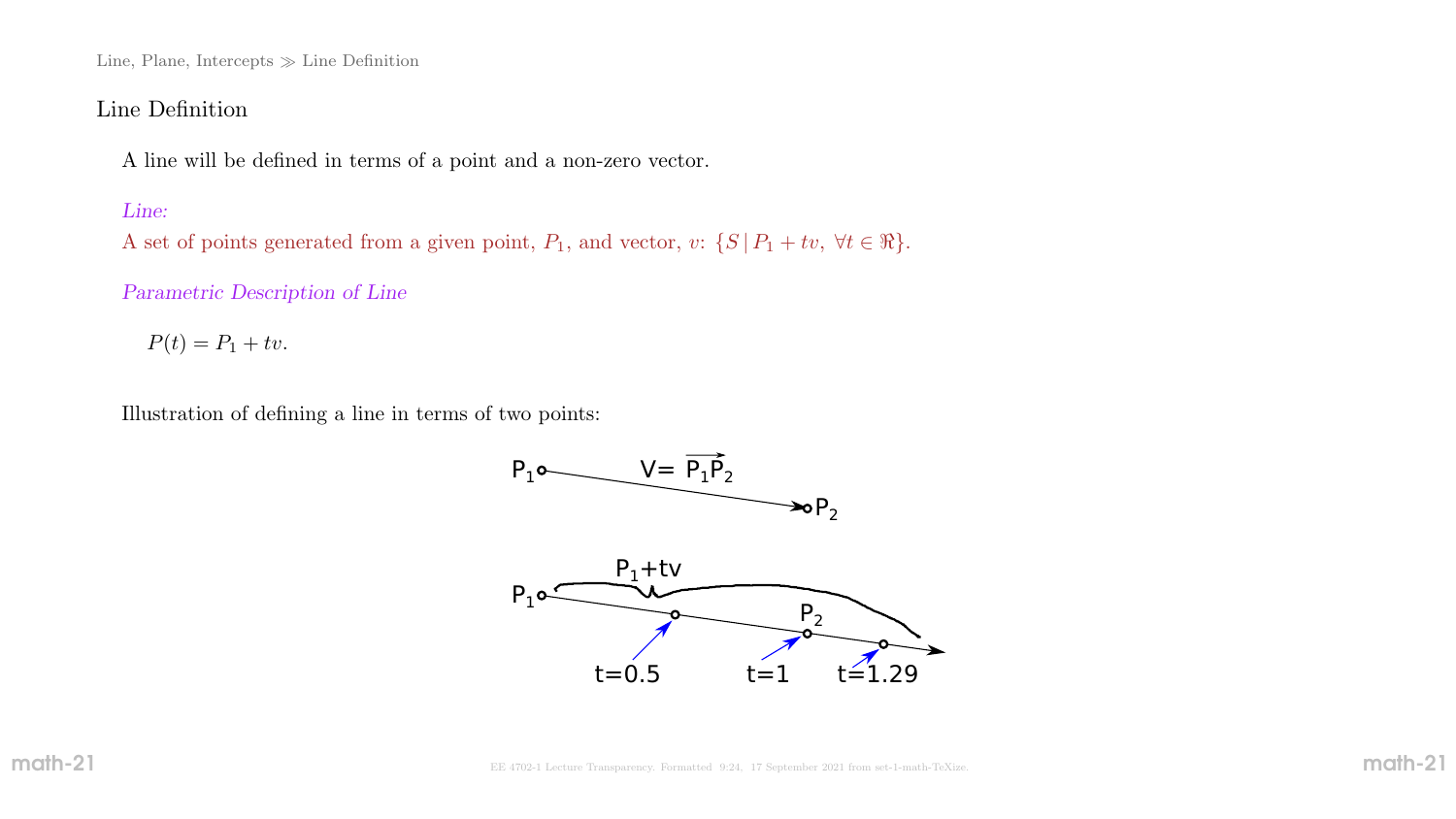Line, Plane, Intercepts  $\gg$  Plane Definition

### Plane Definition

Point P and vector  $\vec{n}$  define a plane in which a point S is on the plane iff  $\vec{PS} \cdot \vec{n} = 0$ .

The vector  $\vec{\pi}$  if referred to as a normal.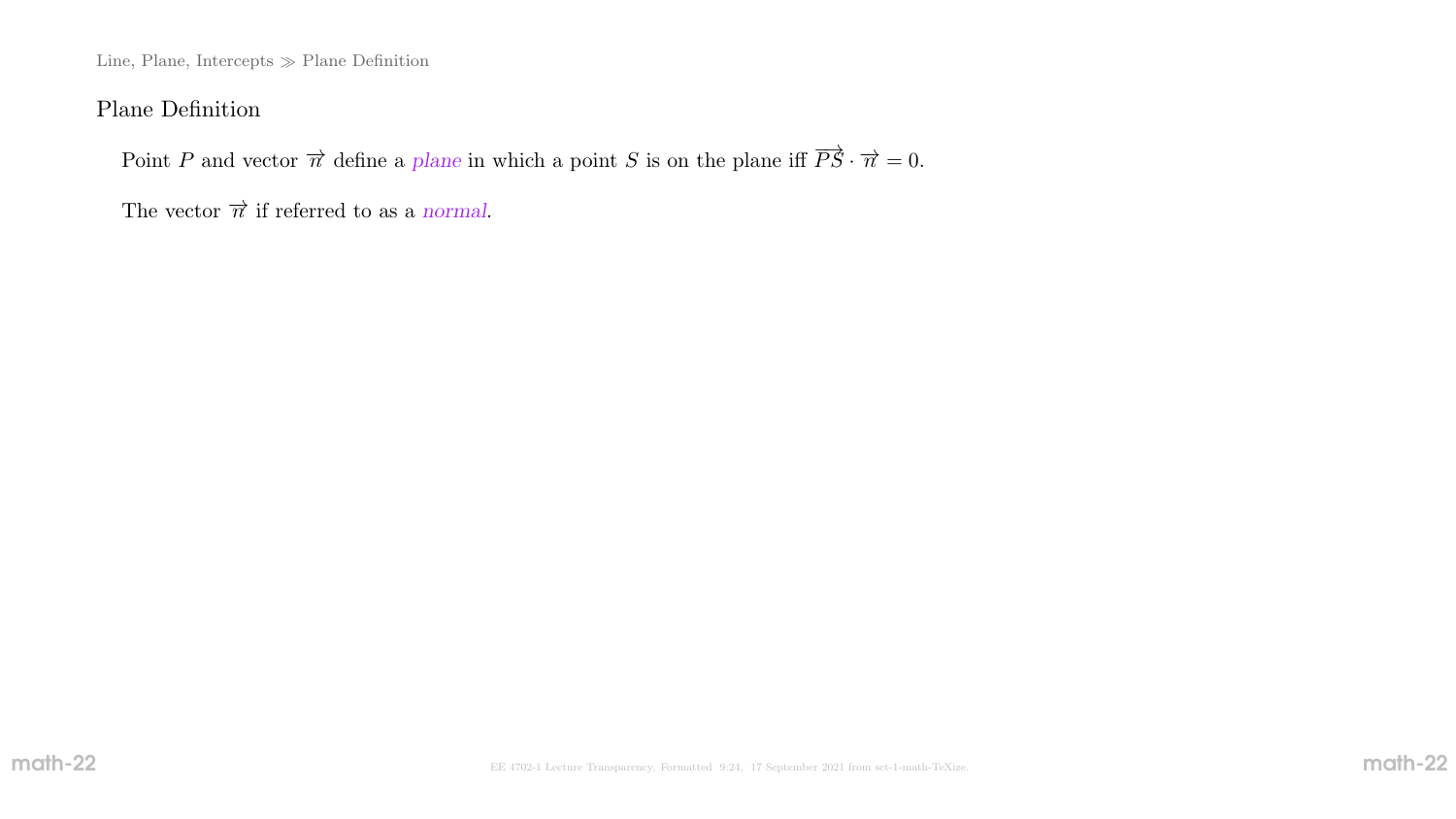Line, Plane, Intercepts  $\gg$  Plane/Line Intercept

### Plane/Line Intercept

Problem: Given line  $L + t\overrightarrow{v}$  and a plain defined by point P and vector  $\overrightarrow{n}$ , find a point, S, that is both on the line and on the plane.

Since  $S$  is on the line,  $S=L+t\overrightarrow{v}.$ 

Since  $S$  is on the plane,  $\overrightarrow{SP}\cdot\overrightarrow{n}=0$ 

Find a t for which both are true by substituting for  $S$  and solving for  $t$ :

$$
\overrightarrow{(L+t\overrightarrow{v})}\overrightarrow{P} \cdot \overrightarrow{n} = 0
$$

$$
(P-L-t\overrightarrow{v}) \cdot \overrightarrow{n} = 0
$$

$$
(\overrightarrow{LP}-t\overrightarrow{v}) \cdot \overrightarrow{n} = 0
$$

$$
t = \frac{\overrightarrow{LP} \cdot \overrightarrow{n}}{\overrightarrow{v} \cdot \overrightarrow{n}}
$$

Use this expression for  $t$  to find  ${\cal S}$ 

$$
S = L + \frac{\overrightarrow{LP} \cdot \overrightarrow{n}}{\overrightarrow{v} \cdot \overrightarrow{n}} \overrightarrow{v}
$$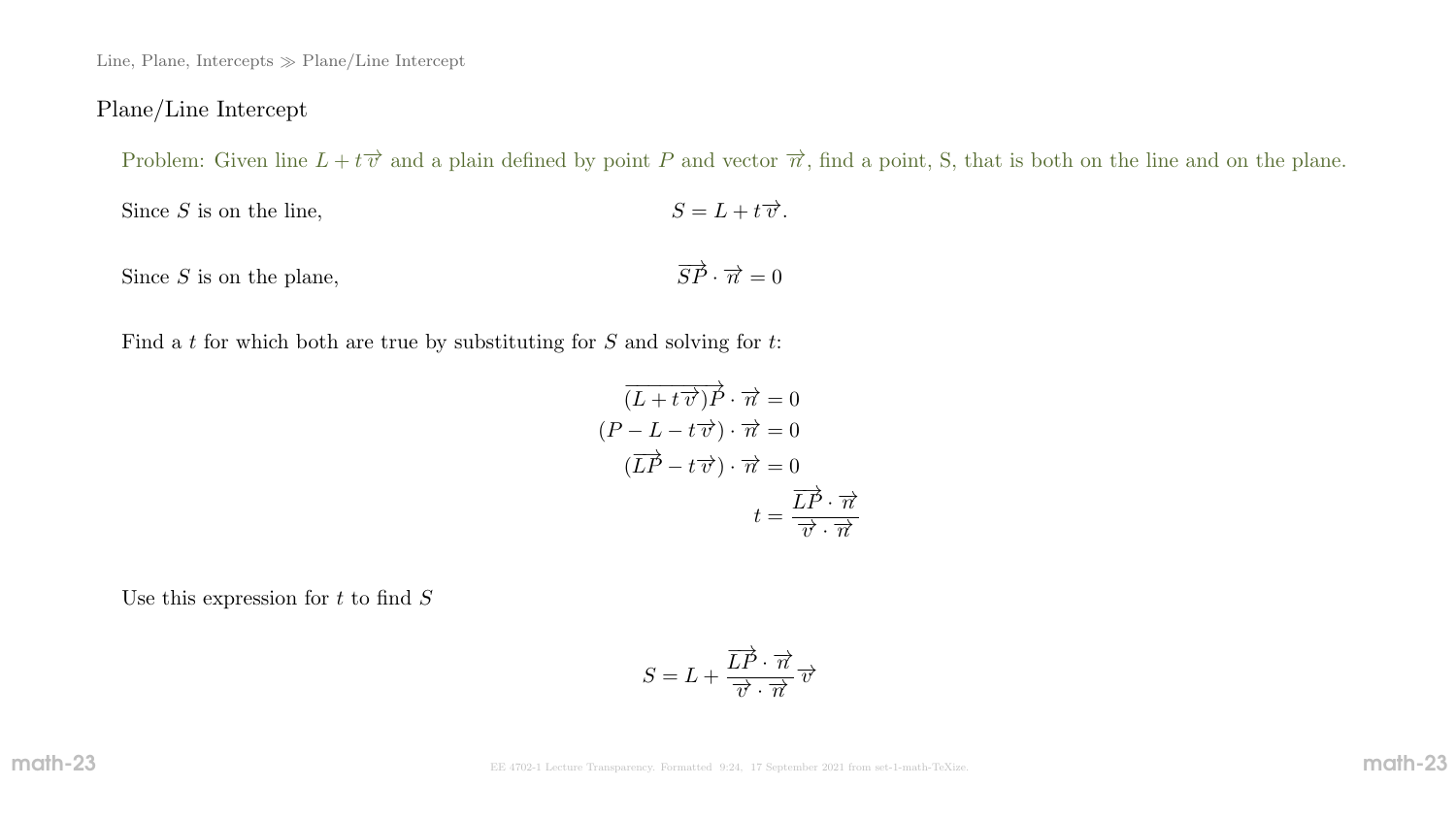Line, Plane, Intercepts  $\gg$  Plane/Line Intercept  $\gg$  Sample Problem (Light)

 $\frac{1}{\| \overrightarrow{PL} \|}.$ 

### Sample Problem (Light)

Problem: A light model specifies that in a scene with a light of brightness b (scalar) at location L (coordinate), and a point P on a surface with normal  $\hat{n}$ , the lighted color, c, of P (a scalar) will be the dot product of the surface normal with the direction to the light divided by the distance to the light.

#### Restate this as a formula.

Estimate the number of floating point operations in a streamlined computation.

Solution:

Formula:  $c = b\widehat{PL} \cdot \hat{n} \frac{1}{\|\overline{P}\|}$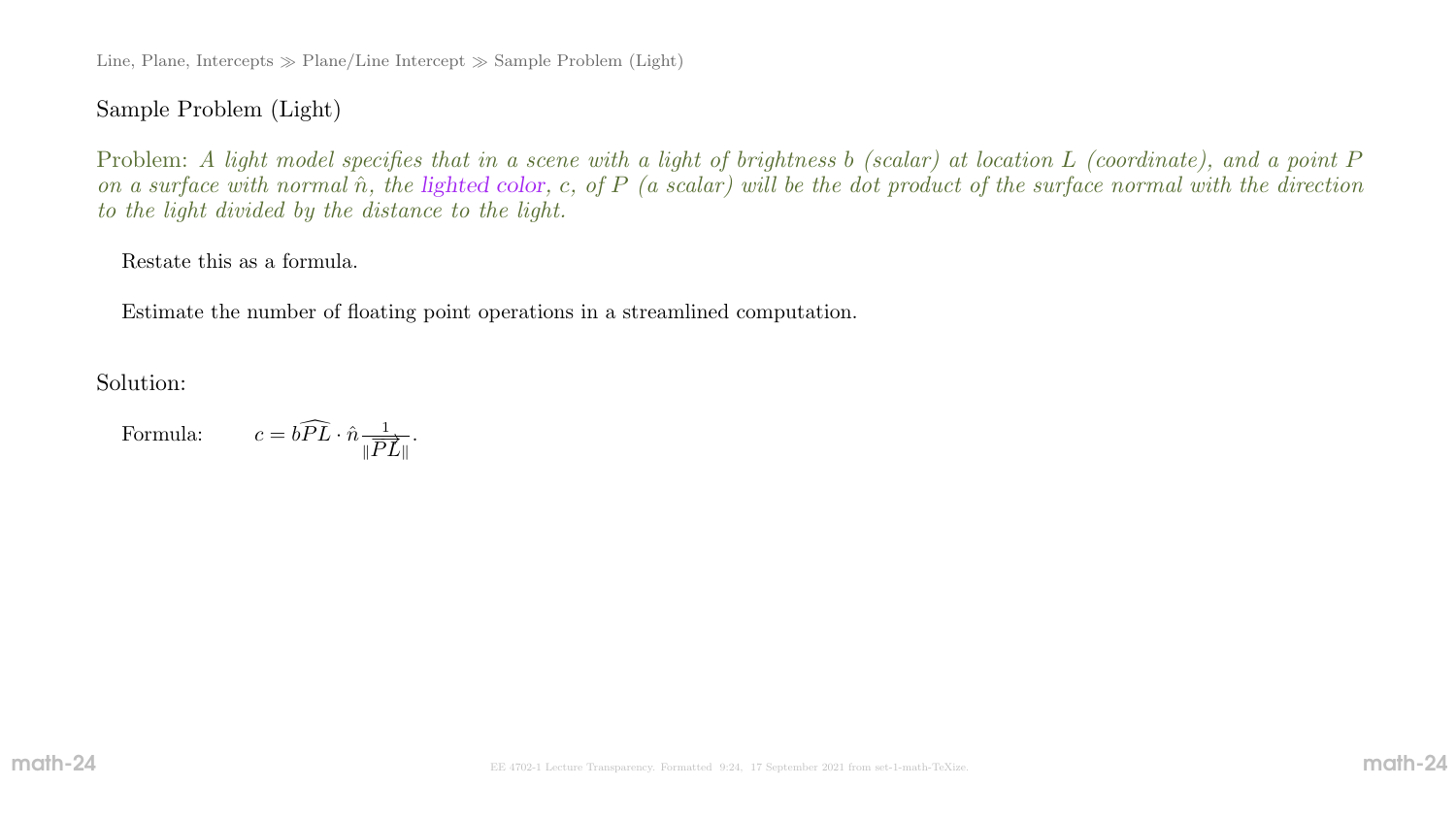$Circles \gg Motivating Problem$ 

### Drawing Circles

Problem: Find a parametric description  $S(\theta)$  of a circle that passes through point P, with its center at C, and facing direction\*  $\hat{n}$ .

```
for ( float theta = 0; theta < 2 * M_P I; theta += delta_theta )
  \{pCoor pos = S(theta); // Need to find S(theta).
    // Do something with pos..
  }
```


\* The quantity  $\hat{n}$  is not necessarily orthogonal to  $\overrightarrow{CP}$ .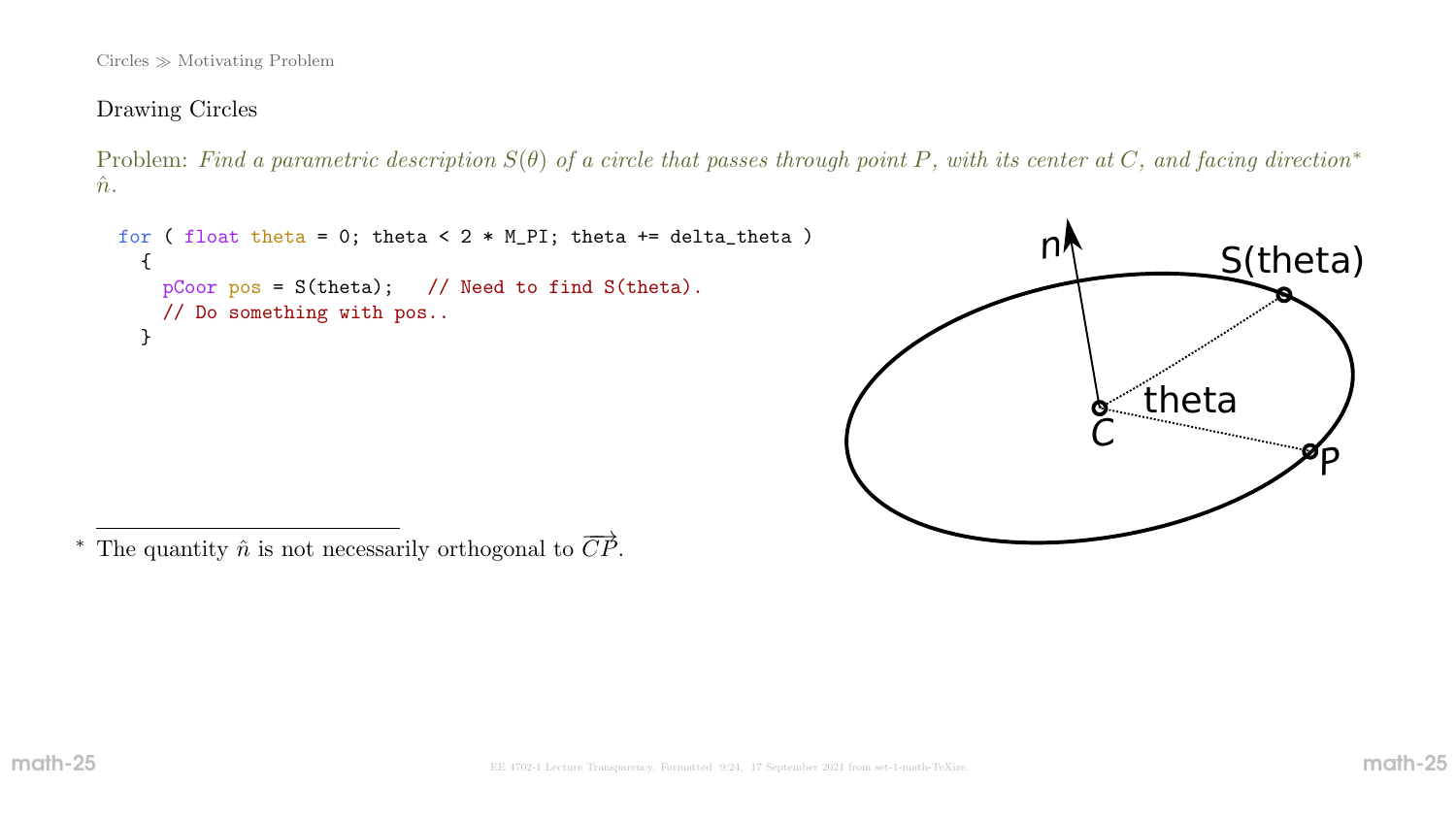$Circles \gg Motivating Problem$ 

Sample problem, continued.

First, lets solve the easy version of the problem: 2D, circle at origin.

To make it easy:

$$
C = \begin{bmatrix} 0 \\ 0 \\ 0 \end{bmatrix}, P = \begin{bmatrix} r \\ 0 \\ 0 \end{bmatrix} \text{ and } \hat{n} = \begin{bmatrix} 0 \\ 0 \\ 1 \end{bmatrix}
$$

Parametric formula:

$$
S(\theta) = \begin{bmatrix} r \cos \theta \\ r \sin \theta \\ 0 \end{bmatrix}
$$

Use of parametric formula in code:

```
for ( float theta = 0; theta < 2 * M_P I; theta += delta_theta )
  {
    pCoor point_S( r * cos(theta), r * sin(theta), 0 );
    // Do something with point_S..
  }
```
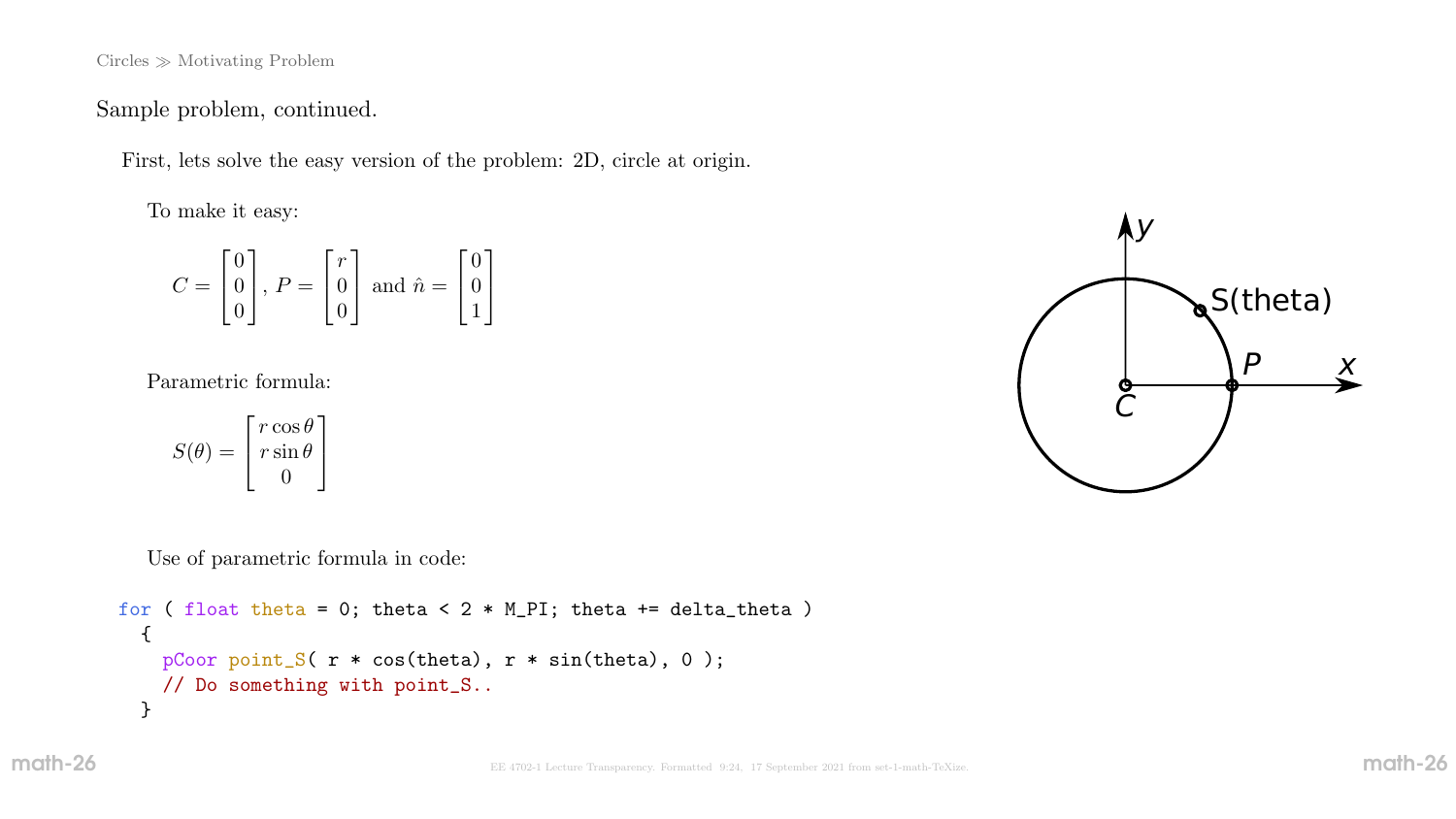$\mathrm{Circles} \gg \mathrm{Motivating}$  Problem

Re-write formula as  $\cal C$  plus two vectors:

$$
S(\theta) = C + \begin{bmatrix} r \cos \theta \\ r \sin \theta \\ 0 \end{bmatrix}
$$
  
= C + r cos  $\theta$   $\begin{bmatrix} 1 \\ 0 \\ 0 \end{bmatrix}$  + r sin  $\theta$   $\begin{bmatrix} 0 \\ 1 \\ 0 \end{bmatrix}$   
= C + r cos $(\theta)$   $\hat{a}_x$  + r sin $(\theta)$   $\hat{a}_y$ ,  
 $\begin{bmatrix} 1 \end{bmatrix}$   $\begin{bmatrix} 0 \end{bmatrix}$ 

where 
$$
\hat{a}_x = \begin{bmatrix} 1 \\ 0 \\ 0 \end{bmatrix}
$$
 and  $\hat{a}_y = \begin{bmatrix} 0 \\ 1 \\ 0 \end{bmatrix}$ .

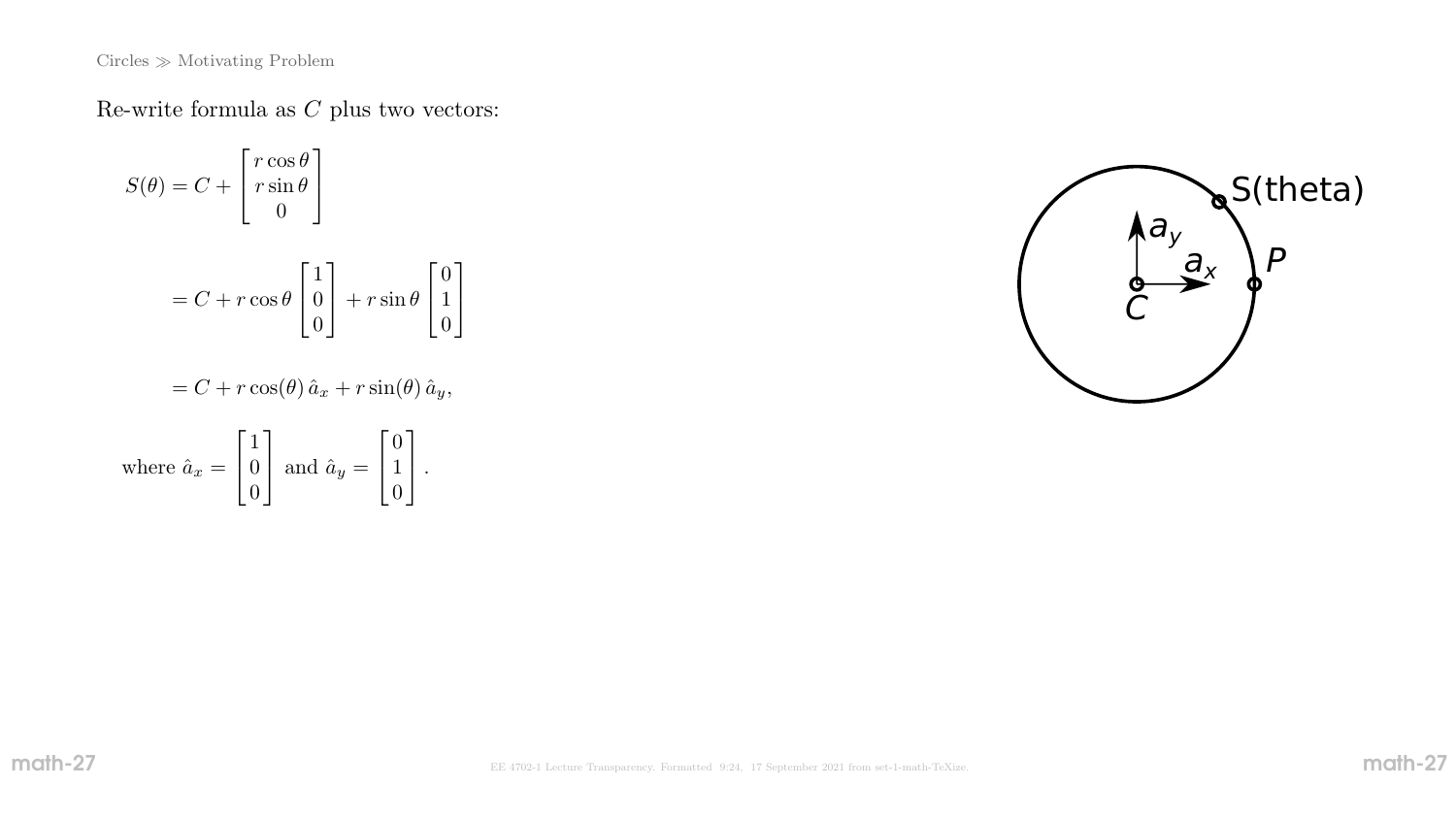$Circles \gg Motivating Problem$ 

The converted formula again:

 $S(\theta) = C + r \cos(\theta) \hat{a}_x + r \sin(\theta) \hat{a}_y$ 

Suppose instead  $\hat{a}_x =$  $\lceil 1 \rceil$ 0 0 1 and  $\hat{a}_y =$  $\sqrt{0}$ 0 1  $\overline{\phantom{a}}$ 

Then circle would be on  $xz$  plain instead of the  $xy$  plain.

We know that  $\hat{a}_y$  points along the z axis, ...  $\ldots$  but the parametric formula thinks its the  $y$  axis.

#### Key Observation:

A circle can be drawn in any orientation by choosing  $\hat{a}_x$  and  $\hat{a}_y$  appropriately.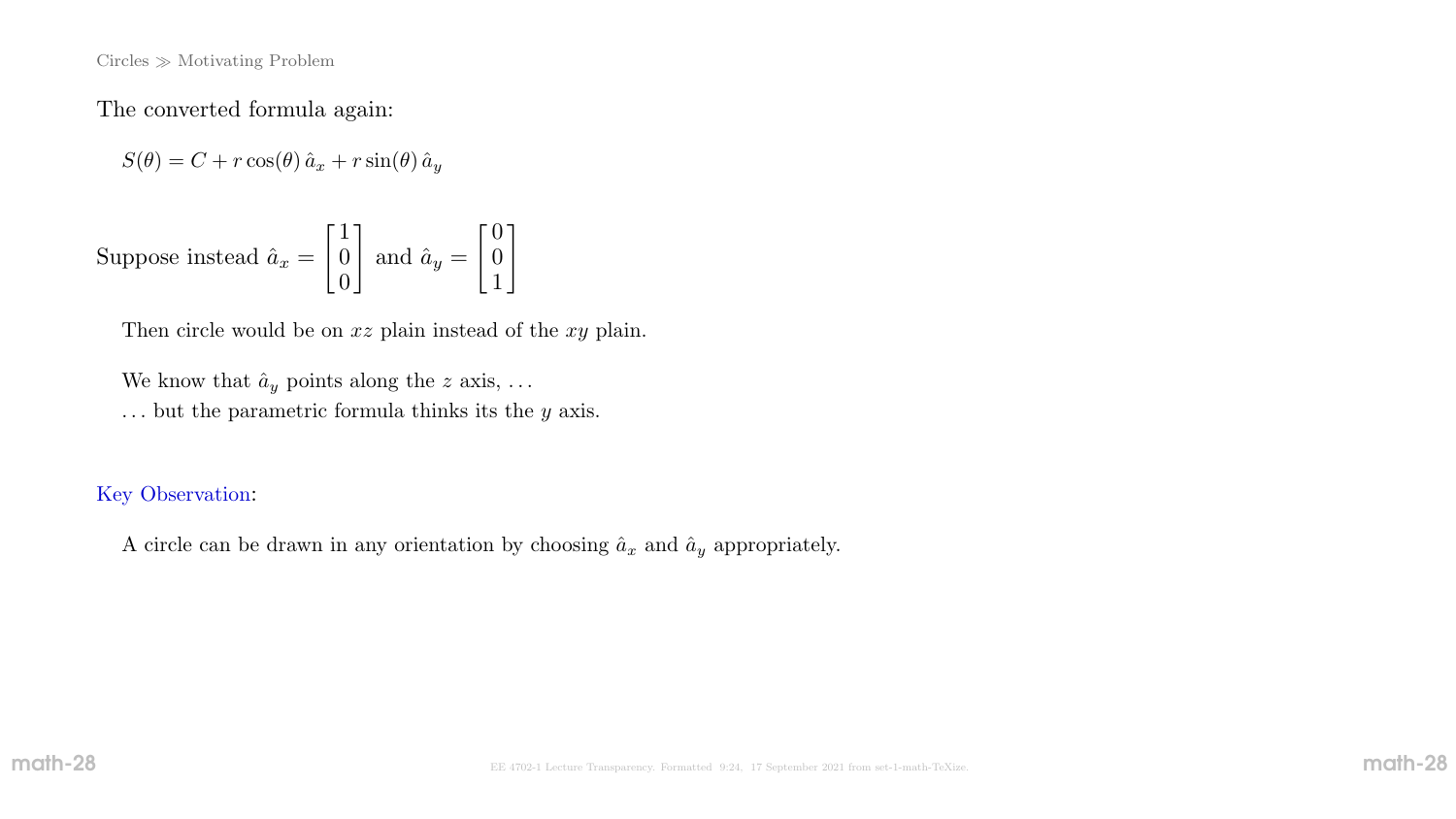The original problem: Find a parametric description  $S(\theta)$  of a circle that passes through point P, with its center at C, and  $facing\ in\ direction\ \hat{n}$ .

The formula:

 $S(\theta) = C + r \cos(\theta) \hat{a}_x + r \sin(\theta) \hat{a}_y$ 

Need to find  $\hat{a}_x$ ,  $\hat{a}_y$ , and r:

Clearly,  $r = ||\overrightarrow{CP}||$ We can set  $\hat{a}_x = \frac{1}{r}$  $\frac{1}{r}\overrightarrow{CP}.$ 

And then  $\hat{a}_y = \hat{n} \times \hat{a}_x$ .

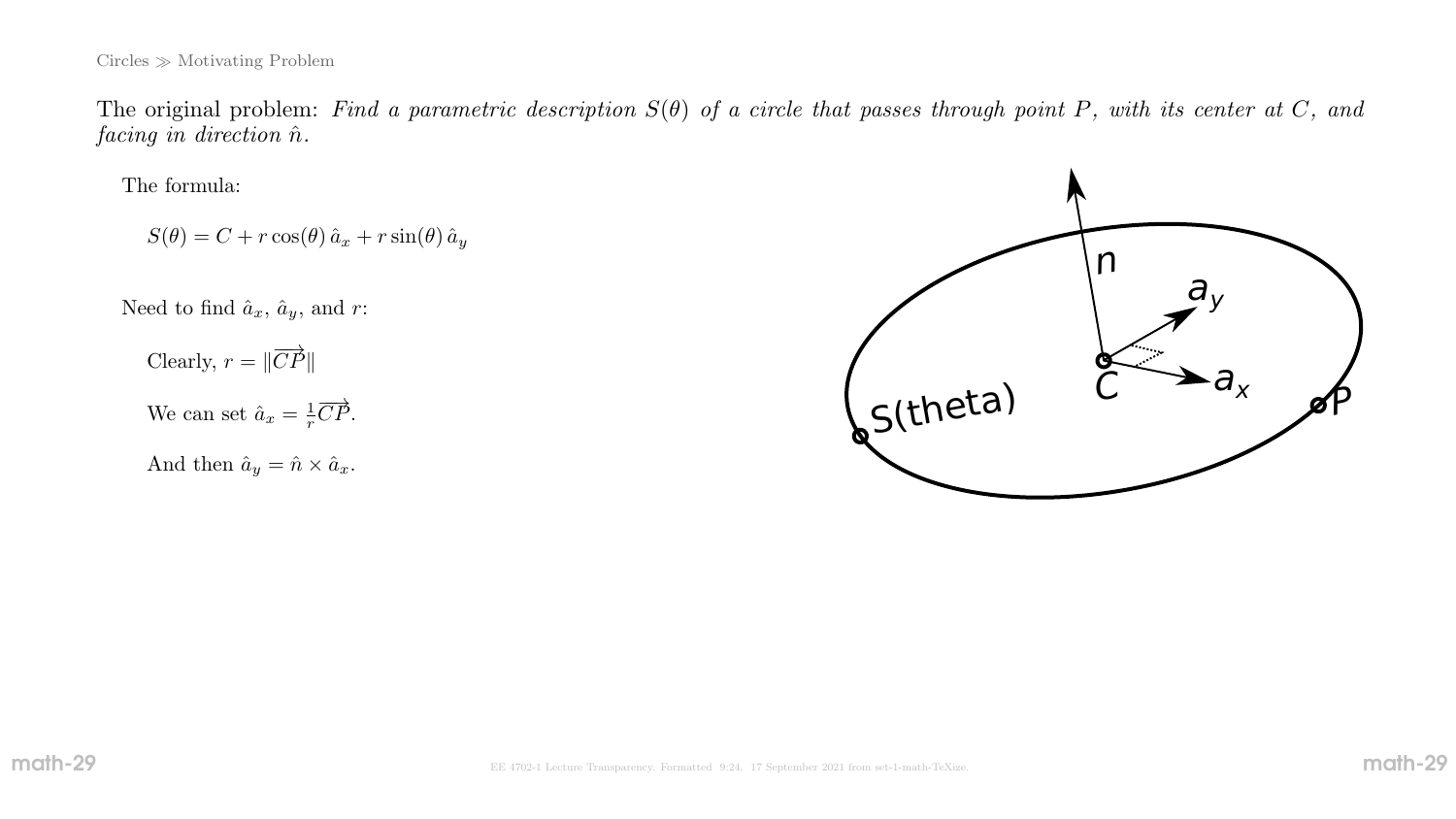$Circles \gg Motivating Problem$ 

Recall:

$$
r = ||\overrightarrow{CP}||
$$
,  $\hat{a}_x = \frac{1}{r}\overrightarrow{CP}$ ,  $\hat{a}_y = \hat{a}_x \times \hat{n}$ .

Code for circle:

// Given: pNorm n(1,2,3); pCoor C(4,5,6); pCoor P(7,8,9);

```
// Compute:
pNorm ax(C, P); // ax is a unit vector from C to P.pNorm ay = cross(n,ax); // Normalize in case n is not orthogonal to CP.
float r = ax.magnitude;
```

```
// Construct points on circle:
for ( float theta = 0; theta < 2 * M_P I; theta += delta_theta )
  {
    pCoor pos = C + r * cos(theta) * ax + r * sin(theta) * ay;// Do something with pos..
  }
```
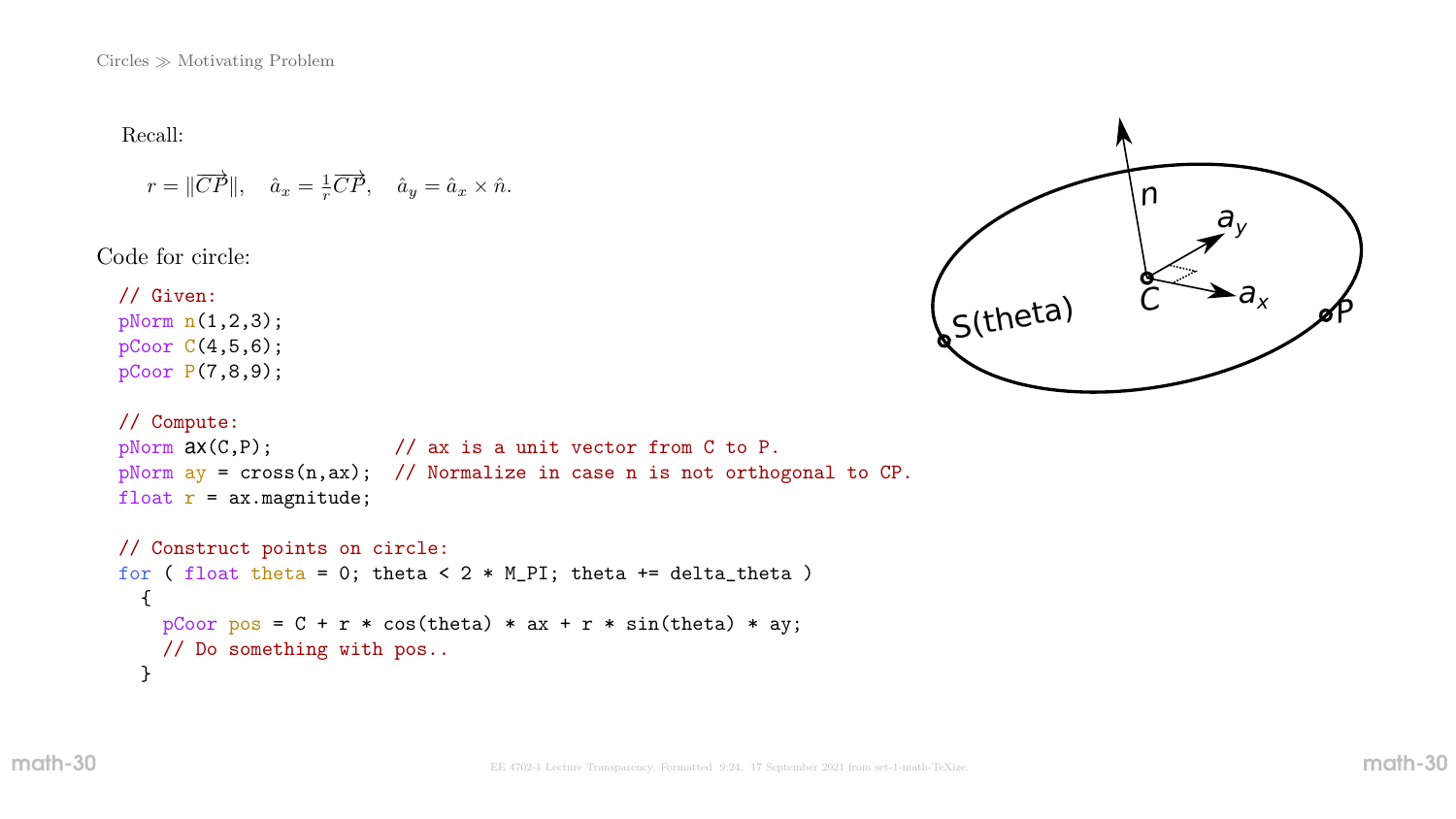$\rm Circles \gg \rm Motivating$  Problem

Vectors  $\hat{a}_x$ ,  $\hat{a}_y$ , and  $\hat{n}$  form an orthonormal basis.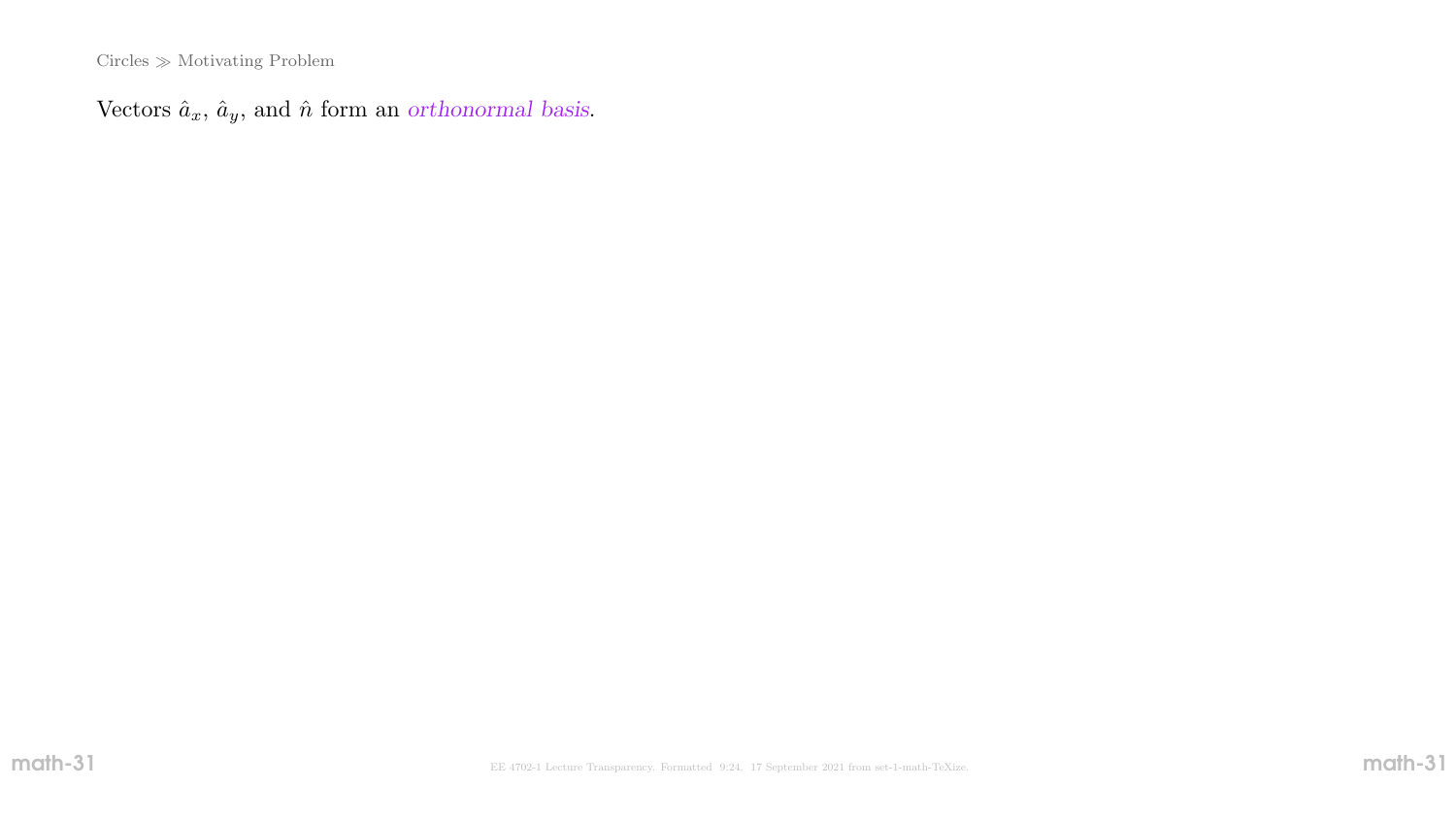#### Transforms Computing Transforms

# Transforms

### Transformation:

A mapping (conversion) from one coordinate set to another (e.g., from feet to meters) or to a new location in an existing coordinate set.

# Particular Transformations to be Covered

Translation: Moving things around.

Scale: Change size.

Rotation: Rotate around some axis.

Projection: Moving to a surface.

## Computing Transforms

Transform by multiplying  $4 \times 4$  matrix with coordinate.

 $P_{\text{new}} = M_{\text{transform}} P_{\text{old}}.$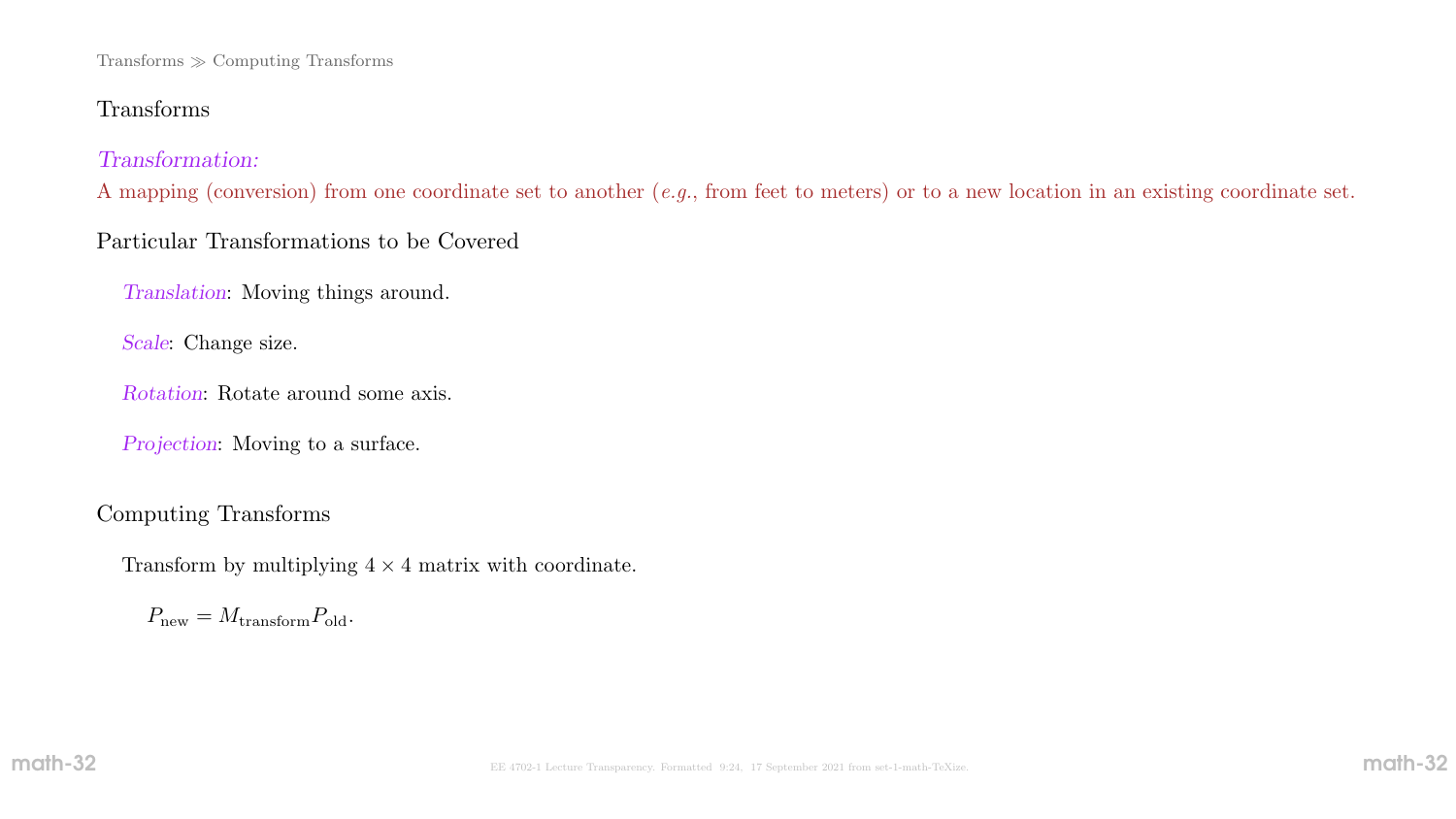Transforms  $\gg$  Matrix Multiplication Review

### Matrix Multiplication Review

Matrix  $\times$  Vector Multiplication

```
for ( int row=0; row<4; row++ )
 for ( int col=0; col<4; col++ )
   pnew[row] += M[row] [col] * pold[col];
```
 $Matrix \times Matrix$  Multiplication

```
for ( int row=0; row<4; row++ )
 for ( int col=0; col<4; col++ )
    for ( int k=0; k<4; k++ )
    Mc[row][col] += Ma[row][k] * Mb[k][col];
```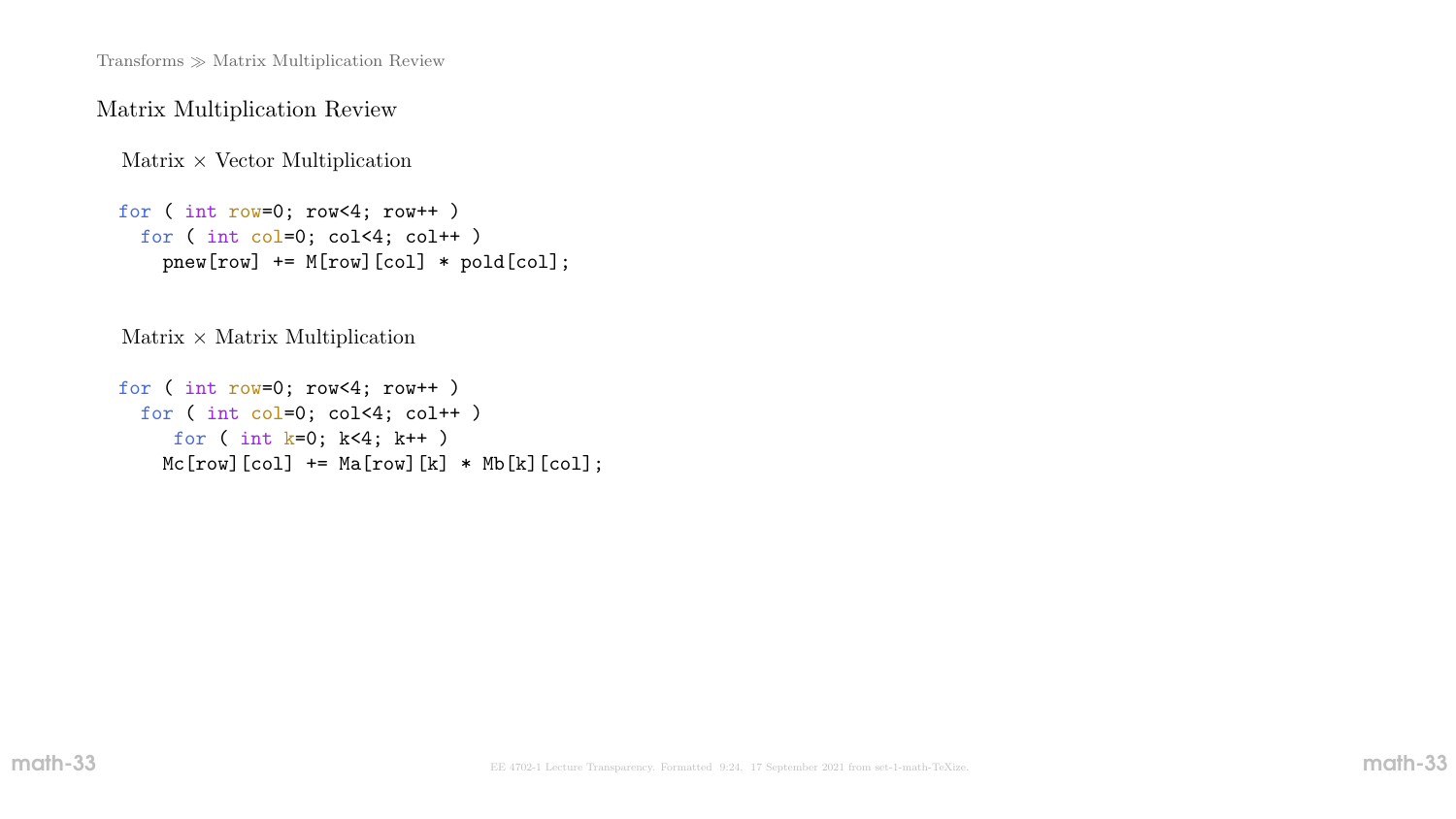Transforms  $\gg$  Useful Transforms  $\gg$  Scale

#### Useful Transforms

Scale Transform

 $S(s) =$  $\sqrt{ }$  $\mathbf{I}$ s 0 0 0 0 s 0 0  $0 \quad 0 \quad s \quad 0$ 0 0 0 1  $\setminus$  $\vert \cdot$  $S(s,t,u) =$  $\sqrt{ }$  $\overline{ }$ s 0 0 0  $0$  t  $0$   $0$  $0 \quad 0 \quad u \quad 0$ 0 0 0 1  $\setminus$  $\vert \cdot \vert$ 

 $S(s)$  stretches an object s times along each axis.

 $S(s, t, u)$  stretches an object s times along the x-axis, t times along the y-axis, and u times along the z-axis.

Scaling centered on the origin.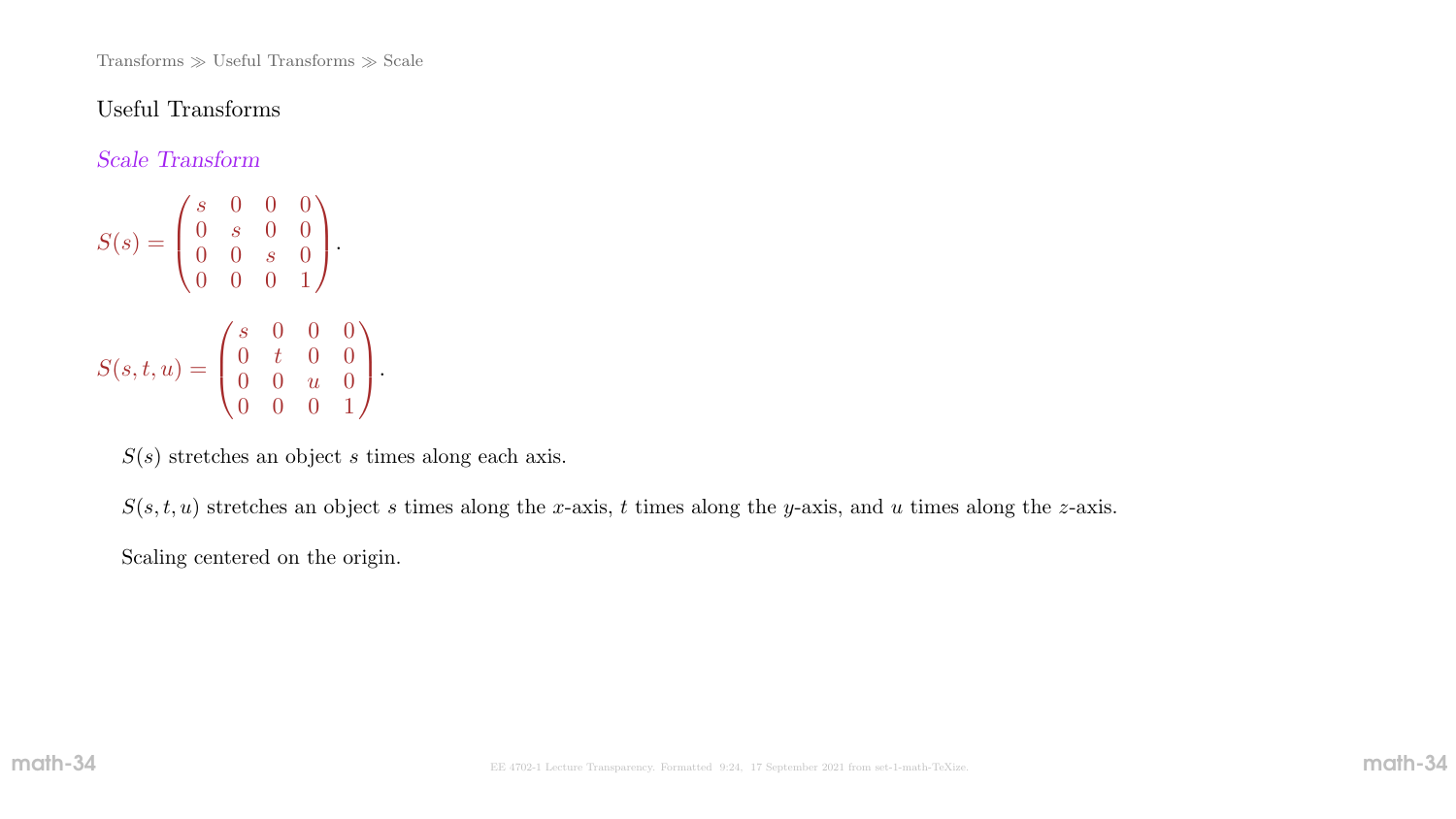Transforms  $\gg$  Useful Transforms  $\gg$  Scale  $\gg$  Example

### Example of Scale Transform

Given:

$$
S(5) = \begin{pmatrix} 5 & 0 & 0 & 0 \\ 0 & 5 & 0 & 0 \\ 0 & 0 & 5 & 0 \\ 0 & 0 & 0 & 1 \end{pmatrix} \text{ and } P = \begin{bmatrix} a \\ b \\ c \\ 1 \end{bmatrix}.
$$

Compute  $Q$ , the result of transforming  $P$  by  $S(5)$ :

$$
Q = S(5)P = \begin{pmatrix} 5 & 0 & 0 & 0 \\ 0 & 5 & 0 & 0 \\ 0 & 0 & 5 & 0 \\ 0 & 0 & 0 & 1 \end{pmatrix} \begin{bmatrix} a \\ b \\ c \\ 1 \end{bmatrix} = \begin{bmatrix} 5a + 0b + 0c + 0 \times 1 \\ 0a + 5b + 0c + 0 \times 1 \\ 0a + 0b + 5c + 0 \times 1 \\ 0a + 0b + 0c + 1 \times 1 \end{bmatrix} = \begin{bmatrix} 5a \\ 5b \\ 5c \\ 1 \end{bmatrix}
$$

Code:

pMatrix\_Scale S(5); // Construct the scale matrix. pCoor  $P(a,b,c)$ ; // Construct the coordinate.  $pCoor Q = S * P;$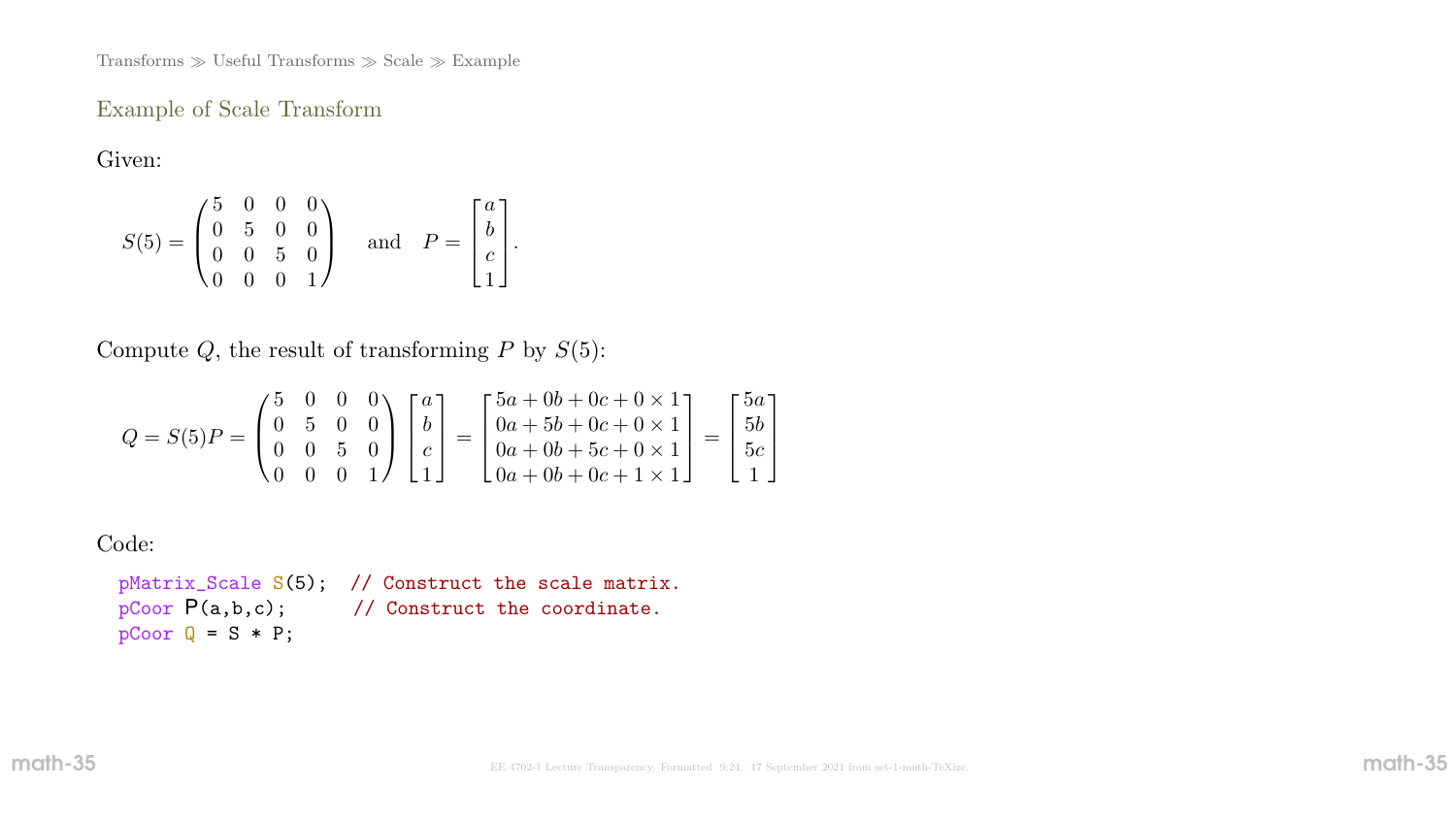Transforms  $\gg$  Useful Transforms  $\gg$  Rotation

# Transforms

### Rotation Transformations

 $R_x(\theta)$  rotates around x axis by  $\theta$ ; likewise for  $R_y$  and  $R_z$ .

$$
R_x(\theta) = \begin{pmatrix} 1 & 0 & 0 & 0 \\ 0 & \cos \theta & -\sin \theta & 0 \\ 0 & \sin \theta & \cos \theta & 0 \\ 0 & 0 & 0 & 1 \end{pmatrix}.
$$

$$
R_y(\theta) = \begin{pmatrix} \cos \theta & 0 & \sin \theta & 0 \\ 0 & 1 & 0 & 0 \\ -\sin \theta & 0 & \cos \theta & 0 \\ 0 & 0 & 0 & 1 \end{pmatrix}.
$$

$$
R_z(\theta) = \begin{pmatrix} \cos \theta & -\sin \theta & 0 & 0 \\ \sin \theta & \cos \theta & 0 & 0 \\ 0 & 0 & 1 & 0 \\ 0 & 0 & 0 & 1 \end{pmatrix}.
$$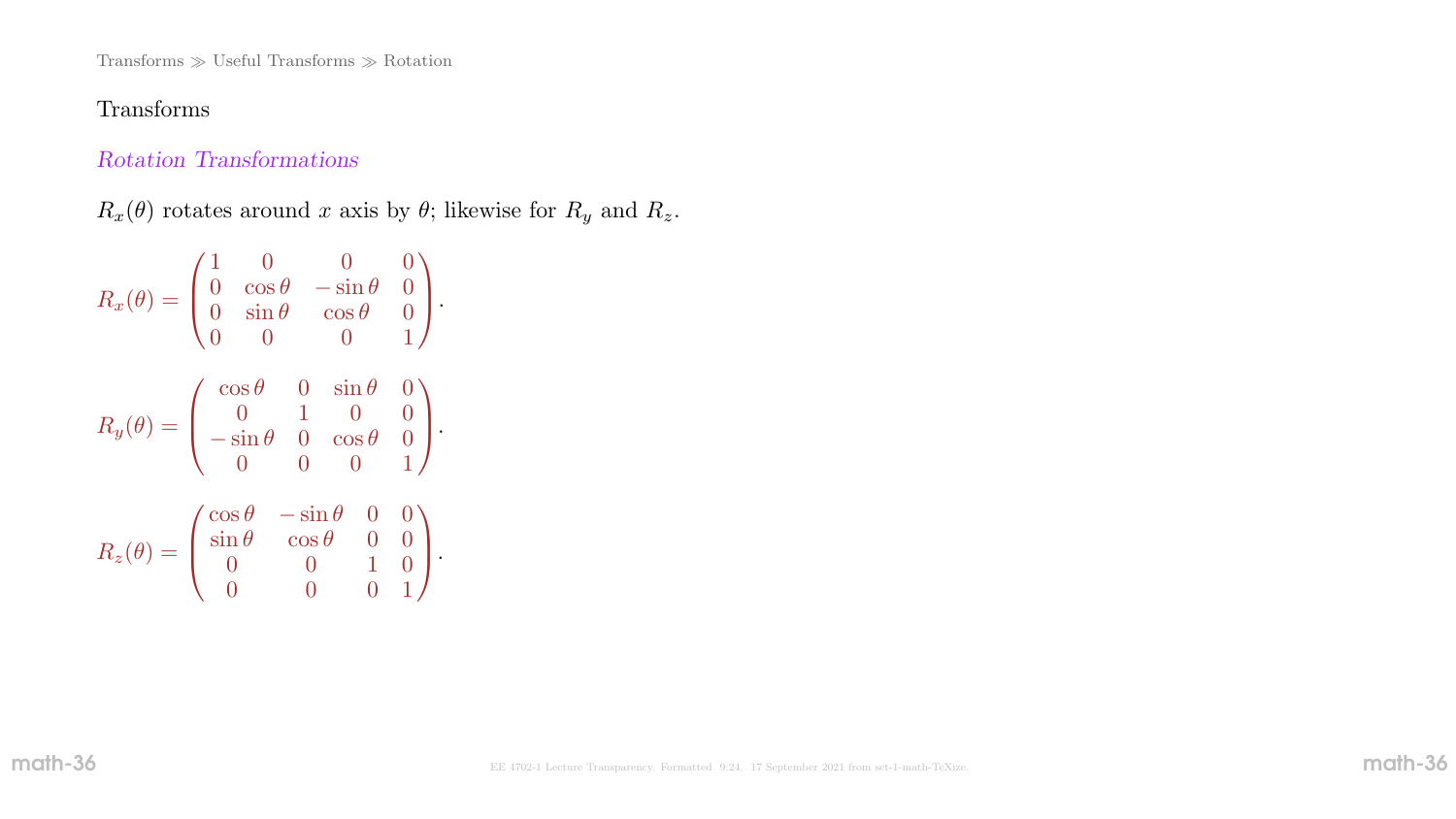Transforms  $\gg$  Useful Transforms  $\gg$  Translation

# Transforms

Translation Transform

$$
T(s,t,u) = \begin{pmatrix} 1 & 0 & 0 & s \\ 0 & 1 & 0 & t \\ 0 & 0 & 1 & u \\ 0 & 0 & 0 & 1 \end{pmatrix}.
$$

Moves point  $s$  units along  $x$  axis, etc.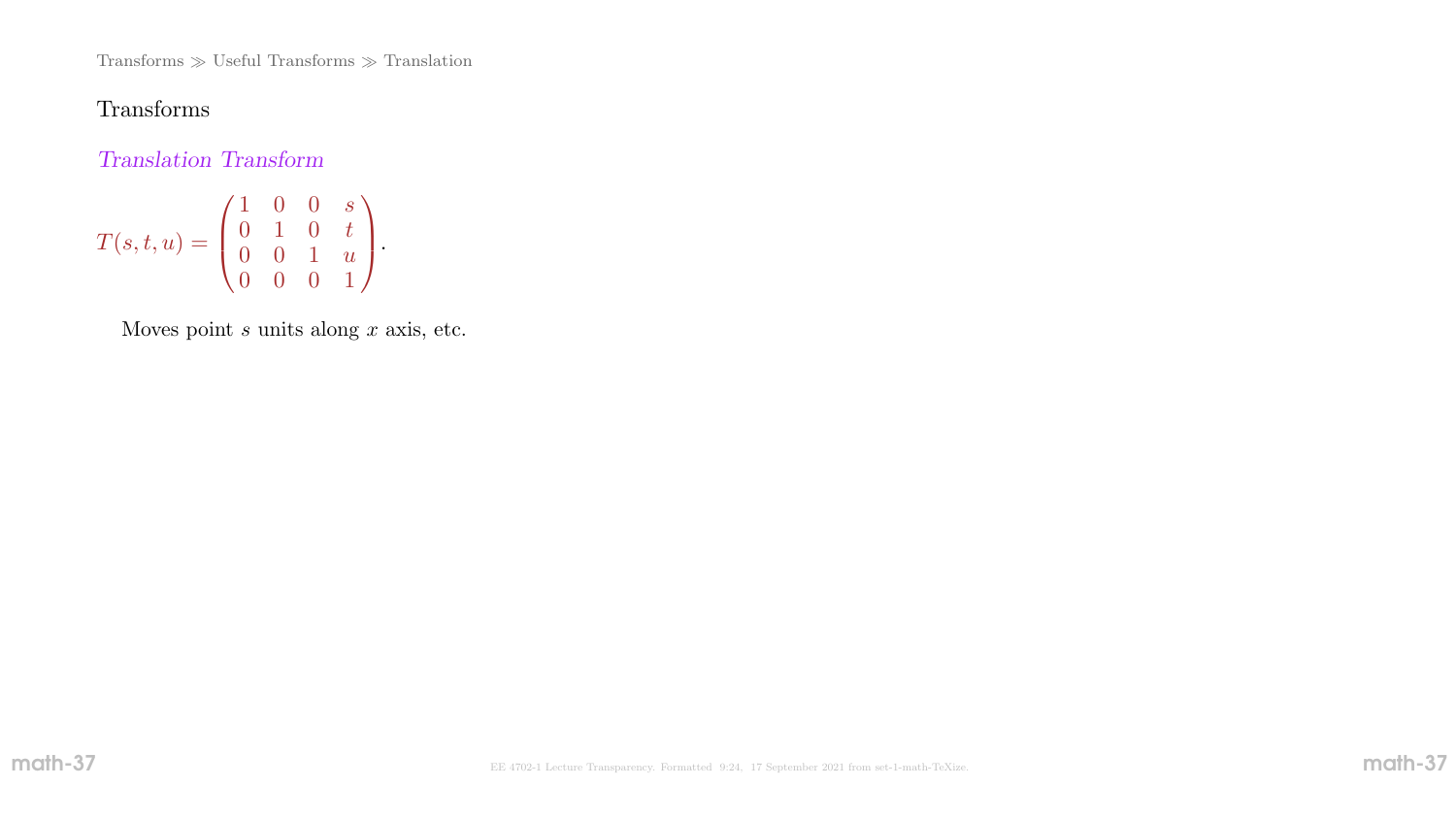Transforms  $\gg$  Useful Transforms  $\gg$  Translation  $\gg$  Example

Example: Show arithmetic for  $Q = T(s, t, u)P$  where  $P =$ Г J. T  $\overline{a}$ b  $\mathcal{C}_{0}^{(n)}$ 1 1  $\mathbb{R}$  $\begin{array}{c} \hline \end{array}$ 

$$
Q = T(s, t, u)P = \begin{pmatrix} 1 & 0 & 0 & s \\ 0 & 1 & 0 & t \\ 0 & 0 & 1 & u \\ 0 & 0 & 0 & 1 \end{pmatrix} \begin{bmatrix} a \\ b \\ c \\ 1 \end{bmatrix} = \begin{bmatrix} 1a + 0b + 0c + s \times 1 \\ 0a + 1b + 0c + t \times 1 \\ 0a + 0b + 1c + u \times 1 \\ 0a + 0b + 0c + 1 \times 1 \end{bmatrix} = \begin{bmatrix} a + s \\ b + t \\ c + u \\ 1 \end{bmatrix}
$$

Code:

pCoor P(a,b,c); pMatrix\_Translate T(s,t,u);  $pCoor Q = T * P;$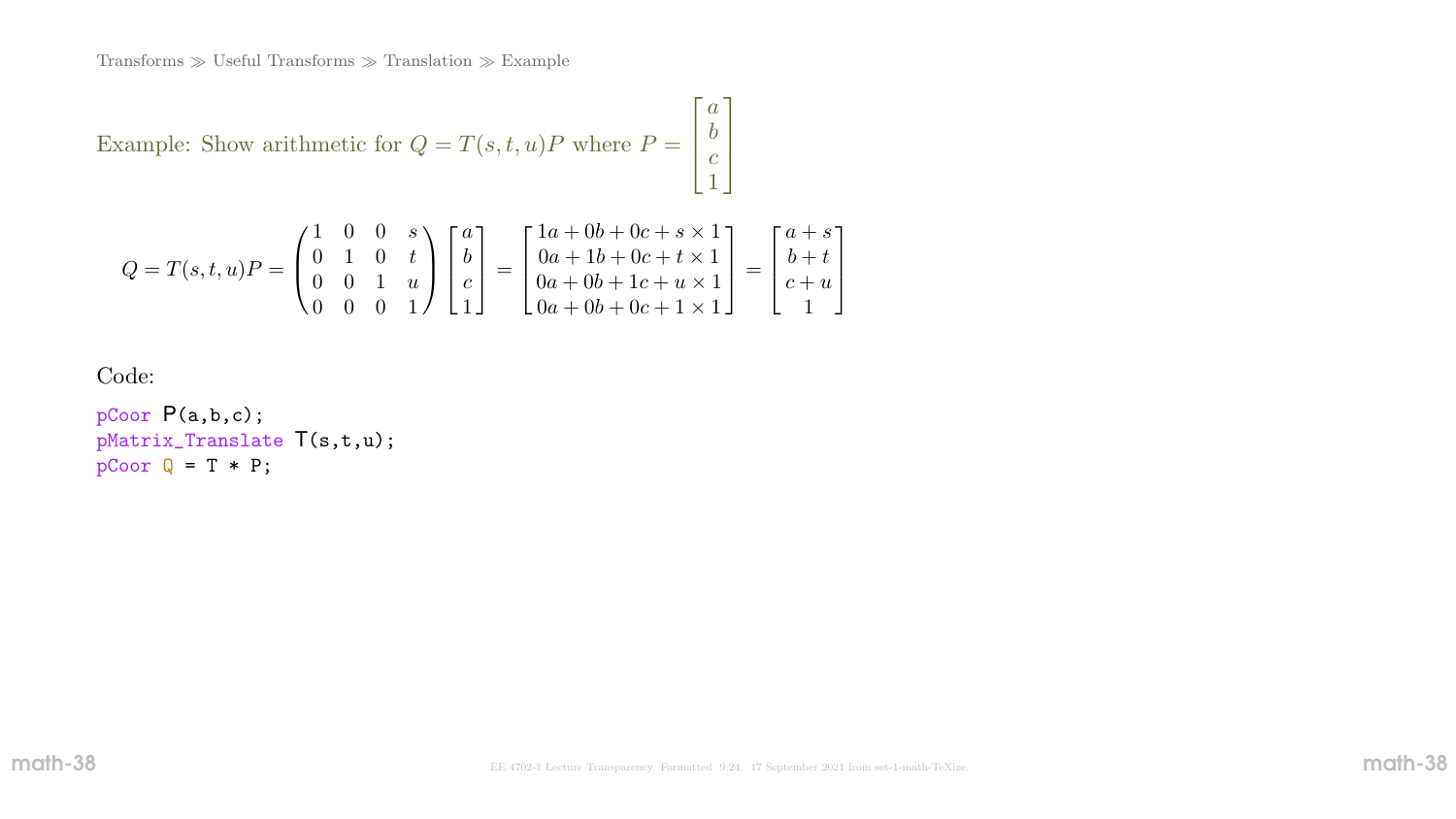Transforms  $\gg$  Useful Transforms  $\gg$  Translation  $\gg$  Computational Efficiency

### Computational Efficiency of Translation Transform

Using Transform:

 $Q = T(s, t, u)P.$ 

16 multiplications, 12 additions.

Using Vector Addition:

$$
Q = P + \left[\begin{matrix}s\\t\\u\end{matrix}\right]
$$

0 multiplications, 3 additions.

Conclusion:

If all we want to do is translations, don't use matrix version  $(T(s, t, u))$ .

Matrix version makes sense if we want to combine transforms.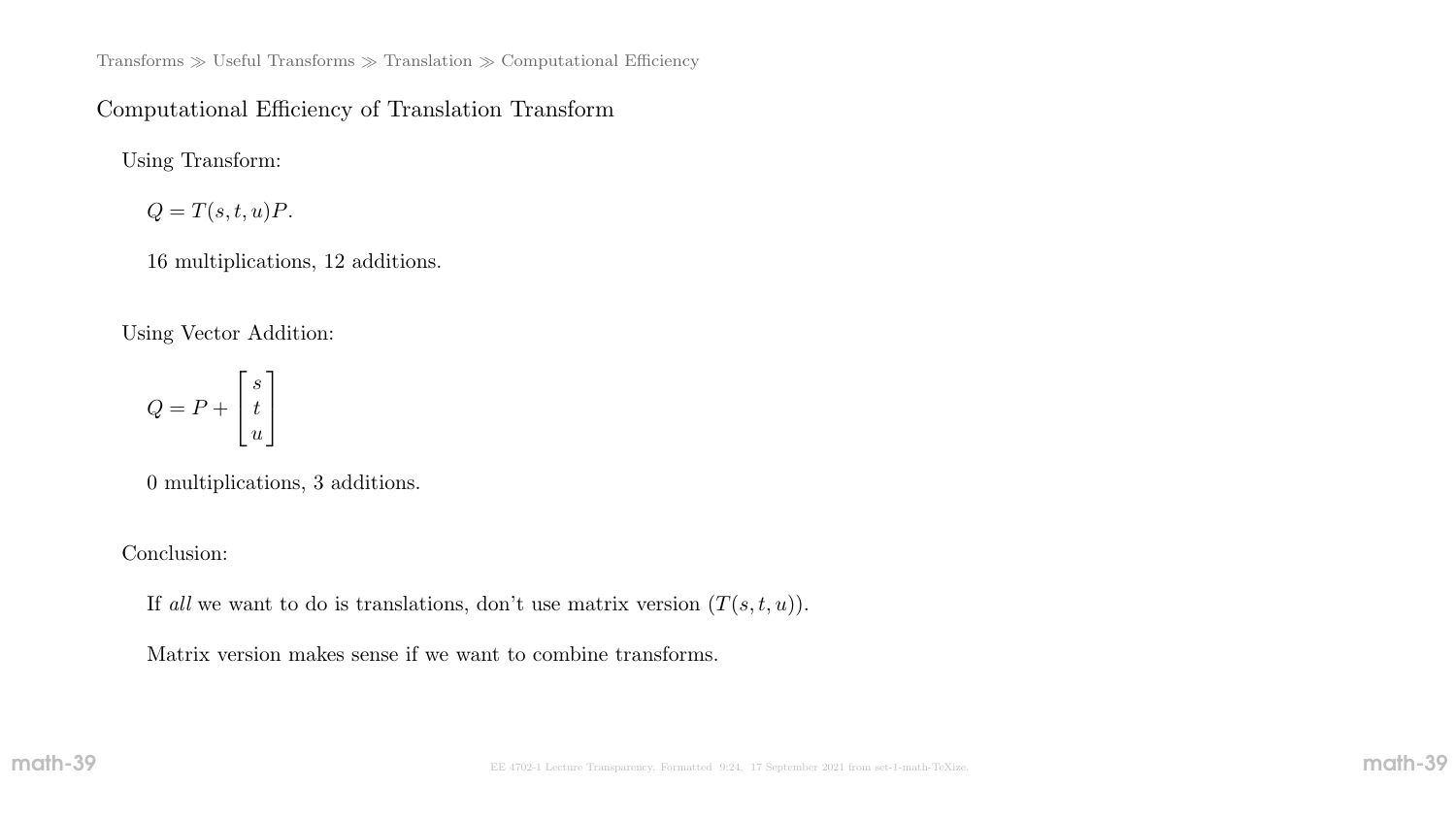Transforms Composing Transforms

### Composing Transforms

Often multiple transforms are applied to a point ... . . . for example, a rotation, scale, and translation:

 $Q_a = R_x(\theta) P$ ,  $Q_b = S(1.23) Q_a$ ,  $Q = T(4, 5, 6) Q_b$ .

Total Computation:  $3 \times 4^2 = 48$  multiplies.

Transformations can be combined:

First Compute  $M = T(4, 5, 6) S(1.23) R_x(\theta)$ .  $2 \times 4^3 = 128$  multiplies.

 $Q = MP$   $4^2 = 16$  multiplies

Total Computation:  $2 \times 4^3 + 4^2 = 144$  multiplies. Isn't that worse?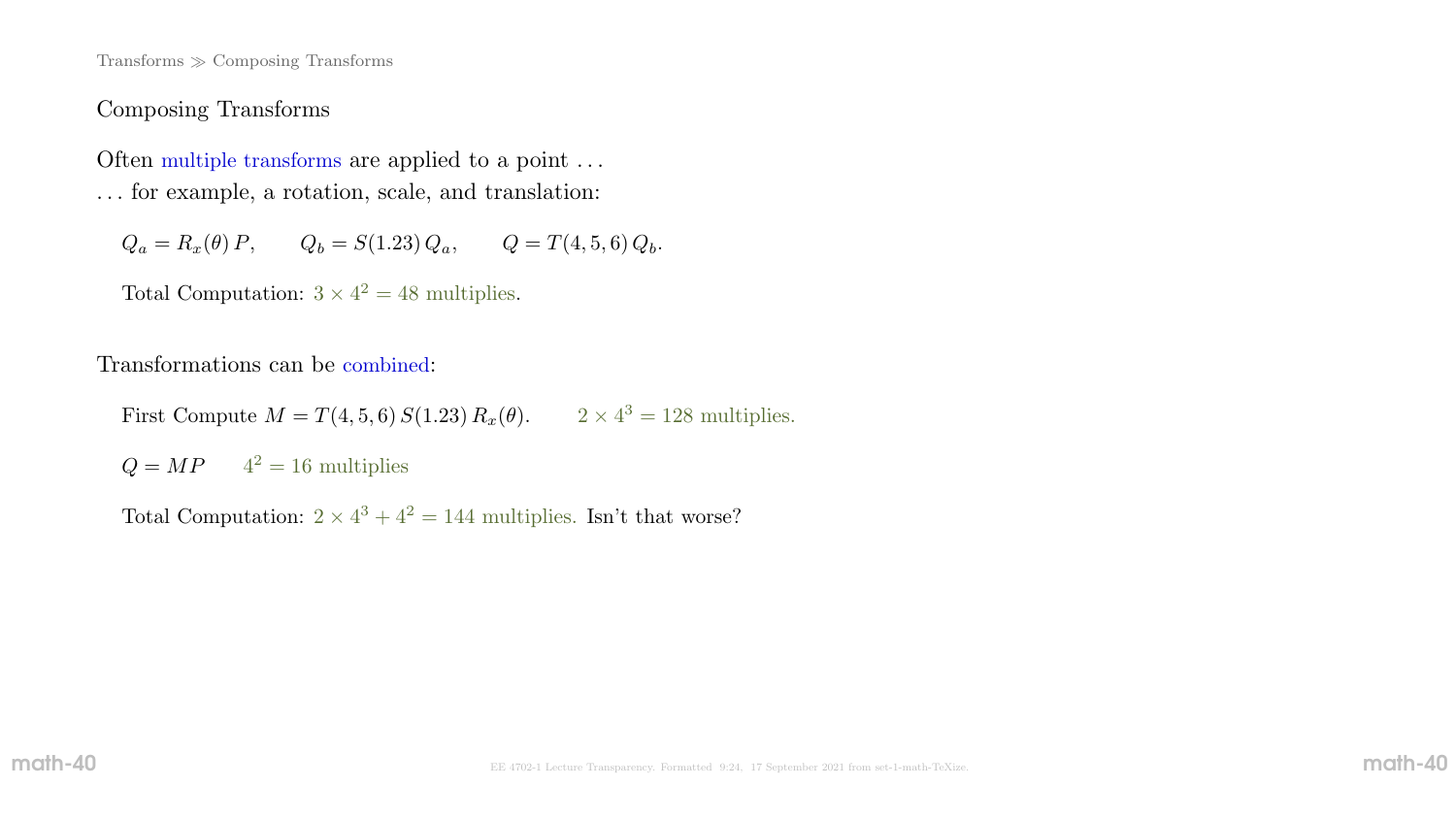#### Transforms Composing Transforms

Often the same set of transforms applied to multiple points:

 $Q_i = MP_i$  for  $0 \le i < n$ . Suppose  $n = 100$ .

Computation using just  $M: 2 \times 4^3 + n4^2$ .  $2 \times 4^3 + 100 \times 4^2 = 1728$ .

Computation using R, S, and T:  $3n4^2$ .  $3 \times 100 \times 4^2 = 4800$ .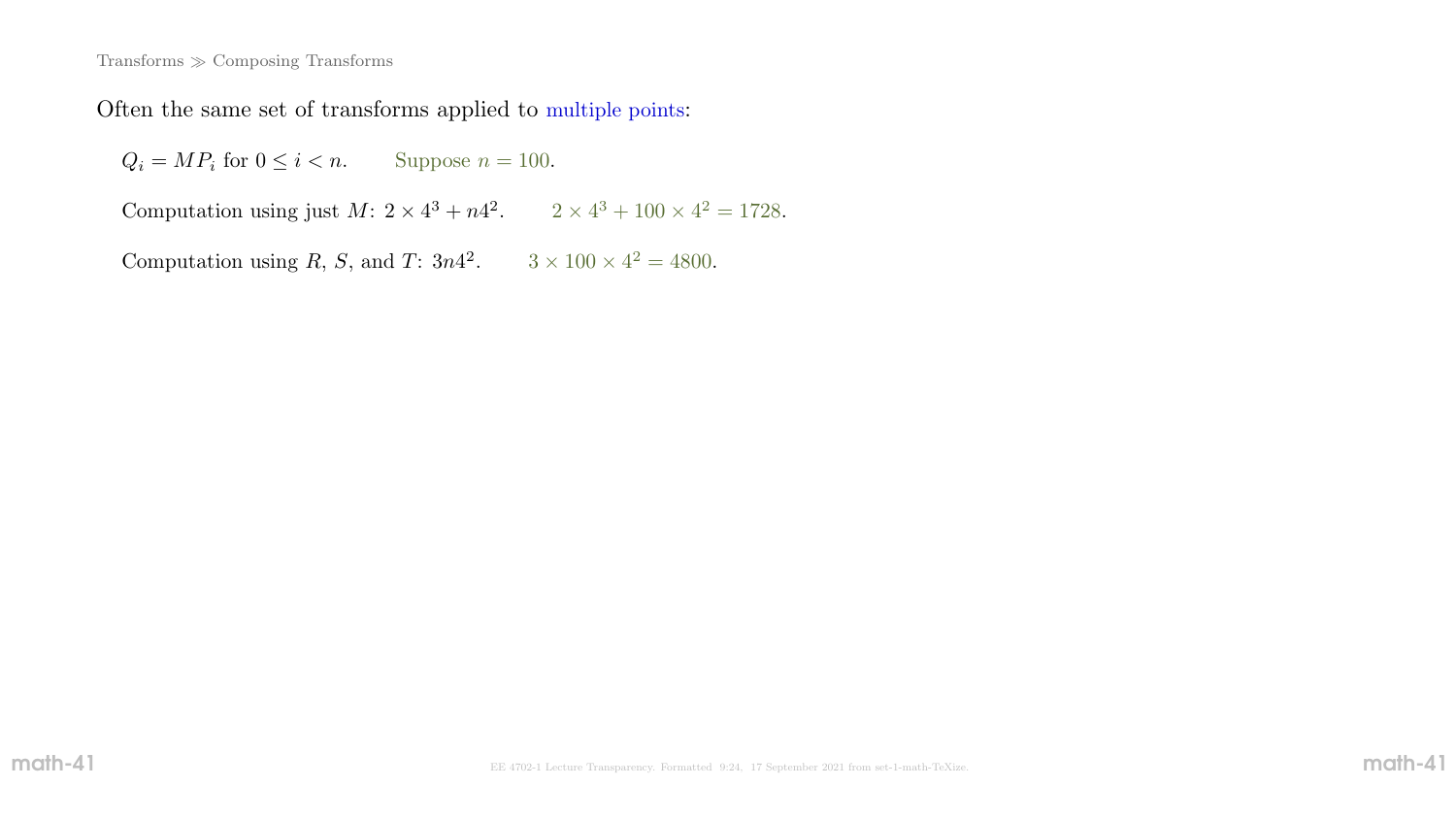$\mbox{{\sc Triborms}}\gg$  Transformation Sample Problems

# Transformation Sample Problems

2018 Homework 1 Problem 2

Use a single transformation to find next position along a spiral.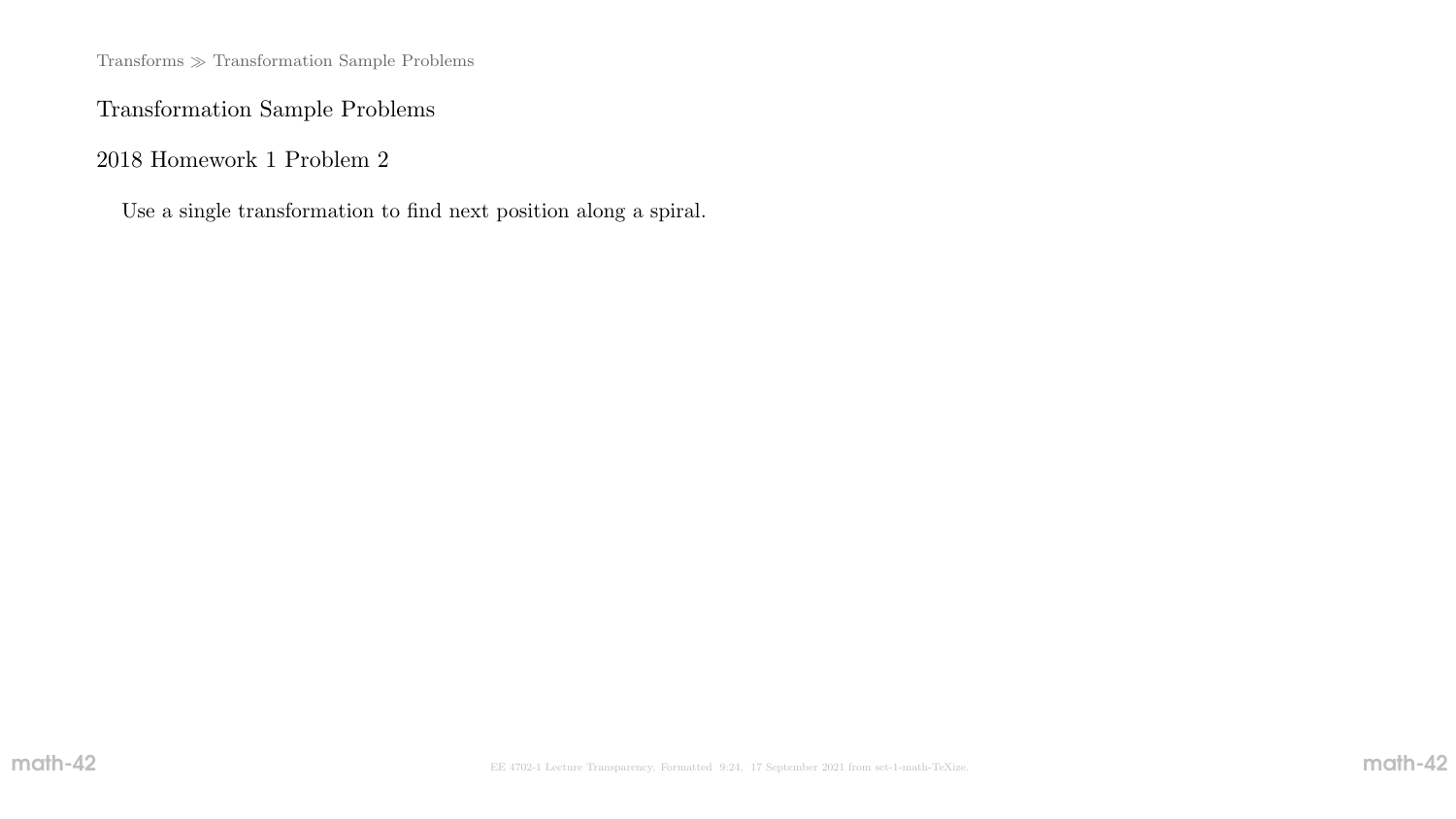Matrix Arithmetic  $\gg$  Miscellaneous Matrix Multiplication Math

# Matrix Arithmetic

Miscellaneous Matrix Multiplication Math

Let  $M$  and  $N$  denote arbitrary  $4 \times 4$  matrices.

### Identity Matrix

$$
I = \begin{pmatrix} 1 & 0 & 0 & 0 \\ 0 & 1 & 0 & 0 \\ 0 & 0 & 1 & 0 \\ 0 & 0 & 0 & 1 \end{pmatrix}.
$$

$$
IM=MI=M.
$$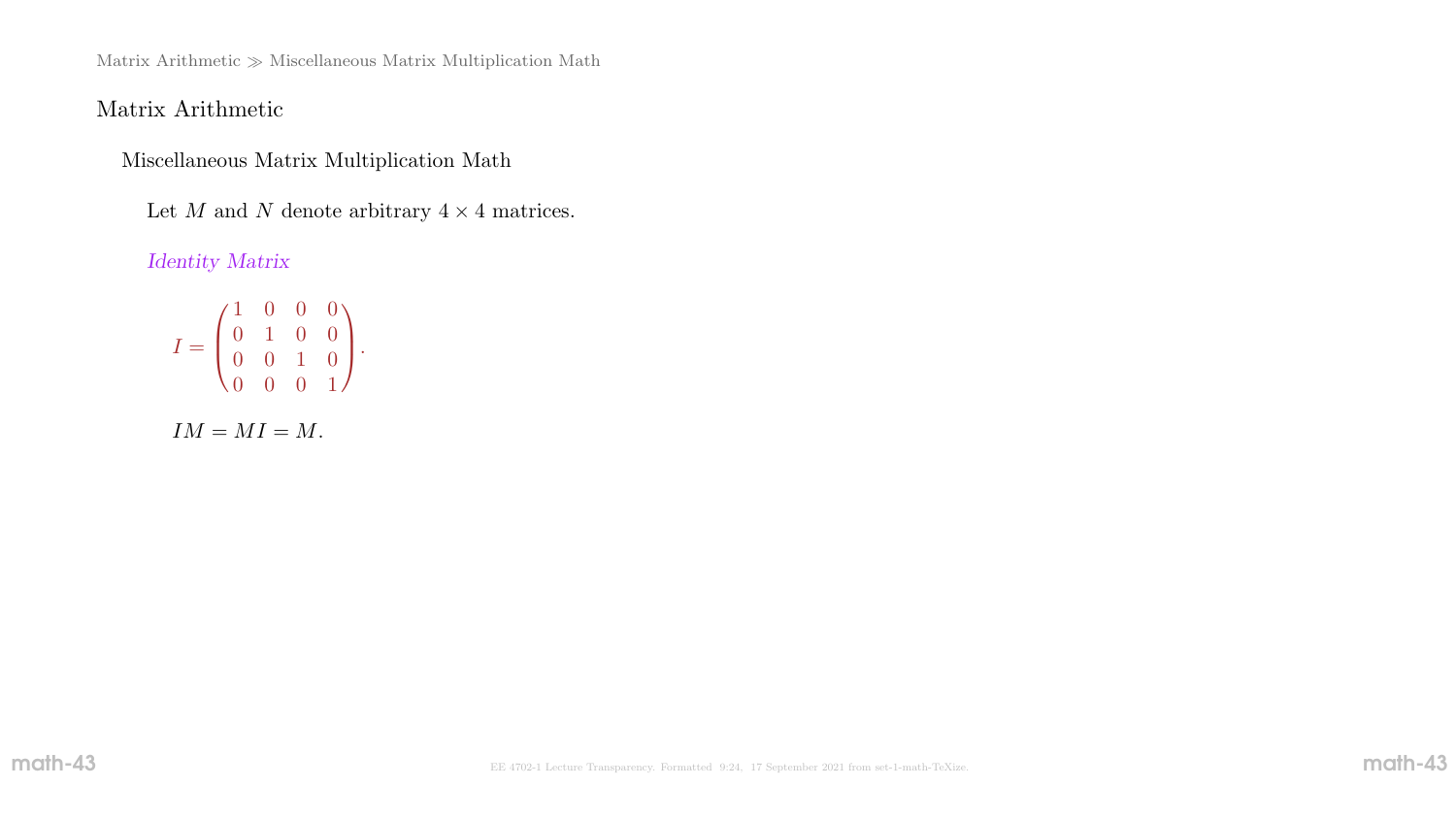### Transforms and Matrix Arithmetic

### Matrix Inverse

- Matrix A is an inverse of M iff  $AM = MA = I$ .
- Will use  $M^{-1}$  to denote inverse.

Not every matrix has an inverse.

Computing inverse of an arbitrary matrix is expensive . . . . . . but inverse of some matrices are easy to compute . . .

... for example, translation:  $T(x, y, z)^{-1} = T(-x, -y, -z)$ .

# Matrix Multiplication Rules

Is associative:  $(LM)N = L(MN)$ .

Is not commutative:  $MN \neq NM$  for arbitrary M and N.

 $(MN)^{-1} = N^{-1}M^{-1}$ . (Note change in order.)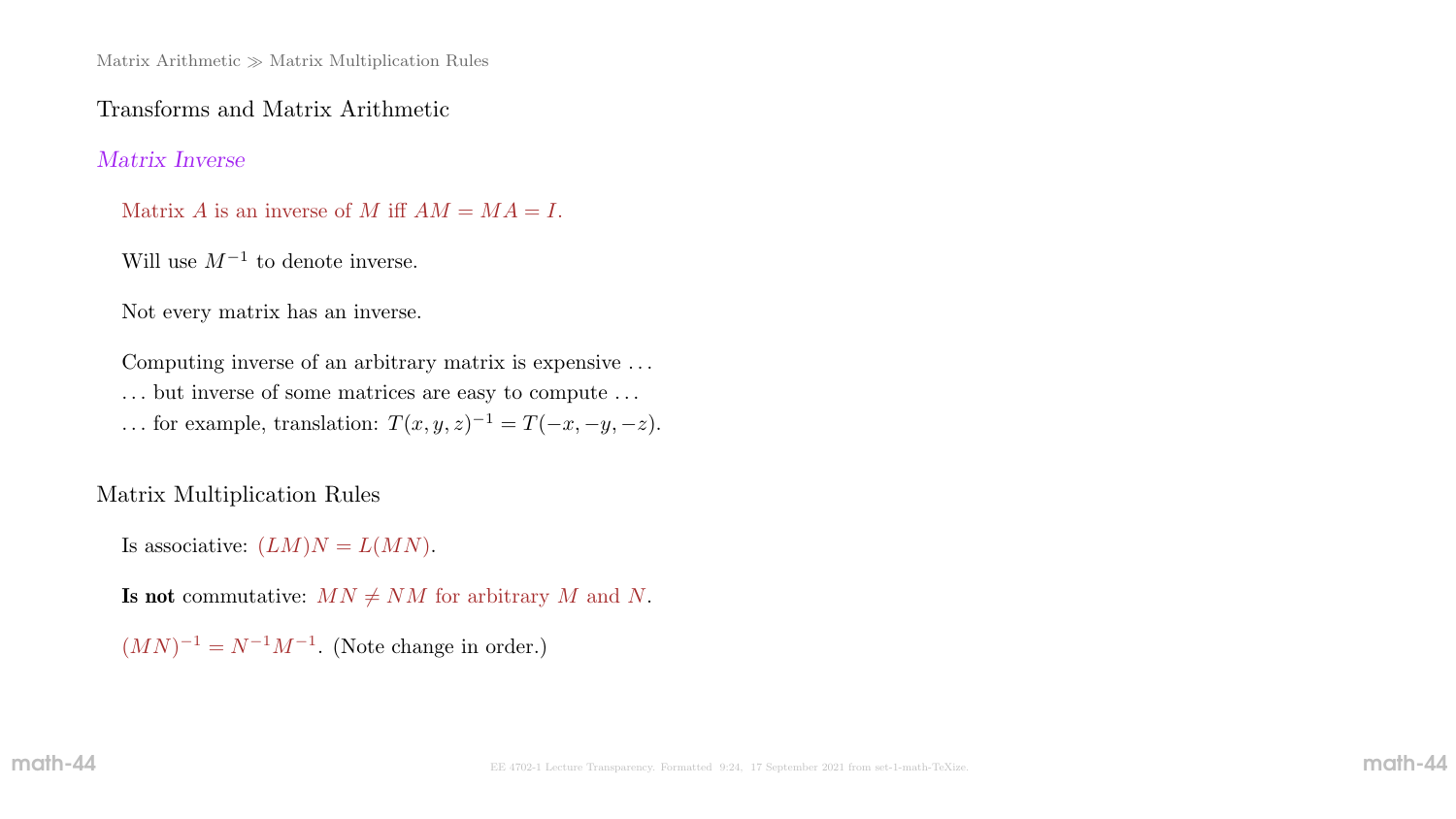Projection Transformations Definition

Projection Transformations

Projection Transform:

A transform that maps a coordinate to a space with fewer dimensions.

A projection transform maps a 3D coord. from our virtual world (such as  $P_1$ )... ... to a 2D location on our monitor (such as  $S_1$ ).

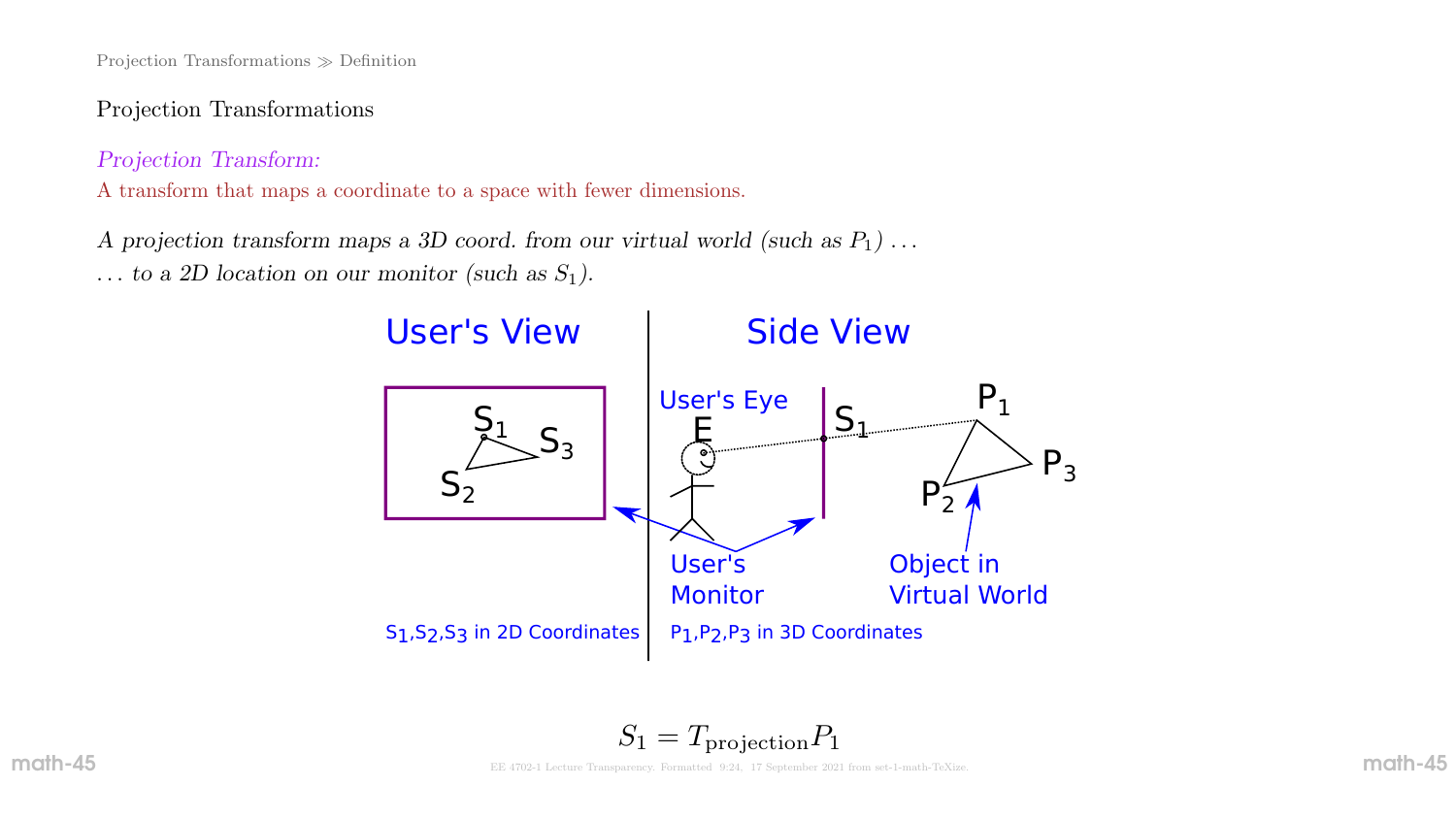Projection Transformations  $\gg$  Projection Types

# Projection Types

Vague definitions on this page.

#### Perspective Projection

Points appear to be in "correct" location,...

. . . as though monitor were just a window into the simulated world.

The perspective projection is used when realism is important.

#### Orthographic Projection

A projection without perspective foreshortening.

The orthographic projection is used when a real ruler will be used to measure distances.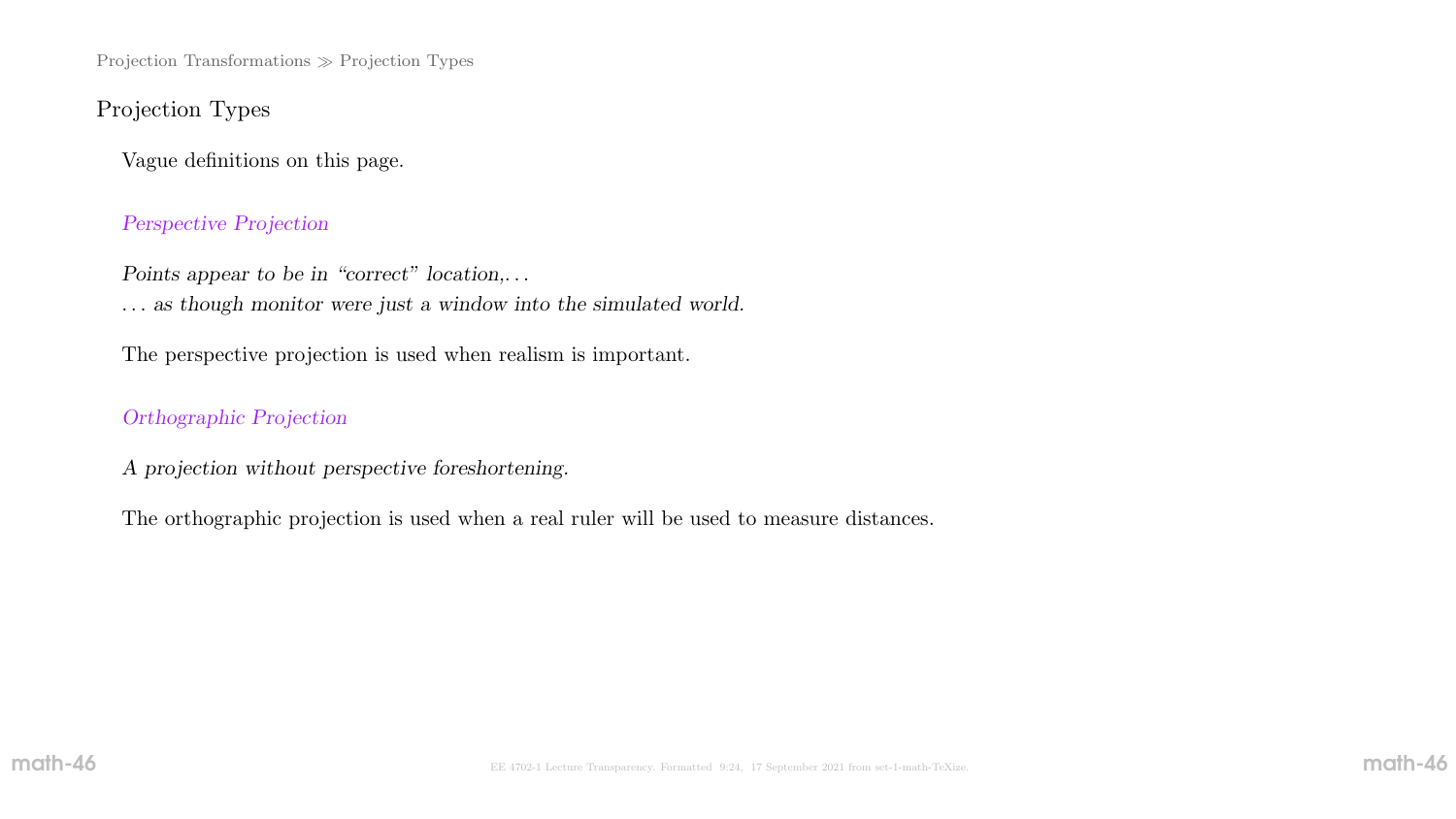Projection Transformations  $\gg$  Perspective Projection Derivation  $\gg$  Formulation and Definitions

### Perspective Projection Derivation

Lets put user and user's monitor in world coordinate space:

Location of user's eye: E.

A point on the user's monitor: Q.

Normal to user's monitor pointing away from user:  $\hat{n}$ .

#### Goal:

Find S, point where line from E to P intercepts monitor (plane  $Q, \hat{n}$ ).

Line from  $E$  to  $P$  called the projector.

The user's monitor is in the projection plane.

The point S is called the *projection* of point P on the projection plane.

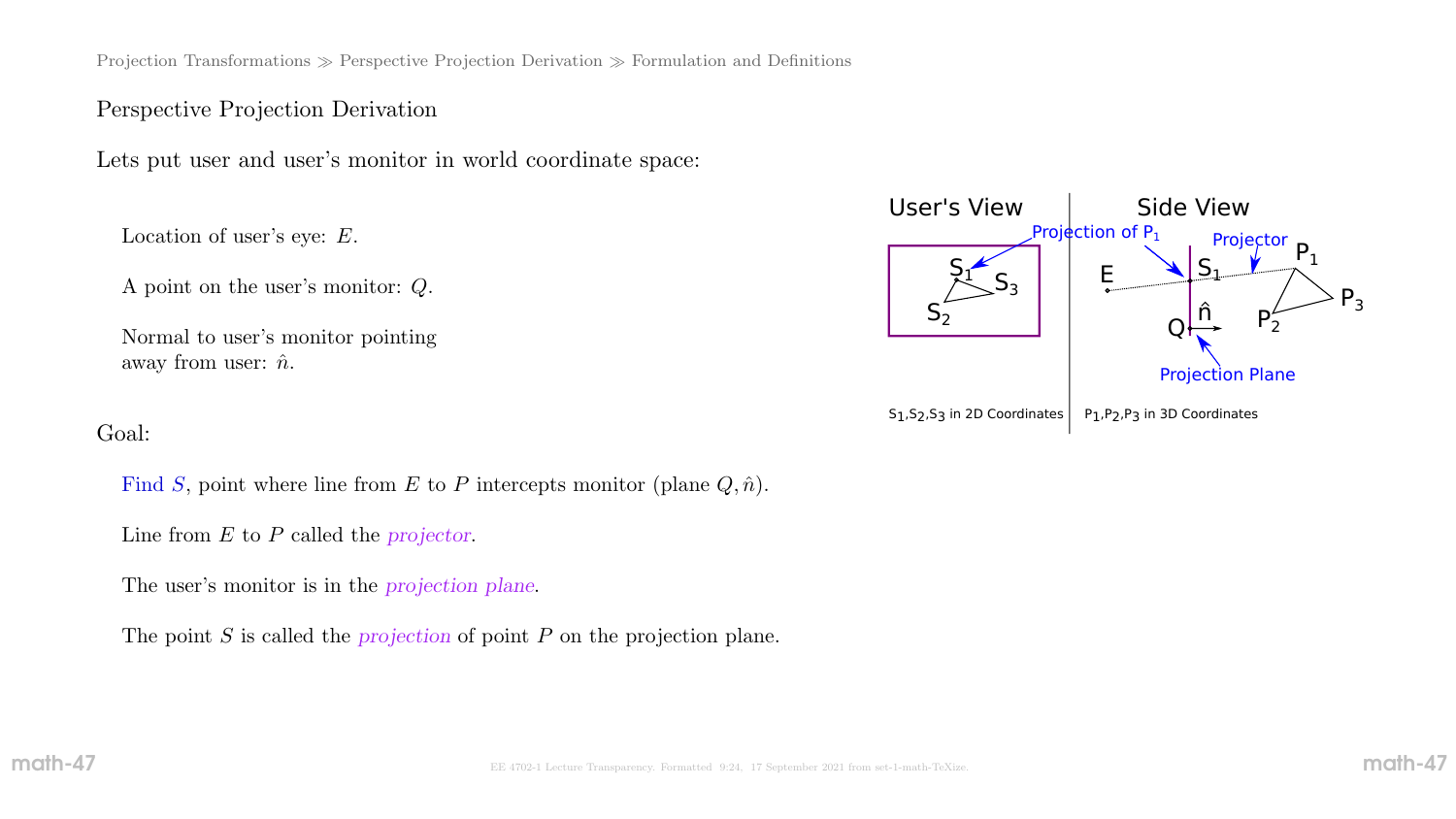### Solution:

Projector equation:  $S = E + t \overrightarrow{EP}$ .

Projection plane equation:  $\overrightarrow{QS} \cdot n = 0$ .

Find point S that's on projector and projection plane:

$$
\overrightarrow{Q(E+t\overrightarrow{EP})} \cdot n = 0
$$
  
(E+t\overrightarrow{EP} - Q) \cdot n = 0  

$$
\overrightarrow{QE} \cdot n + t\overrightarrow{EP} \cdot n = 0
$$
  

$$
t = \frac{\overrightarrow{EQ} \cdot n}{\overrightarrow{EP} \cdot n}
$$
  

$$
S = E + \frac{\overrightarrow{EQ} \cdot n}{\overrightarrow{EP} \cdot n} \overrightarrow{EP}
$$

Note:  $\overrightarrow{EQ} \cdot n$  is distance from user to plane in direction  $n \dots$ ... and  $\overrightarrow{EP} \cdot n$  is distance from user to point in direction n.

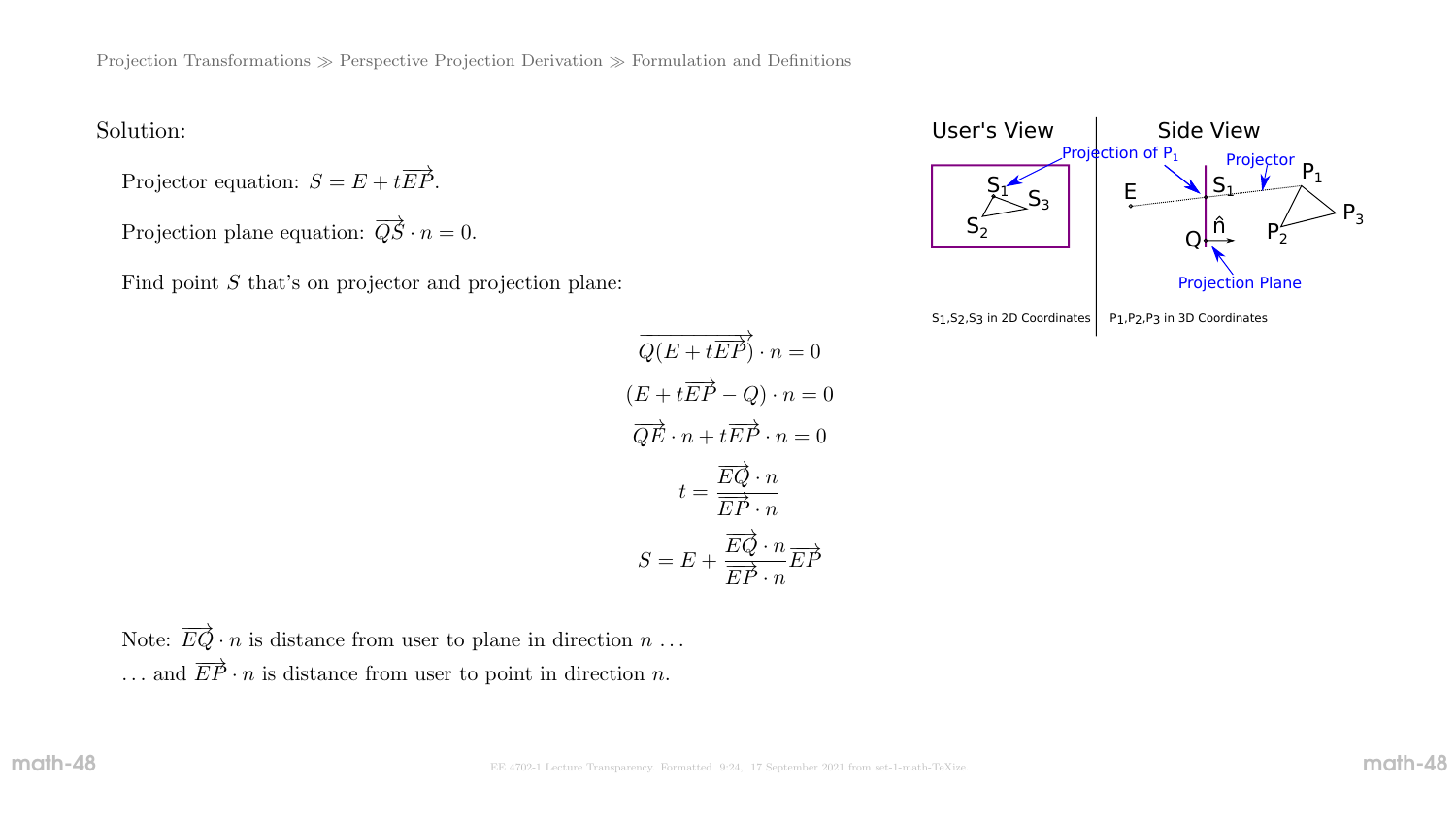Projection Transformations  $\gg$  Perspective Projection Derivation  $\gg$  Simplifications

## To simplify projection:

Fix  $E = (0, 0, 0)$ : Put user at origin.

Fix  $n = (0, 0, 1)$ : Make "monitor" parallel to xy plane.

Before:  $S = E +$  $\overrightarrow{EQ} \cdot n$  $\frac{1}{E\vec{P}\cdot n}$  $\overrightarrow{EP}$ 

P,

After:  $S =$  $q_{z}$  $p_{z}$ 

where  $q_z$  is the z component of  $Q$ , and  $p_z$  defined similarly.

The key operation in perspective projection is dividing out by  $z$  (given our geometry).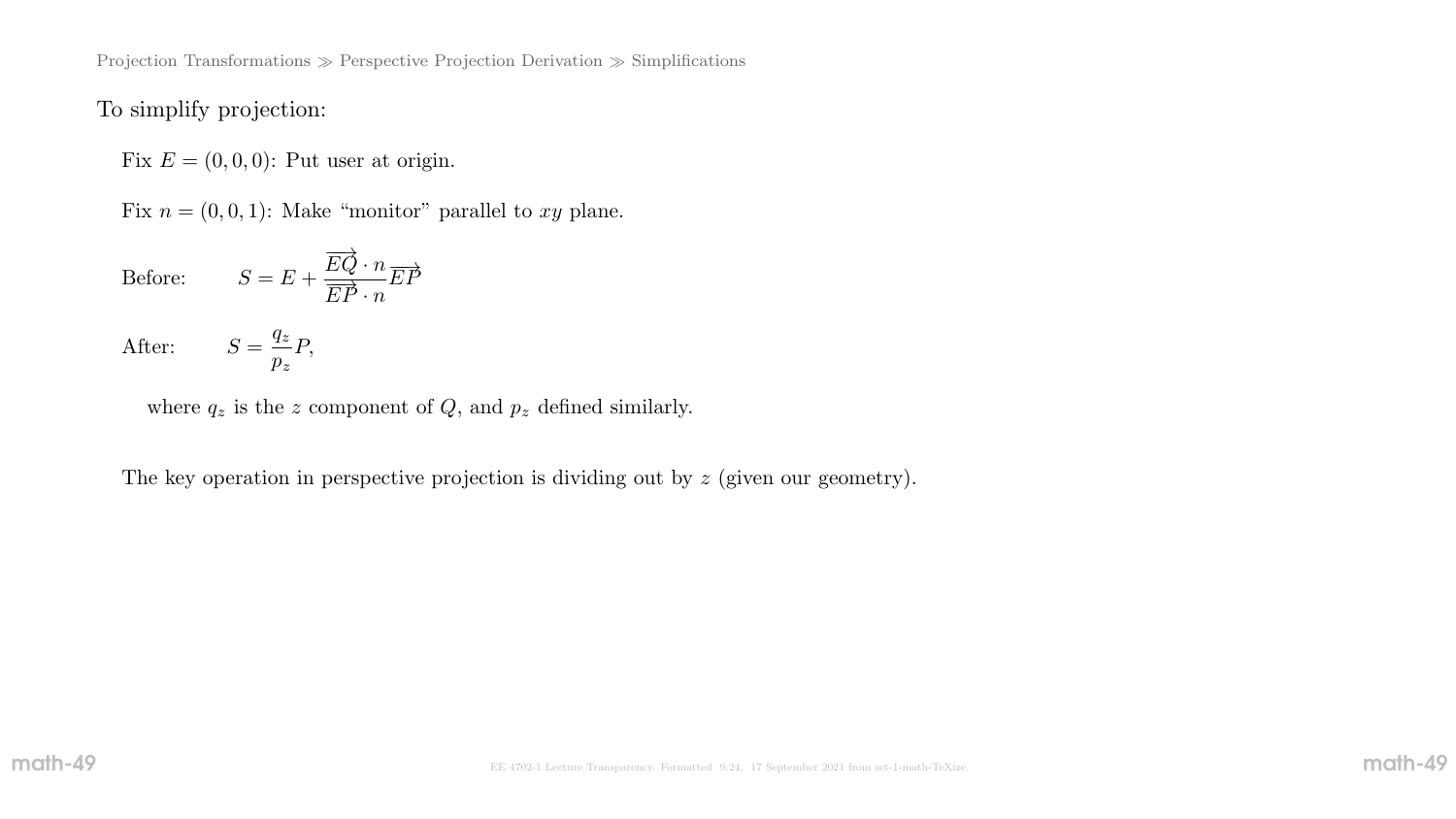Projection Transformations  $\gg$  Perspective Projection Derivation  $\gg$  Simple Projection Transform 1

### Simple Projection Transform 1

Eye at origin, projection surface at  $(x, y, q_z)$ , normal is  $(0, 0, 1)$ .

$$
F_{q_z} = \begin{pmatrix} q_z & 0 & 0 & 0 \\ 0 & q_z & 0 & 0 \\ 0 & 0 & q_z & 0 \\ 0 & 0 & 1 & 0 \end{pmatrix}
$$

Applying the projection to coordinate  $(x, y, z, 1)$ :

$$
F_{q_z}\begin{bmatrix} x \\ y \\ z \\ 1 \end{bmatrix} = \begin{bmatrix} q_z x \\ q_z y \\ q_z z \\ z \end{bmatrix} = \begin{bmatrix} \frac{q_z}{z} x \\ \frac{\tilde{q}_z}{z} y \\ \frac{\tilde{q}_z}{z} \\ 1 \end{bmatrix} = \begin{bmatrix} \frac{q_z}{z} x \\ \frac{\tilde{q}_z}{z} y \\ q_z \\ 1 \end{bmatrix}
$$

This maps the z coordinate to the constant  $q_z \dots$ 

. . . meaning that the position along the z axis has been lost.

But we'll need the z position to determine visibility of overlapping objects.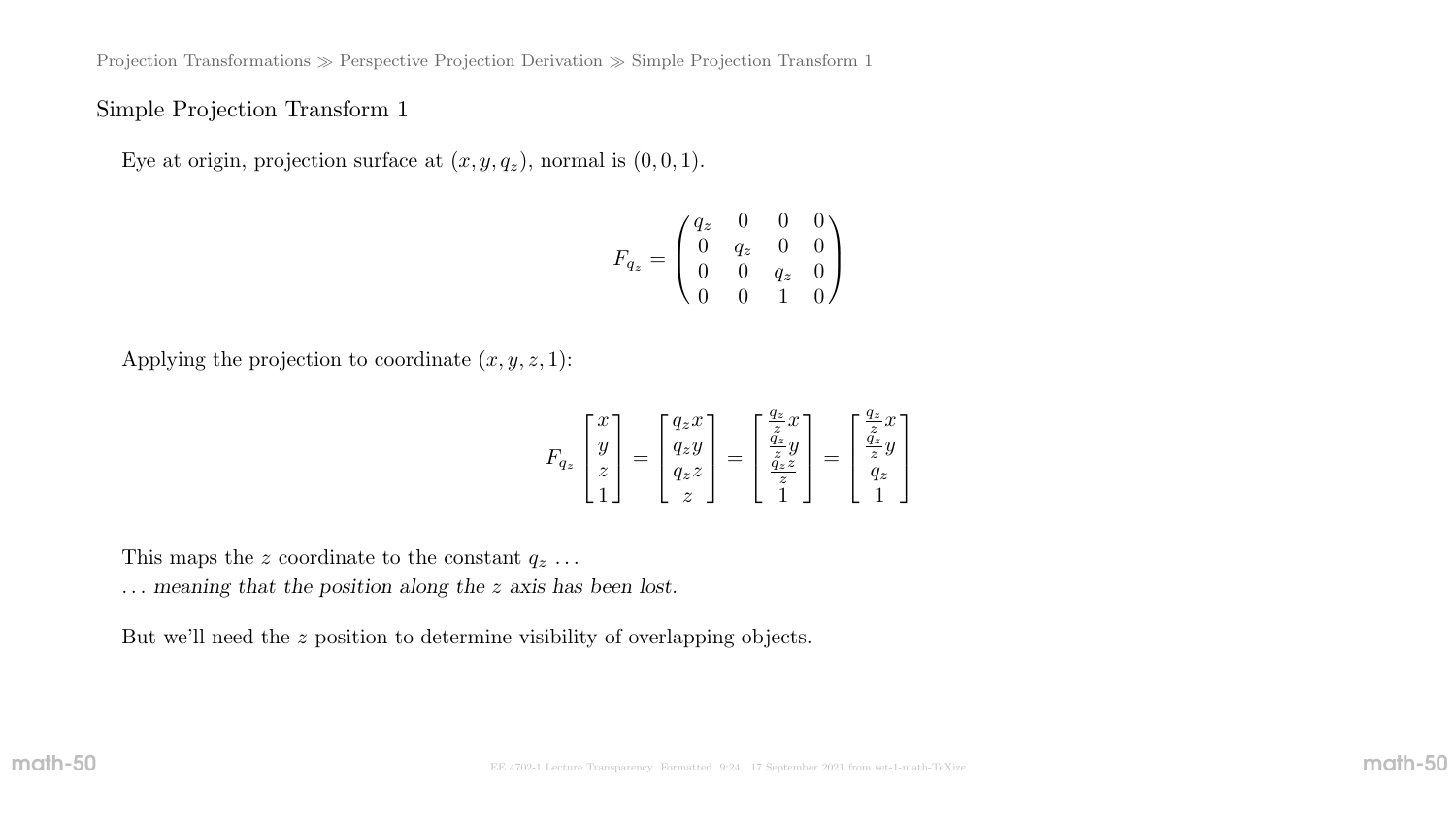Projection Transformations  $\gg$  Perspective Projection Derivation  $\gg$  Simple Projection Transform 1

### Simple Projection Transform, Preserving z

Eye at origin, projection surface at  $(x, y, q_z)$ , normal is  $(0, 0, 1)$ .

$$
F_{q_z} = \begin{pmatrix} q_z & 0 & 0 & 0 \\ 0 & q_z & 0 & 0 \\ 0 & 0 & 0 & q_z \\ 0 & 0 & 1 & 0 \end{pmatrix}
$$

Applying the projection to coordinate  $(x, y, z, 1)$ :

$$
F_{q_z} \begin{bmatrix} x \\ y \\ z \\ 1 \end{bmatrix} = \begin{bmatrix} q_z x \\ q_z y \\ q_z \\ z \end{bmatrix} = \begin{bmatrix} \frac{q_z}{z} x \\ \frac{q_z}{z} y \\ \frac{q_z}{z} \\ 1 \end{bmatrix}
$$

This maps z coordinate to  $q_z/z$ , ... ... which though a reciprocal, will still be useful.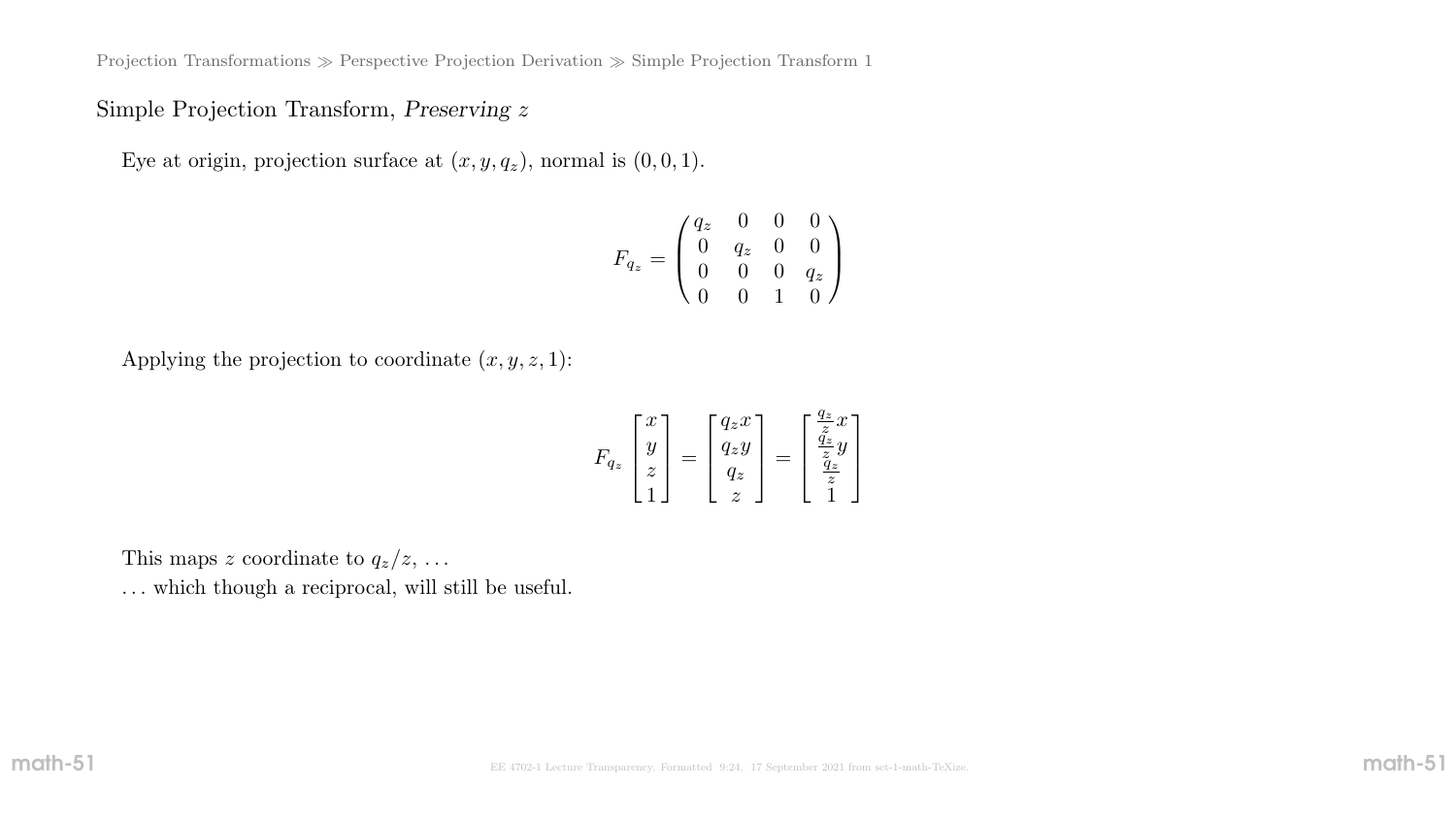Projection Transformations  $\gg$  View Volume, Frustum  $\gg$  View-Volume Related Definitions

View Volume, Frustum

View-Volume Related Definitions

View Volume:

Parts of the scene which should be visible to the user.

Frustum:

A shape constructed by slicing off the top of a square-base pyramid with a plane parallel to the base.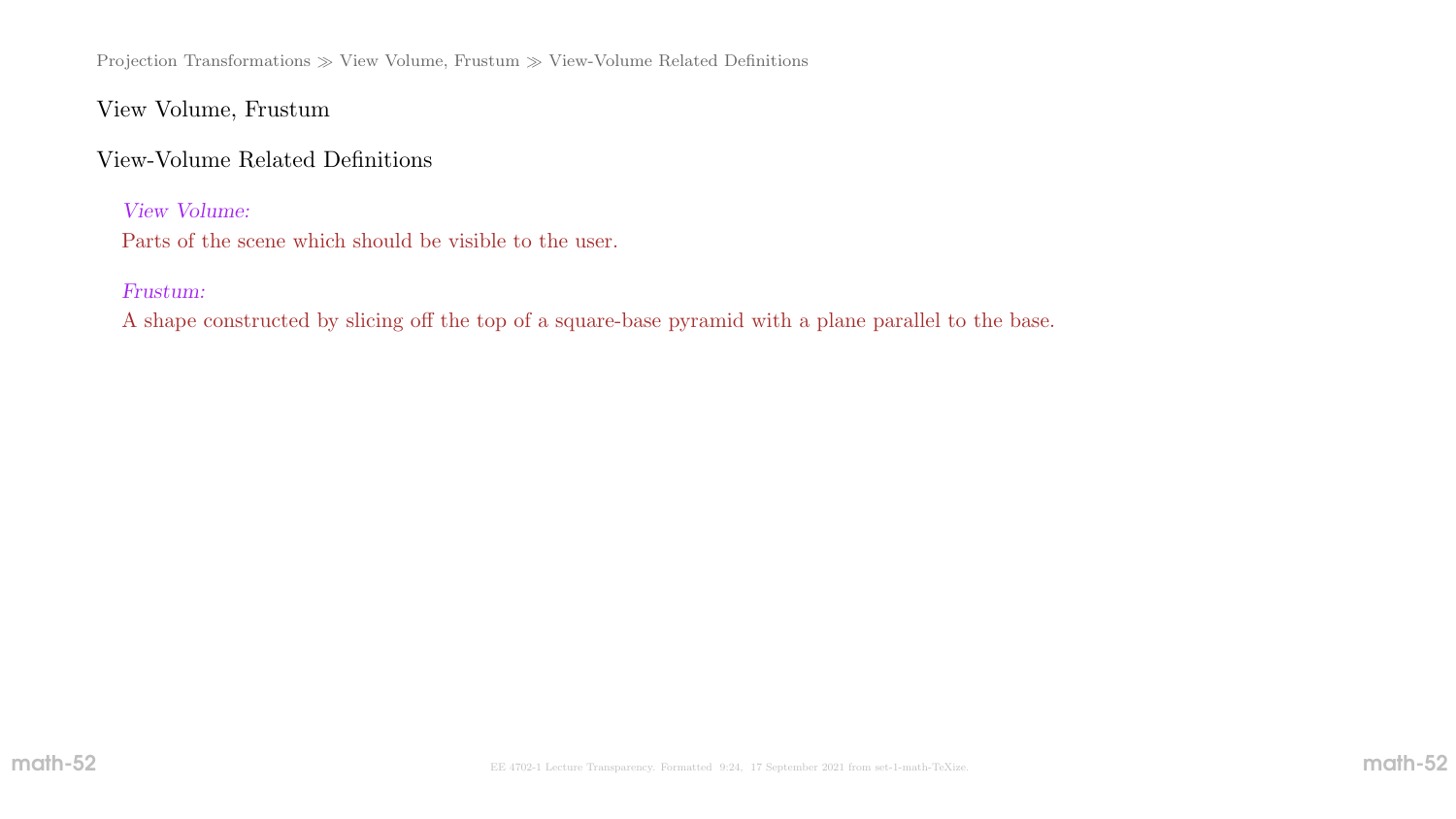Projection Transformations  $\gg$  Frustum View Volume Motivation

#### Frustum View Volume Motivation

Consider the simple projection transformation:

Shape of view volume consists of two pyramids . . .

- . . . one pyramid in front, the other in back, . . .
- $\ldots$  and both points on eye.

Some points are behind the user. . .

. . . and we don't want these to be visible (because they would be unnatural).

Some points in view volume are so far from the user. . .

. . . that they would be invisible.

For example, points might form a triangle that covers 1% of a pixel.

These points waste computing power.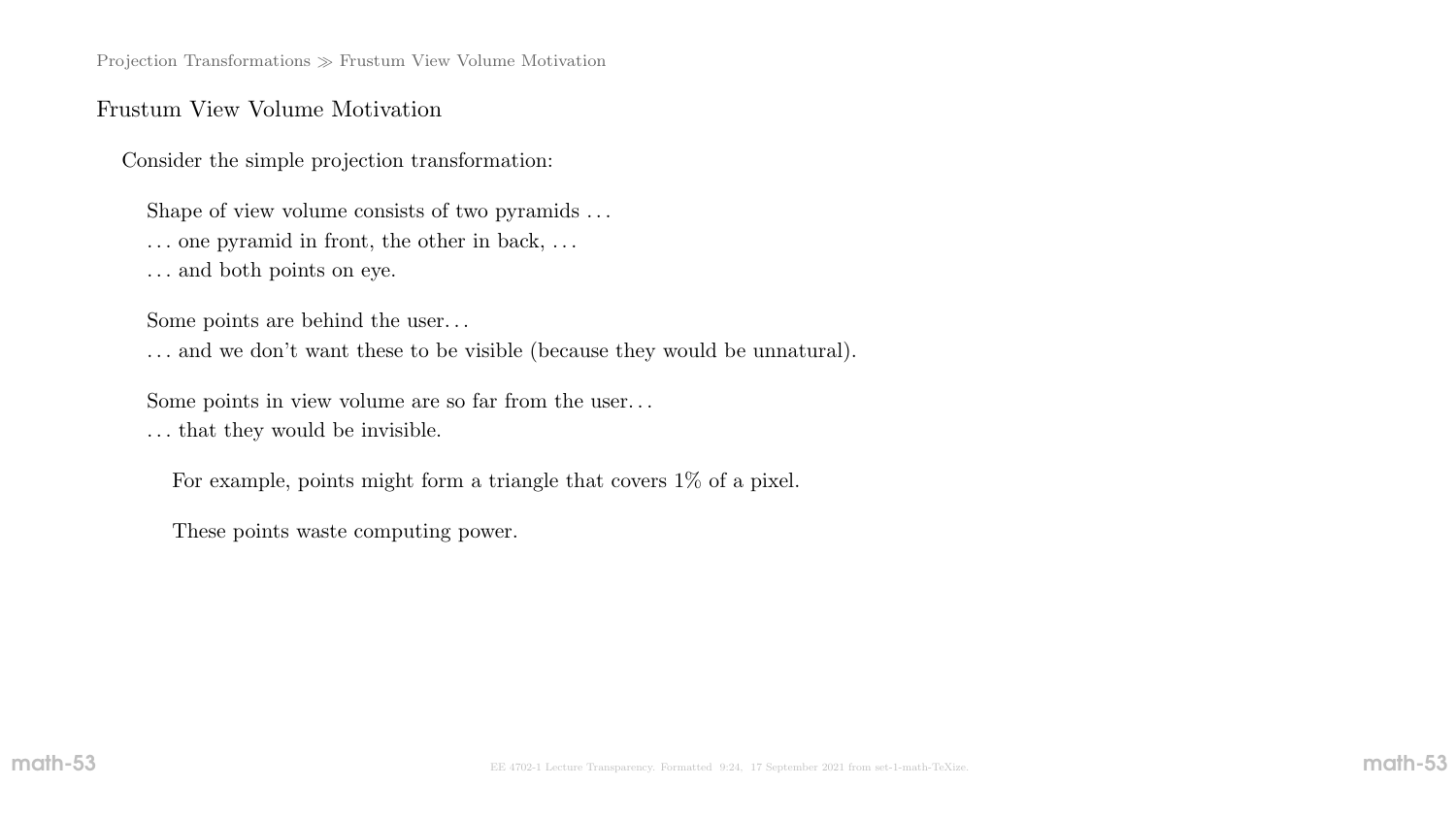Projection Transformations Definition

### Definition

### Frustum View Volume

View volume in shape of frustum with smaller square on projection plane.

The smaller square of frustum defines a near plane.

The larger square defines a *far plane*.

Variables describing a frustum view volume:

n: Distance from eye to near plane.

 $f$ : Distance from eye to far plane.

Coordinates of lower-left corner of  $(l, b, -n)$ .

Coordinates of upper-right corner of  $(r, t, -n)$ .